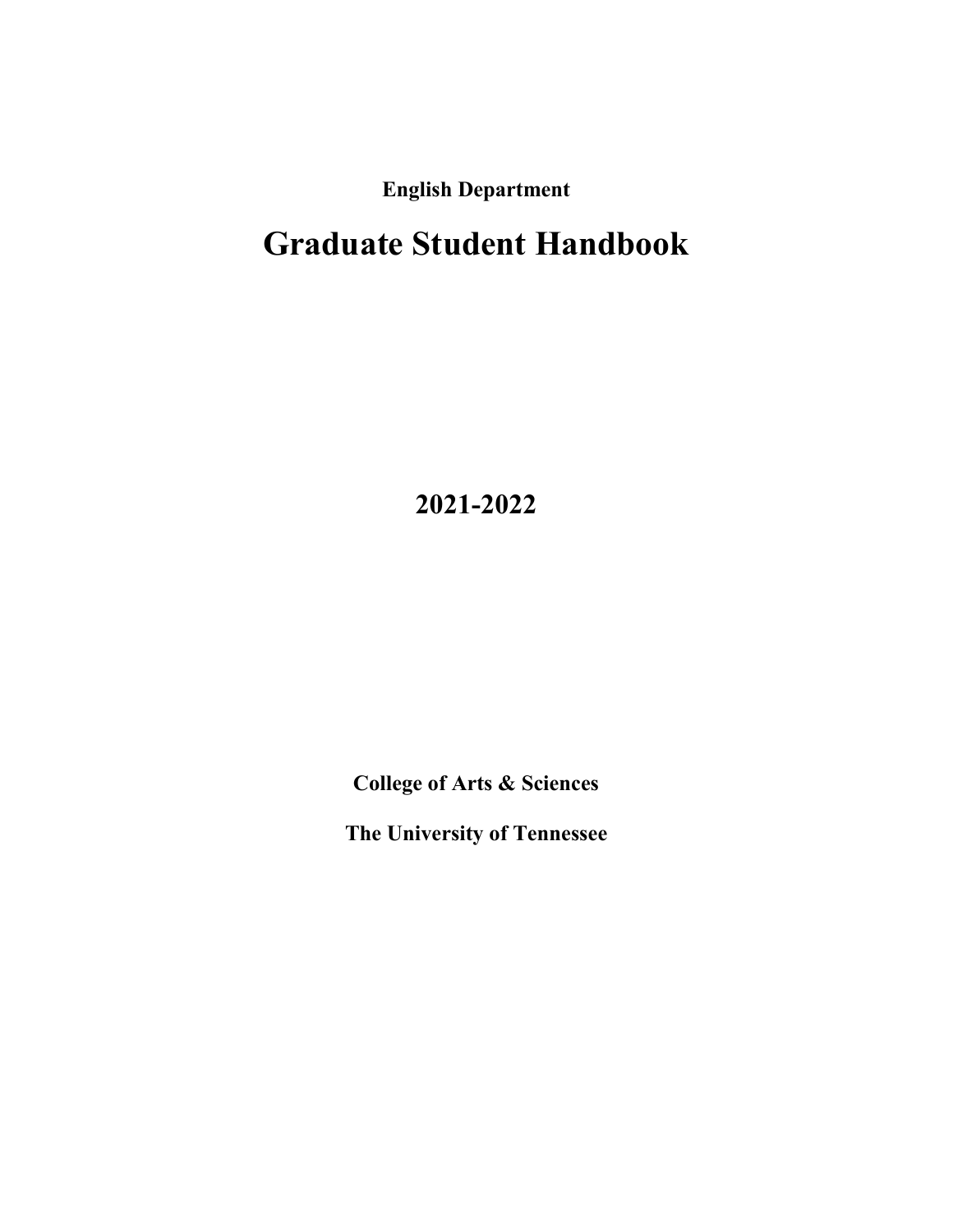### **TABLE OF CONTENTS**

| Acknowledgments and Introduction                                     | $\mathbf{1}$                |
|----------------------------------------------------------------------|-----------------------------|
| Part 1: Duties and Responsibilities of Faculty and Graduate Students | $\overline{3}$              |
| 1. Duties and Responsibilities of Faculty                            | $\overline{3}$              |
| 2. Duties and Responsibilities of Graduate Students                  | $\overline{3}$              |
| <b>Part 2: Entrance Requirements and Application Procedures</b>      |                             |
| 1. General Information                                               | $\frac{5}{5}$ $\frac{5}{6}$ |
| 2. MA Admissions                                                     |                             |
| 3. MFA Admissions                                                    |                             |
| 4. PhD Admissions                                                    | 6                           |
| 5. Special Admission Categories                                      | $\overline{7}$              |
| 6. Application Checklist                                             | $\overline{7}$              |
| <b>Part 3: Financial Support</b>                                     | 9                           |
| 1. Departmental Teaching Assistantships and Associateships           | 9                           |
| 2. Departmental Research and Editorial Assistants                    | 10                          |
| 3. Other University of Tennessee Graduate Fellowship Opportunities   | 11                          |
| 4. Loans Administered by the Financial Aid Office                    | 11                          |
| 5. Departmental Travel Grants                                        | 11                          |
| 6. Graduate Student Senate Travel Awards                             | 13                          |
| 7. Departmental Fellowships and Awards for Scholarship and Teaching  | 13                          |
| 8. Dissertation Fellowships                                          | 15                          |
| 9. Miscellaneous Grants                                              | 16                          |
| 10. Emergency Loans                                                  | 16                          |
| 11. Campus Visit Stipends                                            | 16                          |
| 12. Going off Funding                                                | 16                          |
| 13. Postdoctoral Lectureships                                        | 17                          |
| Part 4: Registration and Advising                                    | <u>18</u>                   |
| 1. Procedures for Current Students                                   | 18                          |
| 2. Minimum Hours for Full-Time Status and Proper Use of English 502  | 19                          |
| 3. Thesis and Dissertation Hours                                     | 19                          |
| Part 5: The MA Program                                               | 20                          |
| 1. General Summary of Requirements                                   | 20                          |
| 2. Requirements for the MA (Literature, Criticism, and               |                             |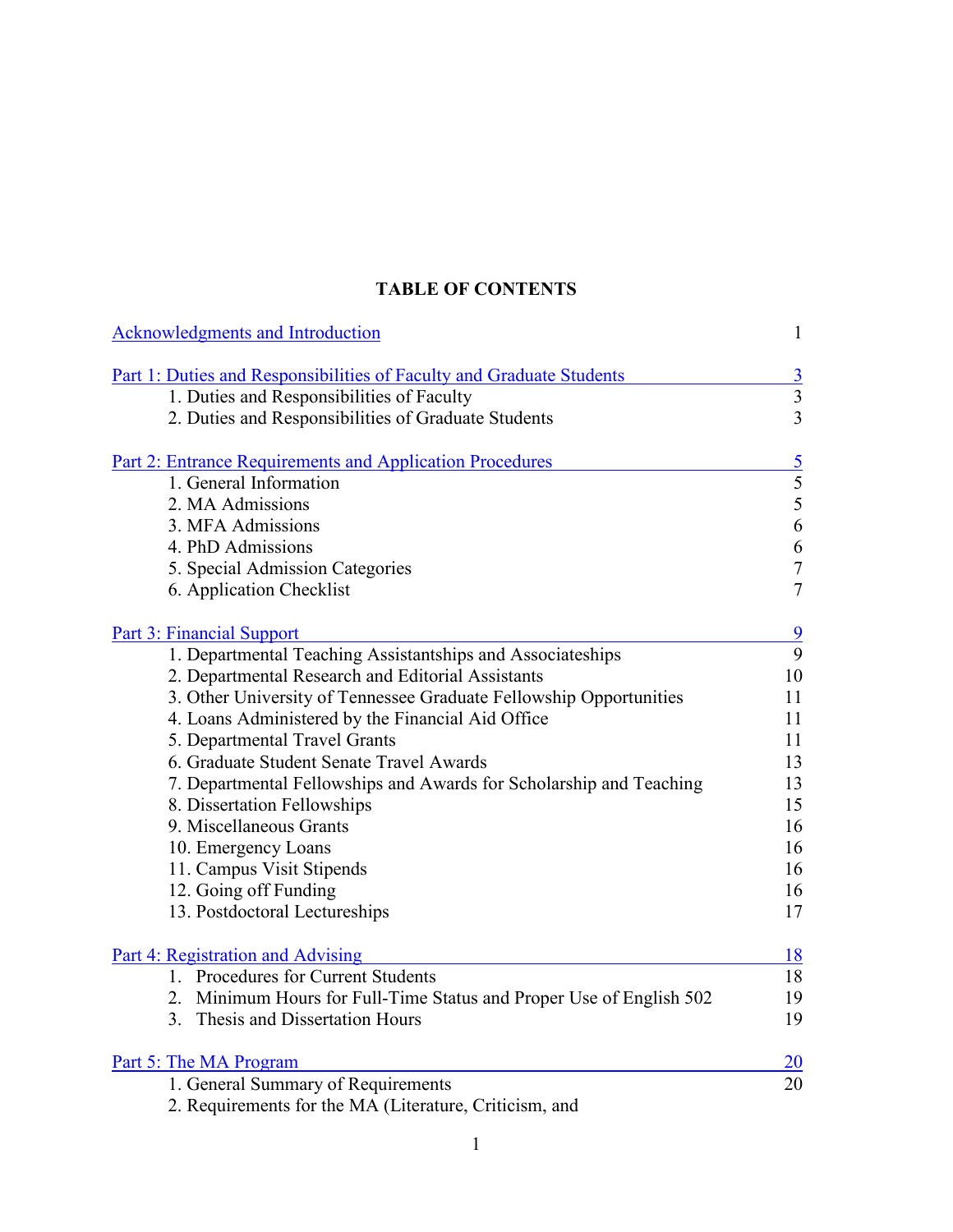| <b>Textual Studies Concentration</b> )                                          | 20        |
|---------------------------------------------------------------------------------|-----------|
| 3. Requirements for the MA (Rhetoric, Writing, and Linguistics Concentration)   | 21        |
| 4. Nature of Courses                                                            | 22        |
| 5. The MA Thesis                                                                | 23        |
| 6. The MA Comprehensive Examination                                             | 24        |
| 7. Timetable for Completion of the MA Degree                                    | 25        |
|                                                                                 |           |
| Part 6: The MFA Program                                                         | 26        |
| 1. General Description and Summary of Requirements                              | 26        |
| 2. Degree Requirements                                                          | 26        |
| 3. The MFA Thesis and Public Reading                                            | 27        |
| 4. Teaching in the MFA Program                                                  | 27        |
| 5. Timetable for Completion of the MFA Degree                                   | 28        |
|                                                                                 |           |
| <u>Part 7: The PhD Program</u>                                                  | 29        |
| 1. General Description of Concentrations                                        | 29        |
| 2. Basic Requirements for all PhD Candidates                                    | 30        |
| 3. General Coursework Requirements for All PhD Candidates                       | 30        |
| 4. Transferred Coursework Credit                                                | 31        |
| 5. Dissertation Hours Requirements                                              | 31        |
| 6. Specific Course Requirements for PhD Concentrations                          | 32        |
| 7. Exceptions to Coursework Requirements                                        | 33        |
| 8. PhD Language Requirement                                                     | 33        |
| 9. The First-Year Review                                                        | 35        |
| 10. Comprehensive Field Examinations                                            | 35        |
| 11. Dissertation Procedures                                                     | 46        |
| 12. Guided Dissertation Prospectus-Writing Process                              | 47        |
| 13. Application to Candidacy                                                    | 48        |
| 14. Submitting Dissertation Work                                                | 49        |
|                                                                                 |           |
| Part 8: Standards, Levels of Achievement, Problems and Appeals                  | <u>51</u> |
| 1. Grades                                                                       | 51        |
| 2. Incompletes                                                                  | 51        |
| 3. Academic Honesty                                                             | 51        |
| 4. Readmission to the MA, MFA, and PhD Programs                                 | 52        |
| 5. Appeal Procedures                                                            | 52        |
|                                                                                 |           |
| Part 9: Sample Timelines                                                        | <u>54</u> |
| 1. Typical MA Program for Graduate Teaching Assistant/Associate                 | 54        |
| 2. Typical MFA Program for Graduate Teaching Assistant/Associate                | 55        |
| 3. Typical PhD Program for Graduate Teaching Associate                          | 56        |
|                                                                                 |           |
| Part 10: Appendix: Bias Advisory Group, Harrassment Resourses, and UT Web Pages | 59        |

2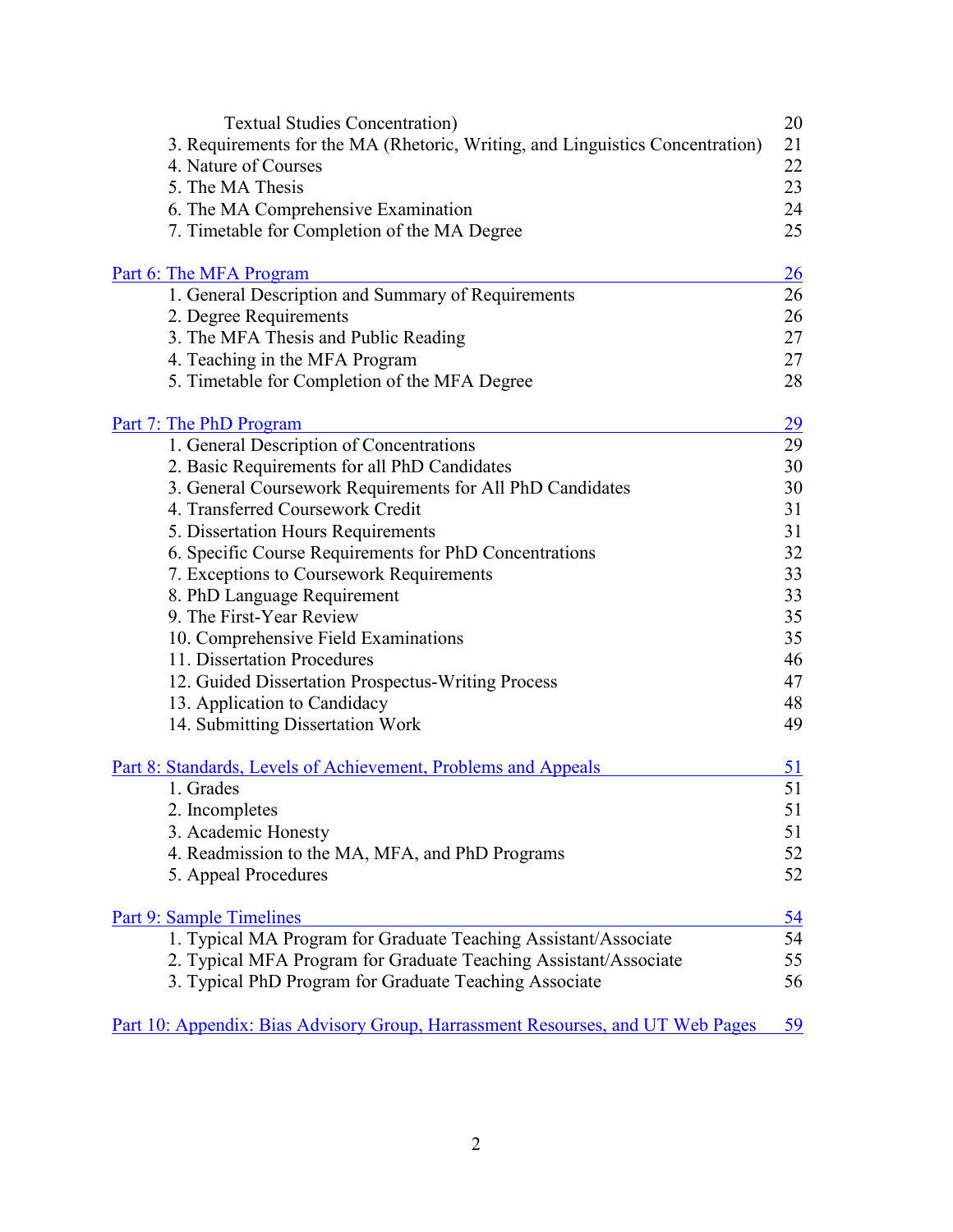## **ACKNOWLEDGMENTS**

<span id="page-3-0"></span>The 2020-2021 version of the *Graduate Student Handbook* provides information for MA, MFA, and PhD candidates. Though this Handbook has come to you in an electronic format since 2005, it represents the cumulative efforts of many people involved with the graduate program. In 1989 Nancy Goslee drafted a first version of the Handbook. Without her efforts and those of Chuck Maland, it would not be available. Since then, the Handbook has been regularly updated by the successive Directors of Graduate Studies: Michael Lofaro, Mary Papke, Misty Anderson, Allen Dunn, Tom Haddox, Dawn Coleman, and Bill Hardwig. Dinah Brock typed countless versions of the handbook with unfailing patience and good humor, and Leanne Hinkle helped to prepare this and previous editions. Thanks to all of the above for their contributions. Paper copies of this document are available from the Graduate Office on request.

## **INTRODUCTION**

#### **Welcome Statement**

Welcome to graduate study in English at the University of Tennessee. Our department has a nationally and internationally renowned faculty and a wide array of resources to assist you in your scholarly and professional pursuits. Toward this end, we provide you with this Graduate Student Handbook.

#### **Graduate School Introduction**

In order to serve the mission and vision of the Graduate School and preserve the integrity of Graduate Programs at the University of Tennessee-Knoxville, information related to the process of graduate education in each department is to be provided for all graduate students. Based on Best Practices offered by the Council of Graduate Schools, it is important that detailed articulation of the information specific to the graduate degrees offered in each department/ program be disseminated.

The Department Graduate Handbook aligns with the *Academic Policies and Requirements* for Graduate Students in the Graduate Catalog [\(http://catalog.utk.edu/index.php](http://catalog.utk.edu/index.php) ) and the policies governing student conduct and academic integrity in *Hilltopics Student Handbook*  [\(https://hilltopics.utk.edu/\)](https://hilltopics.utk.edu/). It also details the specific ways in which the Department implements those policies.

#### **Graduate Students are expected to be aware of and satisfy all regulations governing their work and study at the university.**

#### **Purpose of this Handbook**

This Handbook seeks to provide you with basic information about graduate study in English and to anticipate many of the questions that may arise. This Handbook and the Graduate School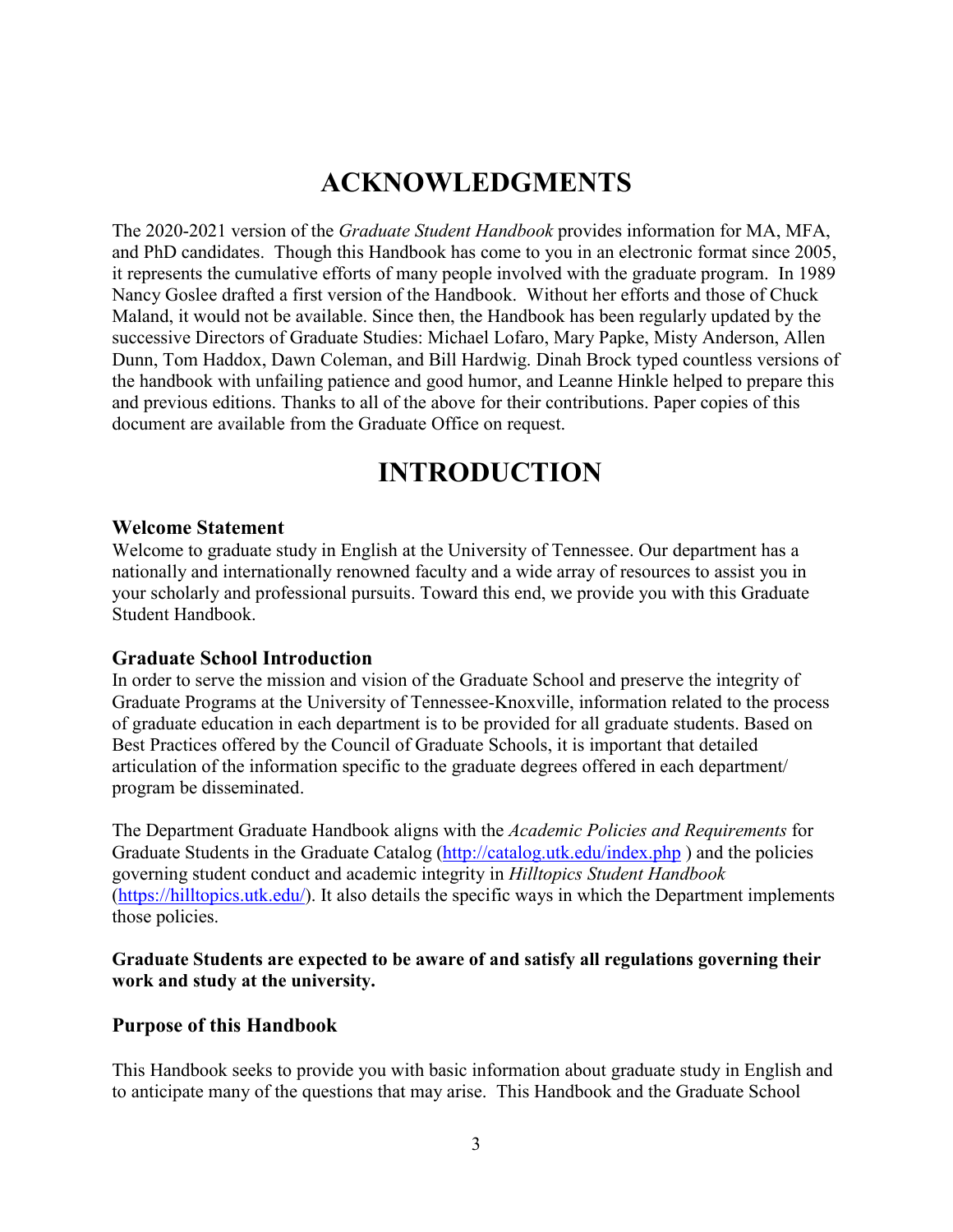Catalog contain the relevant policies and requirements governing graduate education. If in doubt about something, check with the Director of Graduate Studies, the Graduate Administrative Assistant, or other appropriate persons. Also, check the departmental calendar for important deadlines. The schedule of upcoming examinations is posted on the bulletin board outside of 306 McClung. While this Handbook attempts to be as complete as possible, some details may have been inadvertently omitted. Please inform the Graduate Office of such omissions so that we can make subsequent editions of the Handbook more complete.

#### **Structure of Graduate Administration**

Several individuals and committees in the Department supervise and administer the graduate program. The Director of Graduate Studies (or DGS, currently Dr. Bill Hardwig) coordinates the activities of the committees and oversees the graduate program as a whole. The Admissions and Placement Coordinator (currently Dr. Nancy Henry) coordinates the activities of the MA, MFA, and PhD Admissions Committees; advises graduate students who are applying for academic jobs; and organizes programming for graduate students related to the academic job search. The DGS, Placement and Admissions Coordinator, and Graduate Administrative Assistant (currently Leanne Hinkle) make up the Graduate Office and together act as a clearinghouse for correspondence with English graduate students.

Because several committees and their actions will affect you during your time here as a student, you should know of their functions and responsibilities. The Graduate Committee, chaired by the DGS, continually reviews the academic structure and procedures of the graduate program and recommends changes to the faculty. It also reviews the results of the comprehensive examinations. The Graduate Admissions Committees (MA, MFA, and PhD) evaluate the credentials of graduate student applicants and make recommendations concerning admission and the awarding of assistantships, associateships, and fellowships.

All regulations in this Handbook must be followed to maintain good standing in the program. There may be extenuating circumstances that justify modification of these stipulations. If you feel that special consideration should be given to your situation, see the DGS, who will advise you about petitioning the Graduate Committee or, if warranted, the Graduate School. You will be informed of the decisions regarding any petitions.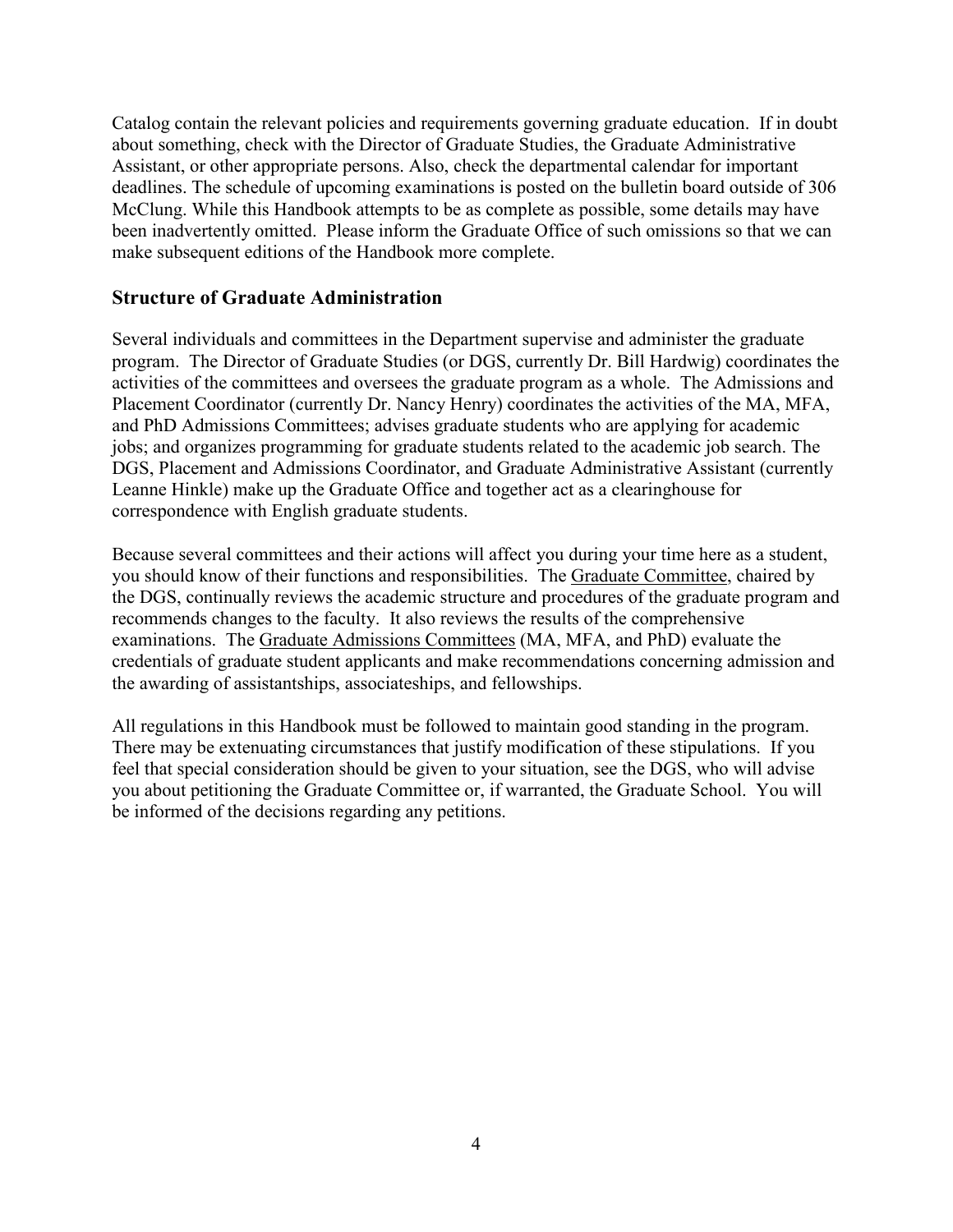# <span id="page-5-0"></span>**PART 1: DUTIES AND RESPONSIBILITIES OF FACULTY AND GRADUATE STUDENTS**

### *1. Duties and Responsibilities of Faculty*

The Department has important responsibilities to you. We seek to provide you with the best possible training through coursework, seminars, speakers, travel funds, opportunities for research, and other activities. We have an obligation to keep ourselves current in our professional areas and participate in meetings and conferences on topics in our respective fields of interest. We attempt to give you the best possible guidance in the selection of coursework and research. When the time comes for you to seek employment, we will assist you in every way possible.

In some cases we might conclude that you cannot continue in your graduate studies. If that happens, we will inform you of the decision at the earliest opportunity so that you will have time to reevaluate your goals and decide how to proceed.

### *2. Duties and Responsibilities of Graduate Students*

Every graduate student is expected to be familiar with and to comply with all the requirements listed in the Graduate Catalog's *Academic Policies and Requirements for Graduate Students*  (available online at <http://catalog.utk.edu/index.php> ) and the policies governing student conduct and academic integrity in *Hilltopics Student Handbook* [\(https://hilltopics.utk.edu/\)](https://hilltopics.utk.edu/) and in this Handbook. Any changes to the department's requirements will be sent to you via email and listed in future editions of this Handbook. Copies of the modifications will also be available in the Graduate Office and posted on the graduate program's web pages. Students are expected to keep informed about these changes.

Graduate students are expected to maintain a full commitment to the program—to attend their classes and to participate actively in Departmental functions and professional activities. We expect that you will behave in a reasonable manner both on and off the campus. Students are expected to complete their requirements in a timely manner and to comply with all university regulations.

Students with Graduate Teaching Assistantships or Associateships bear extra responsibilities because they also help carry out the teaching function of the university. Graduate Teaching Assistants are expected to work, outside their studies, for 10 hours each week, about 1/4 of their time. Each semester half of the work time (or five hours) will be spent tutoring in the Writing Center and half (the other five hours) will be devoted to classroom experience in the teaching of composition. Graduate Teaching Assistants are responsible for promptly contacting the faculty member with whom they will work during a semester so that they can be informed of their duties and responsibilities.

Graduate Teaching Associates teach their own first-year composition courses. They are responsible for meeting their classes at the appointed times and conducting them as effectively as possible and for holding regularly scheduled office hours. Grading of quizzes and papers should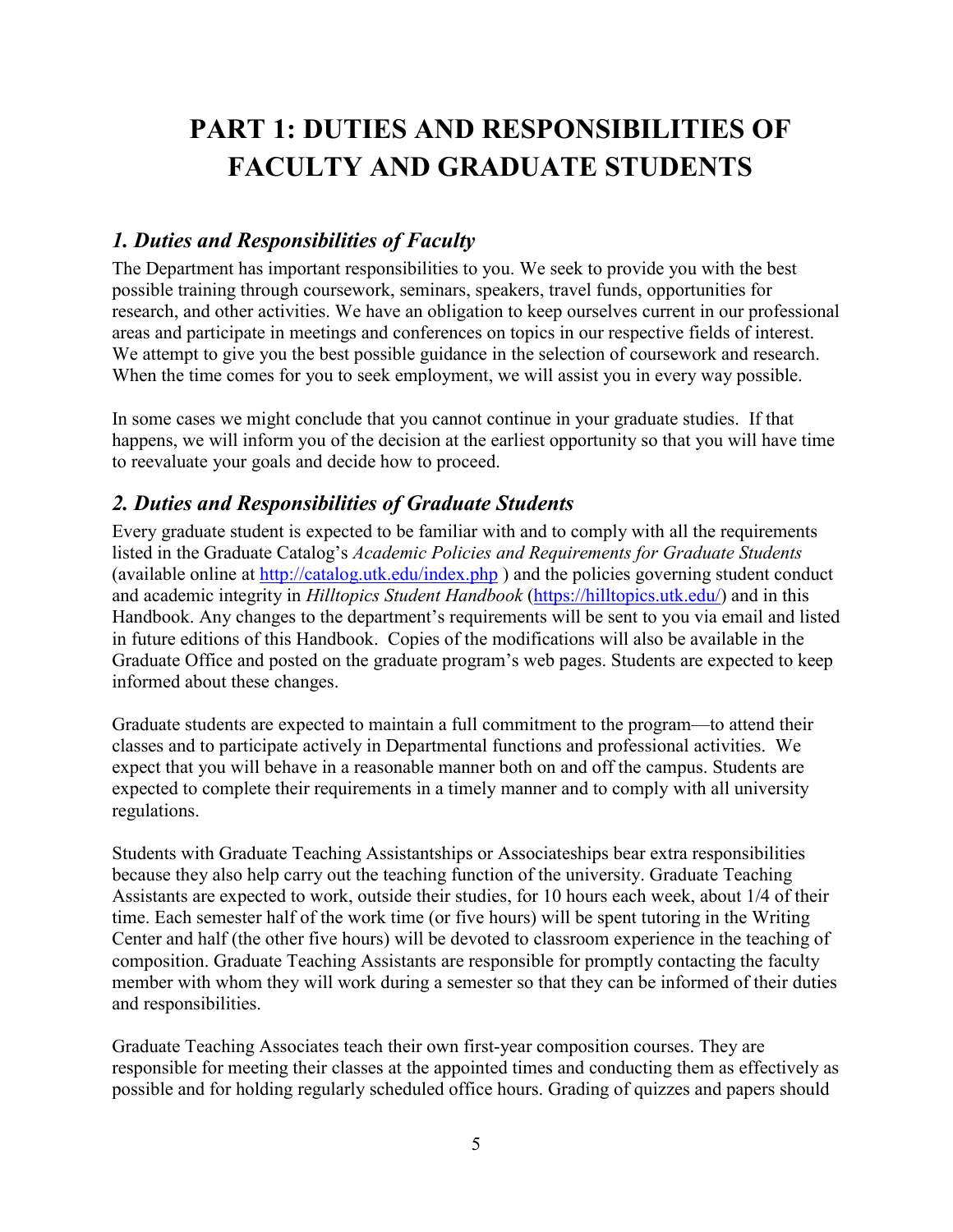be completed promptly, enabling students to learn from their mistakes and from the teacher's suggestions and comments. Graduate Teaching Associates are expected, according to the Graduate School, to work 20 hours a week on teaching and to spend the other half of their working week on their own studies. In practice, both halves of this workweek may necessitate longer hours. Balancing responsibility to your students with the demands of your own coursework and education is difficult but essential. Learn early to schedule your time wisely.

Both Assistants and Associates are expected to begin their duties on the first day of meetings specified for their group. New Graduate Teaching Associates and Assistants normally report for training during the department's Graduate Student Orientation, which takes place for several days during the week before classes begin in the Fall semester.

Graduate Teaching Associates who need to miss a class or two (due, for example, to illness or to attend a professional conference) must find someone to teach the class and inform the appropriate English Department offices of the absence. If you are facing circumstances that necessitate more than a one-week absence from the program—for example, for childbirth, surgery, or out-of-town elder care—you should consider taking an official leave of absence (LOA). See the Graduate Catalog for details. However, if you expect to be absent from the program for more than one week but fewer than six, the department may be able to assist you in making arrangements that will allow you to avoid taking an official LOA. In either situation, please consult with the Director of Graduate Studies as soon as possible. The DGS will work with you and departmental administrators to find an appropriate solution.

The student is responsible for reapplying for an associateship; renewal is not automatic. Renewal will depend upon a) satisfactory performance of teaching duties, b) maintenance of an acceptable standard of work in graduate classes, c) satisfactory performance on exams, and d) satisfactory progress toward meeting degree requirements. These standards must also be met, of course, if the student is to retain the teaching associateship for the complete academic year.

The Departmental mailroom is 316 McClung Tower. Graduate students should check their mailboxes regularly, once a day if possible. They should also maintain and check a university email account, which the Graduate Office will use for electronic correspondence and memos.

Normally, graduate students will not be appointed to administrative positions within the department (such as Assistant Director of Composition or the graduate student member of a professorial search committee) unless they have completed their comprehensive examinations.

The reputation of the Department among first-year undergraduates depends on the performances of our Graduate Teaching Associates and Assistants. The Department expects everyone with an associateship or assistantship to take this responsibility seriously. Advanced PhD students who are excellent teachers may sometimes be selected to teach a section of a 200-level course as part of their normal teaching assignment. The department will work to ensure that of the four courses MFA students teach during their normal tenure of two years, one will be a 200-level course in creative writing.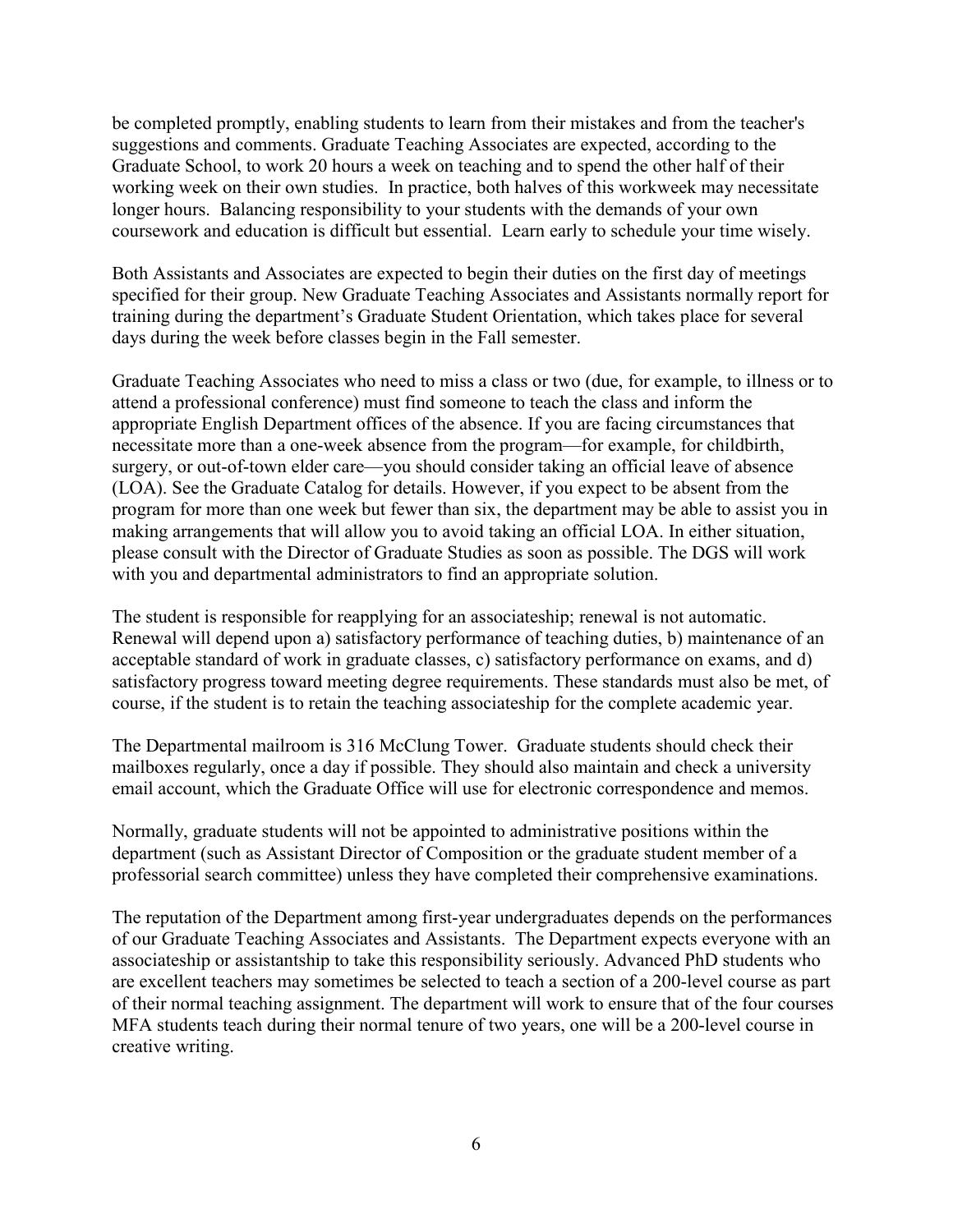## <span id="page-7-0"></span>**PART 2: ENTRANCE REQUIREMENTS AND APPLICATION PROCEDURES**

#### *1. General Information*

The English Department accepts applications for admission to its degree programs for the Fall semester only. Anyone with a bachelor's degree from a regionally accredited institution or foreign equivalent who wishes to take courses for graduate credit, whether or not the person desires to become a candidate for a degree, must submit a formal online application for admission to graduate study or apply for transient status. No action is taken until a file is complete. Applicants should check their status online.

For information on applying to the Graduate School, visit

[\(https://gradschool.utk.edu/admissions/\)](https://gradschool.utk.edu/admissions/) All materials, including the forms specific to the English Department, should be submitted online; the Graduate School will forward them to the English Department. Applicants should take the GRE tests so that the Department receives the scores before the application deadline.

**All application materials must be received by December 1 for PhD students or by January 15 for MA and MFA students.** Offers of appointment for all degrees are typically made in late February but may occur as late as June.

Candidates who are denied entrance into graduate degree programs may reapply for admission only if their application has been substantially enhanced. Any candidate who is denied admission to a graduate program twice will no longer be considered for admission. Students who have been admitted to the Graduate School as non-degree students may take 500-level courses in the English Department with faculty permission.

#### *2. MA Admissions*

To be accepted into an MA program in the English Department, a student must have already completed a minimum of 18 semester hours of upper-division English courses. A major in English provides a stronger base for further study but is not a requirement for admission. Students who lack this minimum may choose to enroll as a non-degree student in the Graduate School and to take a certain number of courses as preparation for a future application to the MA program, but no tuition waivers are available for such courses, and there is no guarantee of eventual acceptance into the program. If such students are subsequently admitted to the MA program, Graduate School regulations stipulate that a maximum of 15 semester hours taken as a non-degree student may be transferred to the student's degree program. Although the Graduate School requires a 2.7 or B cumulative average in all previous course work for admission, successful MA candidates typically have much higher grades in English courses. In making its decision, the MA Admissions Committee considers grades, recommendations, GRE scores (from a test taken no earlier than five years prior to the January 15 application deadline), a statement of goals, and the writing sample. The committee looks for students who can complete the program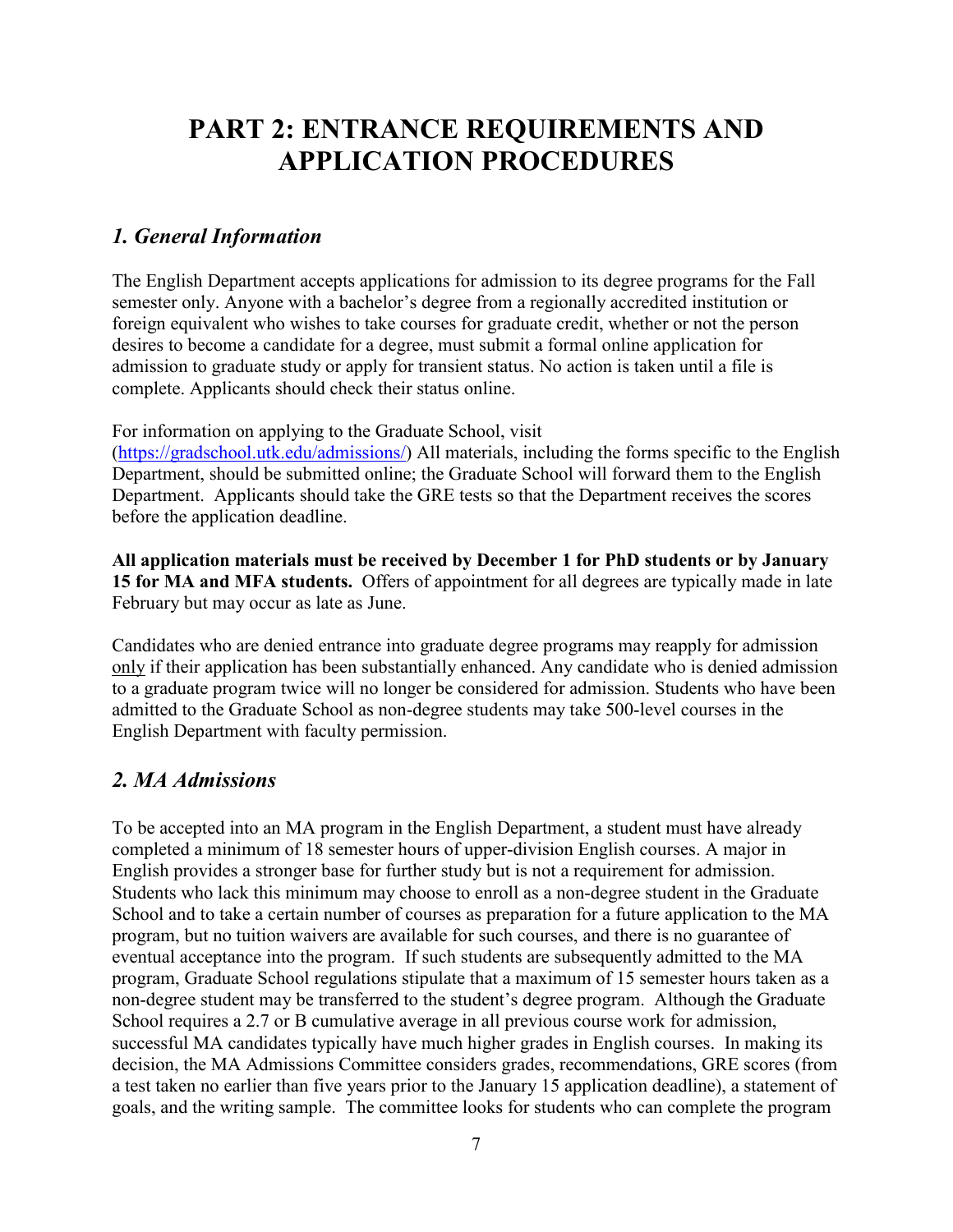successfully and who will add intellectual energy to the program. Although grades and GRE results are by no means the only factors considered in admission decisions, most students who are admitted have a 3.67 GPA or above and a GRE Verbal score of 160 or better. By the time a student begins their study in the MA program, they must have completed a bachelor's degree.

### *3. MFA Admissions*

All applicants to the MFA program must hold a BA or BFA degree by the time they begin their coursework in the fall. While majors in English or Creative Writing are preferred, we also consider students in related disciplines who have completed at least 18 credit hours in upperlevel English courses. The Graduate School requires a 2.7 GPA average in all previous coursework for admission to all master's programs, but most of our applicants have a much higher GPA in their coursework. The Admissions Committee evaluates all applicants holistically, based on a portfolio of grades, recommendations, GRE scores (from a test taken no earlier than five years prior to the date of application), a statement of goals, and two writing samples, one in creative writing and one in argumentative or critical writing. We are interested in the overall picture of strengths and interests that these materials provide. We have no specific cutoff numbers for the GRE scores, though our most competitive candidates have Verbal scores of 160 or higher.

## *4. PhD Admissions*

For admission to the PhD program, a student should have an MA, or, in the case of creative writing students, an MA or an MFA in English, by the time they begin coursework. In unusual circumstances, highly prepared students with some graduate work in English but a degree in another field may be accepted on the condition that they take additional coursework, the amount of which will be determined by the DGS. The English Department normally requires a 3.5 or better in previous graduate coursework. Grades and GRE results are by no means the sole determining factors in admission decisions, but most students who are admitted have at least a 3.67 GPA and a GRE Verbal score of 160 or better. The Admissions Committee also looks for evidence of independent research ability, strong writing skills, and a clear sense of professional purpose.

The GRE Subject Test in Literature is not required of applicants to the Literature, Criticism, and Textual Studies concentration or to the PhD with Creative Dissertation concentration. However, applicants are encouraged to submit these scores, especially if they would enhance the application.

The DGS, in consultation with the incoming student, will count up to 24 credit hours (excluding thesis hours and any hours taken on a Pass/Fail basis) of previous graduate coursework in English toward the PhD requirements after a transcript evaluation. (For further limits on the number of hours that may be transferred from other universities, see the Graduate Catalog.) Normally, the Department's Graduate Admissions Committee considers acceptance into the PhD program and financial support through a teaching associateship as a package and thus considers actual or potential teaching ability as part of the entrance requirement. PhD applicants who have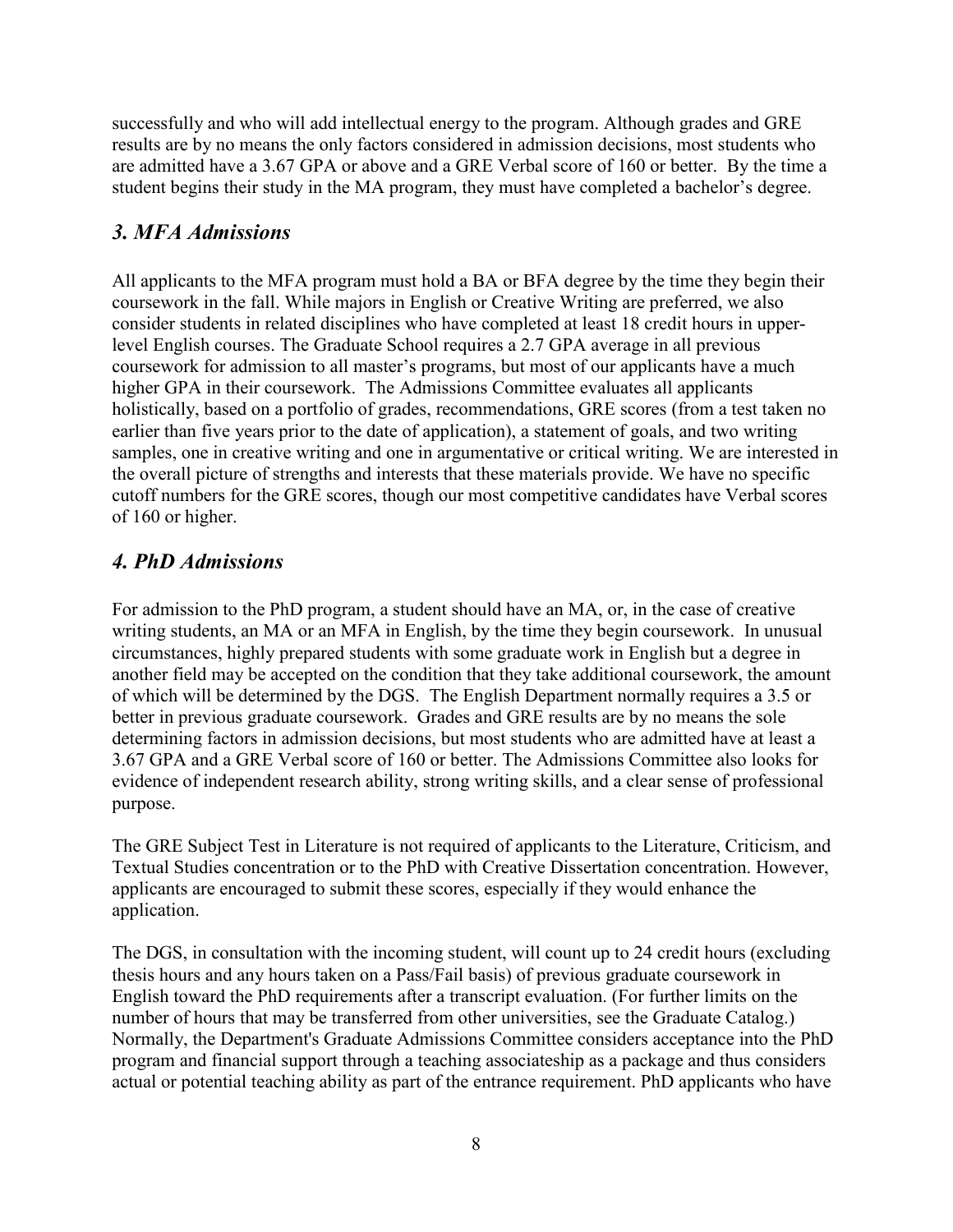had no teaching experience may be offered a graduate teaching assistantship for one or two semesters before becoming an associate.

### *5. Special Admission Categories*

- **Non-degree admission.** Students who wish to take graduate courses in English at UT but who do not intend to pursue a degree program may apply to the Graduate School and to the department for non-degree admission. Unlike admission to a degree program, which happens only during the Fall semester, admission to a non-degree program in English may take place at any time. Students who take non-degree graduate courses are not offered a teaching assistantship and must pay their own tuition. If such students are subsequently admitted into a degree program, the Graduate School typically allows them to transfer up to 15 credit hours earned as a non-degree student at UT to their degree program. Being admitted as a nondegree student, however, is no guarantee of subsequent admission to a degree program.
- **Probationary admission.** In rare cases, an applicant whose undergraduate GPA falls between 2.5 and 2.7 may be admitted on probation, upon recommendation of an academic unit. The probationary status will be removed after completion of 9 or more hours of graduate credit with a minimum GPA of 3.0. Failure to maintain a 3.0 while in this status will result in dismissal. An international student may not be admitted on probation.
- **Readmission.** The Graduate School requires any student who does not enroll for three consecutive terms or who allows their continuous registration in English 600 to lapse to apply again for admission to the Graduate School. It is the policy of the English graduate program not to readmit candidates for a degree after they have not registered for classes for more than three semesters. Any readmission after that point is in fact considered to be a new application for admission. An applicant can have the committee judge their candidacy on existing materials, but to make the strongest case, the applicant may need to make a new full application. Each applicant will then compete with all other applicants for admission to the MA, MFA, or PhD program. The DGS in English reviews these applications with the appropriate Admissions Committee. Those denied readmission can, if they wish, complete the requirements for the next Fall admission and compete with the pool of new candidates. A candidate who is denied readmission and who is subsequently denied admission in a regular Fall term admission review will no longer be eligible or considered for admission to the graduate program.

## *6. Application Checklist*

All materials should be submitted online to the Graduate School website. The complete application should include:

- The online Graduate School application.
- Statement of Purpose. This document should articulate the reasons for wishing to pursue graduate study, relevant experience and studies to date, any other strengths the applicant would bring to the program, and long-term professional goals.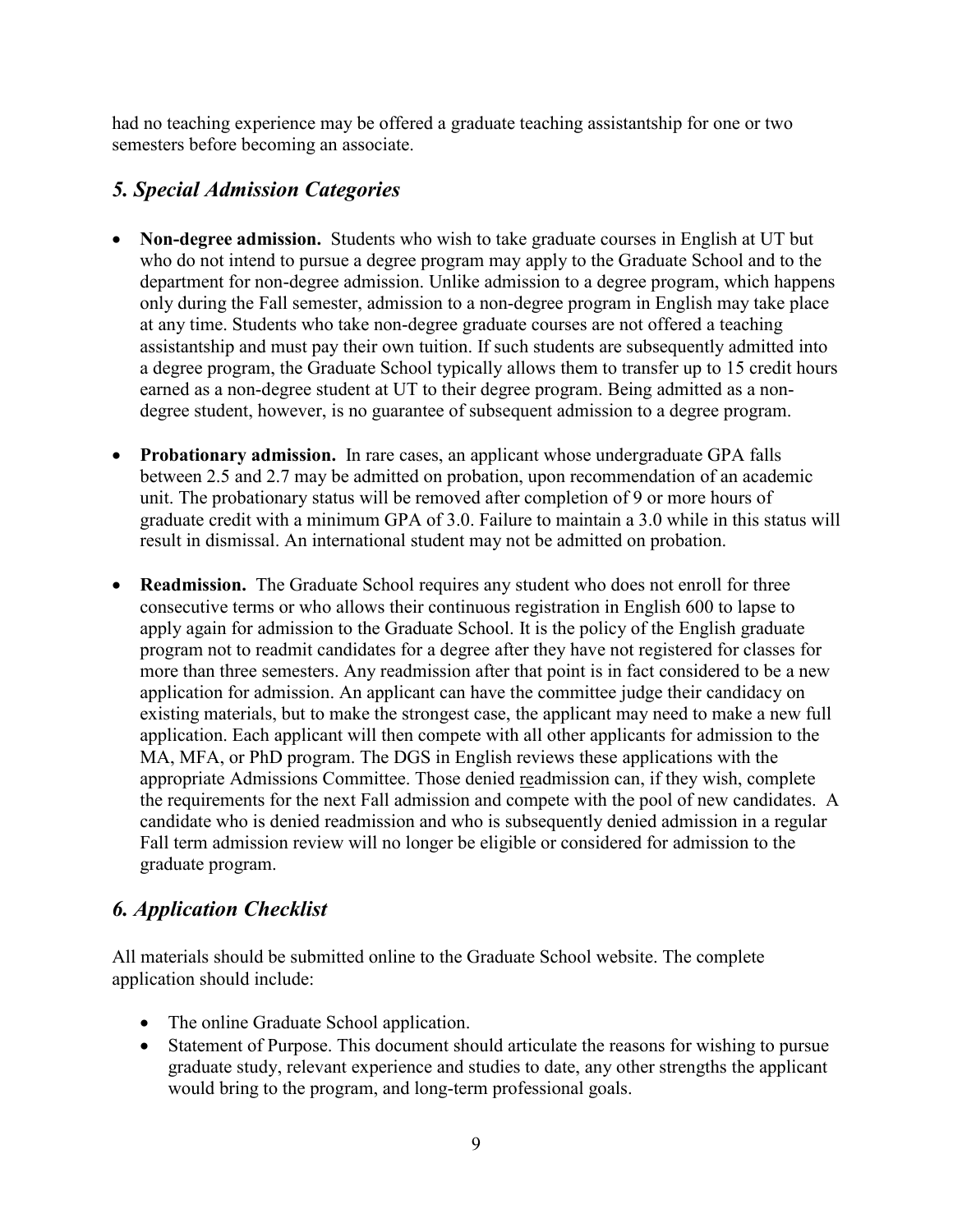- A \$60 nonrefundable application fee.
- A critical writing sample of between 10 and 20 pages. This writing sample should illustrate the candidate's ability to craft critical arguments in the context of English studies. Candidates applying for the MFA degree or for the PhD with Creative Dissertation concentration should also send a creative sample of no more than 25-30 pages of fiction or creative non-fiction or 15 poems (with name, address, and phone number on a title page only), as well as the critical writing sample of between 10 and 20 pages.
- Three letters of recommendation. Letters of recommendation commenting on the student's academic ability, most recent performance in English courses, and any previous teaching experience play an important part in determining acceptance and appointments. Letters from professors of English are much more useful than letters from supervisors or colleagues at your place of employment, family members, or members of the clergy.
- Copies of GRE Scores (the General Test is required for all applicants to the MA, the MFA, and the PhD in all concentrations; the Subject Test in Literature is encouraged but not required for applicants to the PhD in Literature, Criticism, and Textual Studies and the PhD with Creative Dissertation). Please note that scores are valid for only five years; be sure that your scores will still be valid as of January of the current application year.
- Copies of transcripts from all colleges and universities previously attended.

You are responsible for making sure that the application is complete with both the Office of Graduate Admissions and the English Department. Applications completed after the announced deadlines may not be considered for Fall term admission.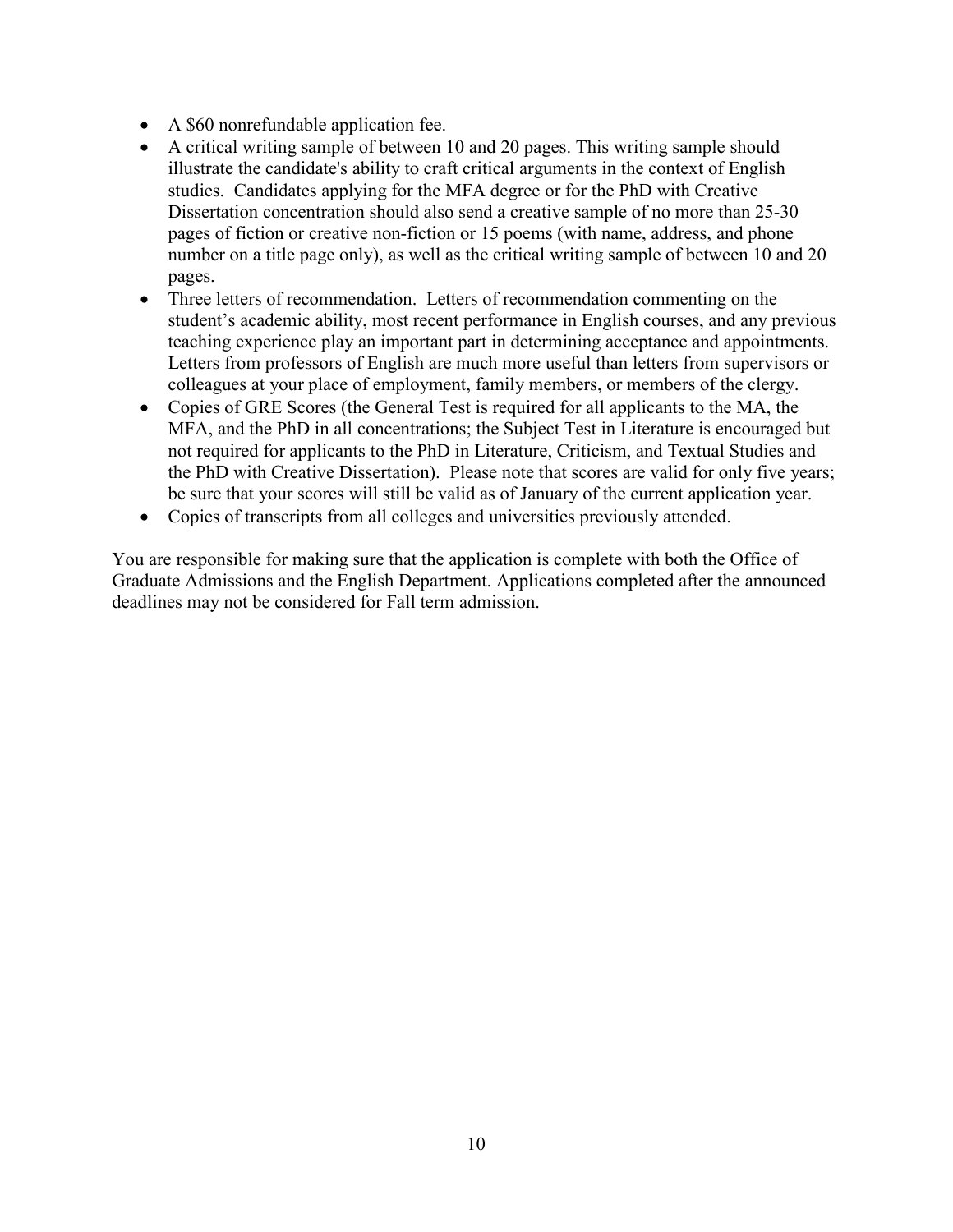# **PART 3: FINANCIAL SUPPORT**

<span id="page-11-0"></span>Graduate students in the English Department have access to several kinds of financial aid. Campus financial aid, including loans, is handled outside the department. Departmental support (most commonly, assistantships and associateships) is administered through the Graduate Office.

#### *1. Departmental Teaching Assistantships and Associateships*

- **Outside employment.** The Graduate School requires that any student with an assistantship or associateship must seek the permission of the DGS for any employment, whether in the university (for instance, at the Thornton Center) or outside it, beyond the duties of the assistantship or associateship. In many cases, the DGS will then need to submit those requests to the Dean of the Graduate School. Permission is granted on a persemester basis. Because of the various offices involved, students should request permission before the beginning of the semester in which they wish to work. In virtually no case will permission be granted for a graduate student on an assistantship or associateship to perform more than five additional hours of paid employment per week during the academic year. Students should not work at the Thornton Center if they are first-year PhD students, as they are adjusting to the demands of PhD-level work and need to prioritize their studies.
- **English language proficiency**. Students whose native language is not English must take the OPIc test, which evaluates their oral proficiency in English, before the semester in which they begin their teaching duties. Students who do not pass the test with a sufficiently high score may be assigned other duties (for instance, working in the Writing Center) until they have an opportunity to take the test again. Repeated failures to achieve the required score may result in the loss of the teaching assistantship. The Graduate Administrative Assistant will register any students who need to take the test and inform them of their test date.
- **Graduate Teaching Assistantships.** Applicants must complete the BA before beginning service. In addition to paying a stipend, the assistantship remits tuition for Fall, Spring, and Summer semesters, but students must pay fees for programs, activities, transportation, and health access as described in the letter extending an offer of admission. Teaching duties are assigned for Fall and Spring only. Graduate Teaching Assistants at UTK, if their work is satisfactory and if they have completed 18 semester hours of graduate English courses, will be promoted to Teaching Associates in their second year. They must also have completed English 505 or its equivalent.
- **Graduate Teaching Associateships.** Normally an applicant from another university must have completed the MA or MFA and had experience as a classroom teacher or teaching assistant. In addition to paying a stipend, the associateship remits tuition for Fall, Spring, and Summer semesters, but students must pay fees as outlined in the letter of admission. Teaching duties are assigned for Fall and Spring only, though summer teaching is often available to PhD students, with priority going to those more advanced in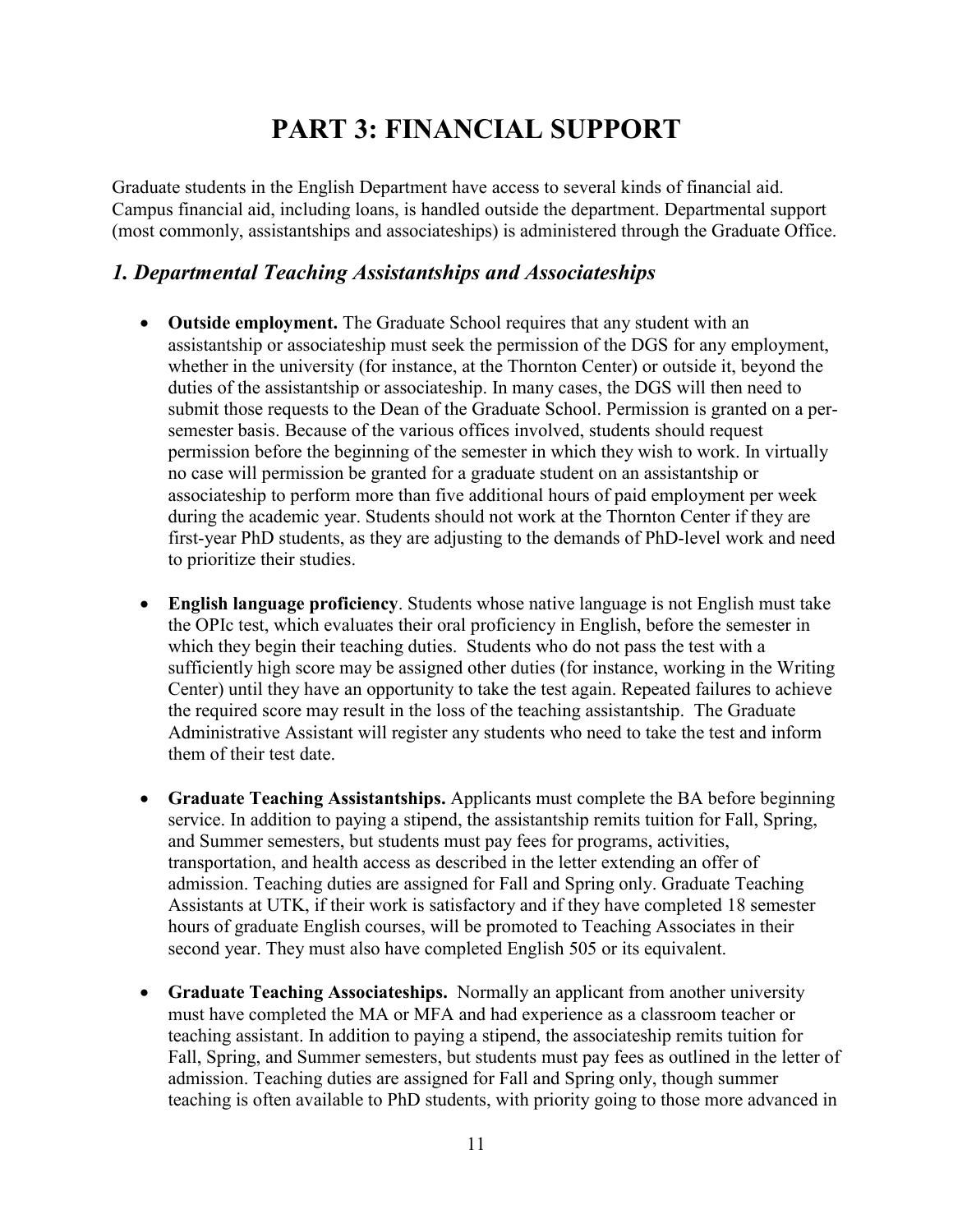the program. Appointees who hold the MA or MFA degree teach up to four courses during the regular academic year and may teach an additional course in the summer if it is available. Teaching Associates must enroll for a minimum of six hours of graduate credit each semester of the regular academic year and teach two courses (or equivalent workload or fellowship) each semester.

- **Renewal of Appointments.** At the beginning of the Spring semester, Graduate Teaching Assistants and Associates whose progress and performance have been satisfactory will receive forms for renewing their positions for the following academic year. These forms should be completed and returned in a timely manner, normally before February 1 each year.
- **Resignation from a Teaching Assistantship or Teaching Associateship.** Any graduate student wishing to resign an Assistantship or Associateship should submit a letter of resignation to the Director of Graduate Studies and to the Associate Head of the Department at least two weeks before the first day of classes.

## *2. Departmental Research and Editorial Assistantships*

The Department has instituted a number of awards for graduate students that make use of special Departmental endowments, especially the Better English Fund, established by John C. Hodges, and the John B. Emperor Fund. The following awards, which typically substitute for teaching a course for one or two semesters, are currently available to our graduate students via competitive application:

- **Richard Beale Davis Editorial Assistantships—**founded in honor of a former member of the department and distinguished scholar in American literature who was one of the original editors of *Tennessee Studies in Literature*. Each assistantship reduces the teaching load of the student selected and obligates the recipient to assist in editing one of the department's publications*: A.S.A.P., Grist: A Journal of the Literary Arts, International Journal of Nuclear Security, Journal of Victorian Culture,* and *Victorians Institute Journal*. The assistantships are awarded competitively. Ordinarily, Davis Assistantships are not awarded to first- or second-year students.
- **Percy Adams, John Hurt Fisher, Alwin Thaler, and Nathalia Wright Research Assistantships—**founded in honor of distinguished scholars and former department members. These assistantships are awarded competitively and reduce a student's teaching load to either 1-1 or 2-1 and assign him or her to a professor for a research experience commensurate to the released time. Students typically assist the professor in their research for ten hours per week during one or two academic semesters, depending on the award. The professor and graduate student should be clear from the outset about mutual responsibilities.
- **Research Assistant for John C. Hodges Chair of Excellence.** Normally, for this threeyear research position, the recipient will receive one class release time each term of the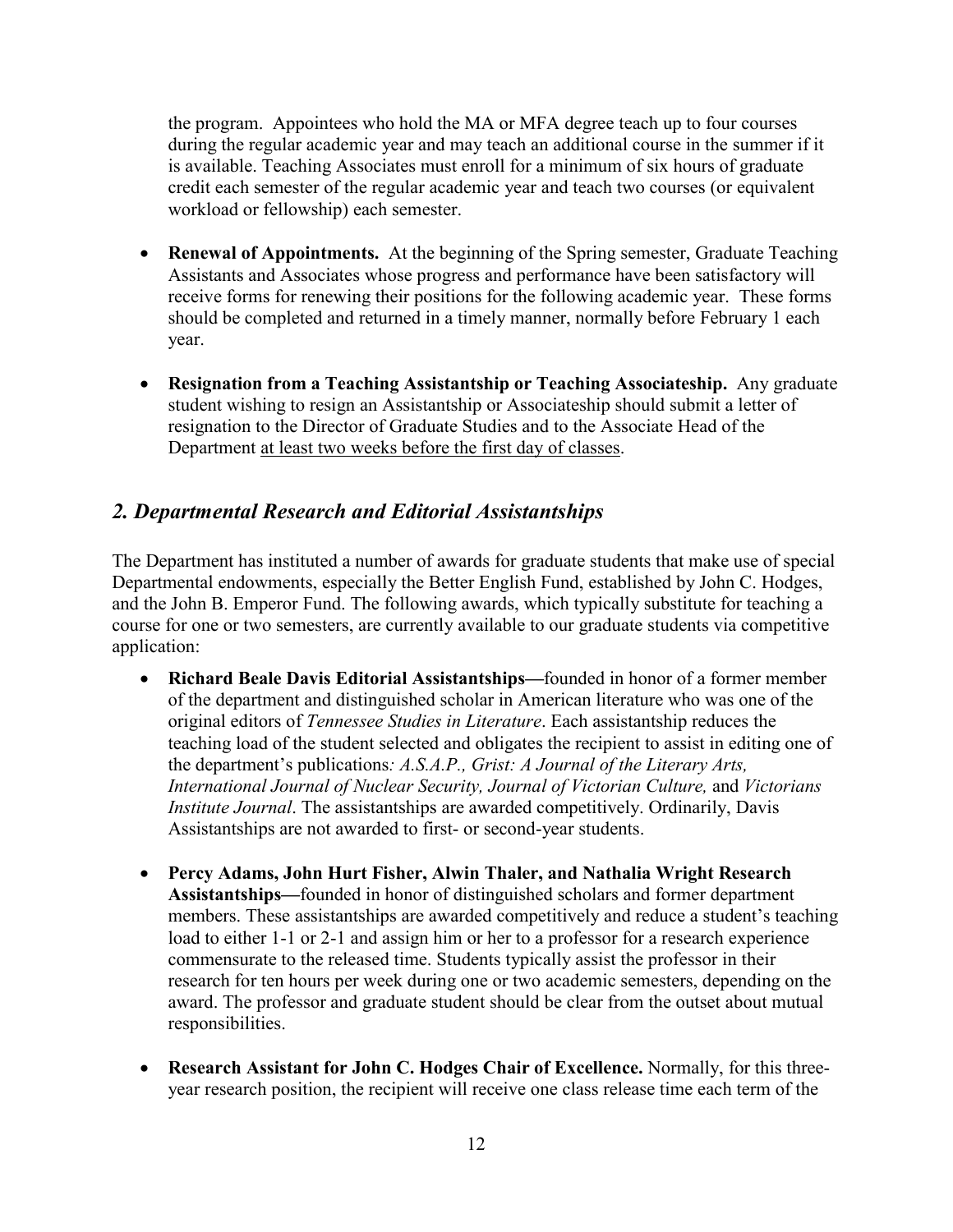first and third year and two classes release time during the second year. Chosen from among applications by the holder of the Chair of Excellence in consultation with the DGS.

## *3. Other University of Tennessee Graduate Fellowship Opportunities*

- The Graduate School offers a number of competitive, University-wide fellowships. Information is available on the Graduate School's web site: <https://gradschool.utk.edu/graduate-student-life/costs-funding/graduate-fellowships/> .
- PhD students in English are eligible to apply for residential, dissertation-completion fellowships at the University of Tennessee Humanities Center. Please see <https://uthumanitiesctr.utk.edu/fellowships/fellowships.php> .
- The Marco Institute for Medieval and Renaissance Studies [\(https://marco.utk.edu/\)](https://marco.utk.edu/) offers a several fellowships for which English graduate students are eligible. See in particular the John Hurt Fisher Memorial Literature Prize [\(https://marco.utk.edu/fisher-prize/\)](https://marco.utk.edu/fisher-prize/).
- The College of Arts and Sciences offers dissertation fellowships, the Penley-Thomas-Allen awards, based on a competitive College-wide application process. Each department's DGS is typically allowed to nominate two dissertators for these awards.

## *4. Loans Administered by the Financial Aid Office*

Students interested in seeking educational loans should start by visiting the University of Tennessee's One Stop page: [http://onestop.utk.edu/financial-aid/.](http://onestop.utk.edu/financial-aid/)

### *5. Departmental Travel Grants*

- **F. DeWolfe Miller Graduate Student Travel Grants (informally known as Hodges Travel Grants).** Founded in honor of a former member of the department and scholar in American Literature, this award provides financial support for full-time graduate students whose work has been selected for presentation at conferences and other such events. Students may receive a maximum of \$1,000 of such funding for the academic year, which may be used for one event or divided among several.
	- 1. To apply for a travel grant, please submit a letter to the DGS **at least six weeks before you travel.** This letter should be accompanied by an itemized budget of reimbursable travel-related expenses and by confirmation that you will be presenting your work at this event, such as an email from the conference organizers or a link to an online copy of the program.

 The following expenses are reimbursable: conference registration, airfare, lodging (conference rate at conference hotel or up to maximum CONUS rate for the city), per diem costs for food, rental cars, ground transportation (to and from an airport), fuel costs per mile when traveling in a personal car (you may choose to be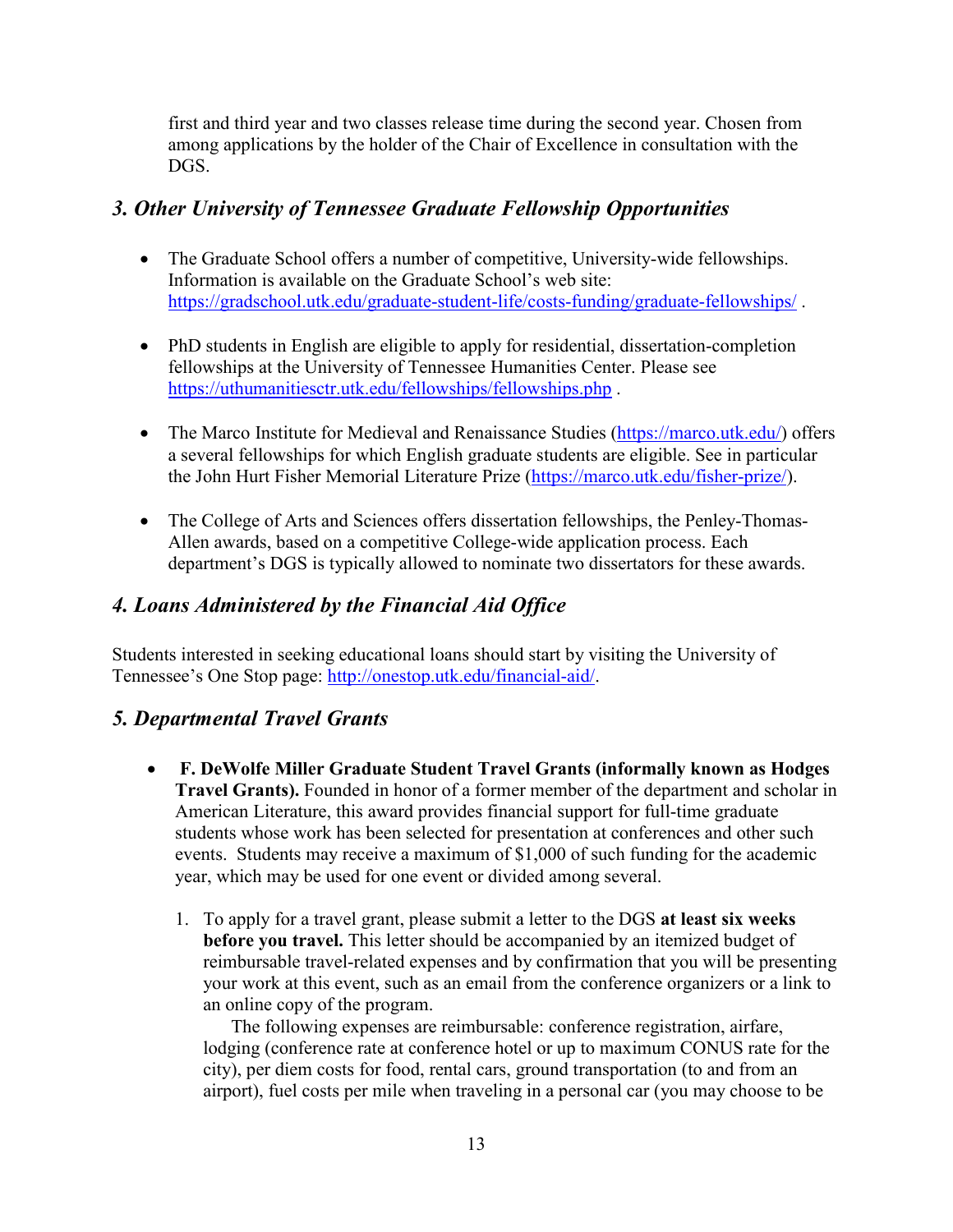reimbursed either for gasoline or for mileage, at \$0.47/mile), parking (e.g., at a conference hotel), membership in an organization *only* when membership is a prerequisite for participation in the conference. When renting a car, you can be reimbursed for refilling the tank yourself but not for Pre-paid or Fuel Service options (because the driver is charged for a full tank, regardless of the miles driven). However, if the car is booked through National/Enterprise, the pre-paid fueling option is acceptable due to a University contract guaranteeing a discounted rate. When renting a car during international travel, the University recommends purchasing collision and/or damage insurance; this expense will be reimbursed. Costs for printing and duplication of promotional or conference materials is also reimbursable as long as it is necessary for official business.

 The following expenses are **not** reimbursable: membership in an organization when membership is not a prerequisite for participation in a conference, liability and collision insurance (or any "optional" insurance) for rental cars when traveling in the United States, travel health insurance, sightseeing (even when these tours are offered by conference organizers), the pre-paid fueling option on cars not rented from National/Enterprise, and sundries.

- 2. Once you received a letter signed by the DGS approving your travel, please fill out a Travel Authorization form and submit it to the department's travel facilitator **at least 30 days in advance of travel**.
- 3. Save all appropriate receipts from your travel.
- 4. Submit your receipts to the department's travel facilitator when you return. Failure to fill out the Travel Authorization form until after you have completed your travels may result in your not being reimbursed.
- **Hodges Grants for Summer Seminars and Workshops**. Doctoral students who have been accepted to summer seminars, creative writing workshops, and other types of summer programs can apply for up to \$1,500 of support. Letters of application should be submitted to the Graduate Office and should describe the nature of the program to be funded, the means by which the participants are selected, and the importance of the program to the student's course of study. Applicants are encouraged to include a supporting letter from their mentors. This funding cannot be used for travel to conferences or similar events of short duration. To receive funding a student must be accepted to the program in question by way of a competitive application process.

Applications for this funding should be made as soon as you know that you will be applying for such a seminar. A total of \$6,000 per year has been allotted for these awards; they will be available on a first-come, first-served basis to qualifying students.

• **MLA and AWP Interview Grants**. Those attending a job interview at MLA or AWP may request up to \$500 in support. Applications for this award should be submitted to the Graduate Office and should include a written confirmation of the interview.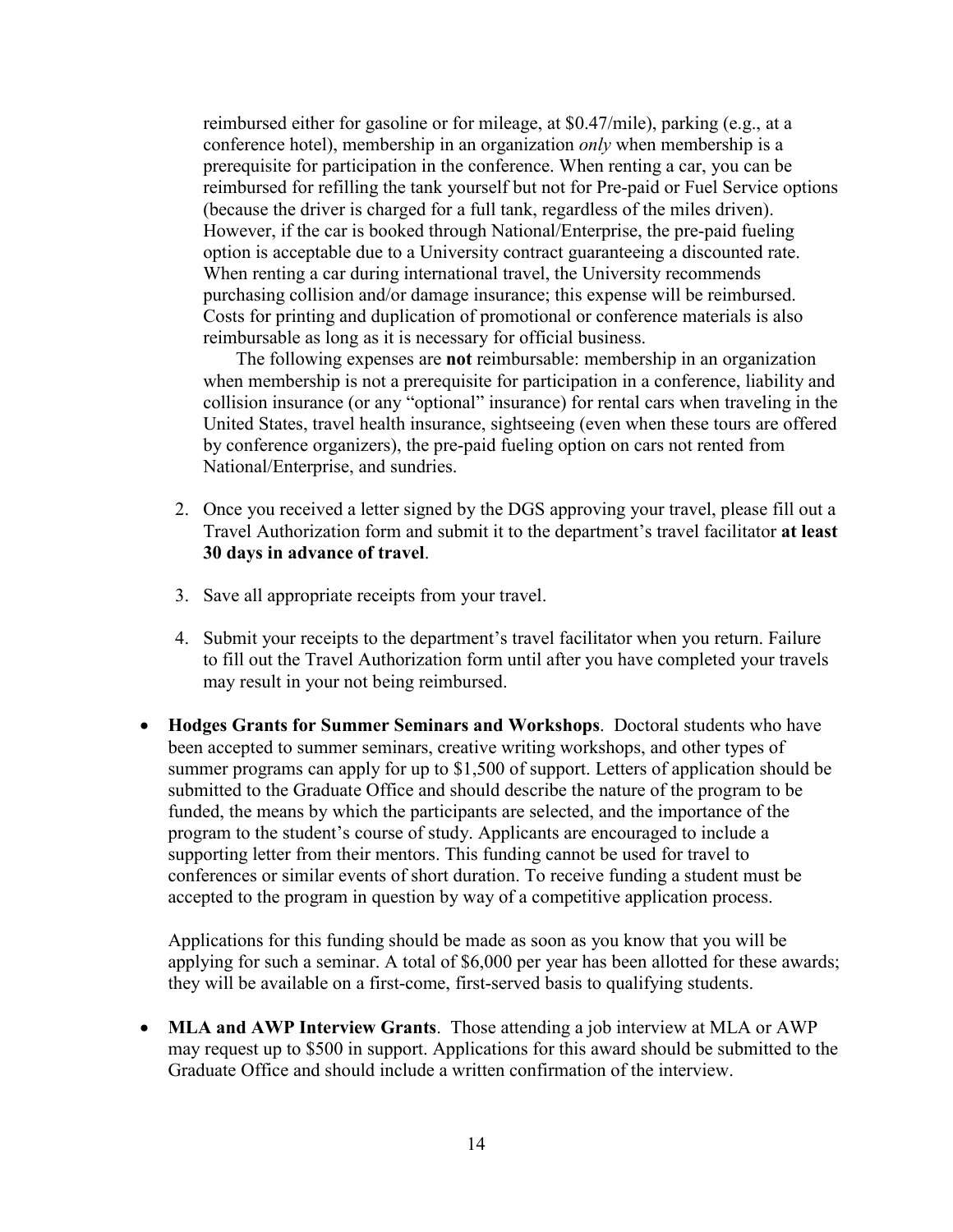- **Thomas Wheeler Traveling Fellowships**. Founded in honor of a former member of the department and scholar of Renaissance literature, three competitive fellowships, normally \$1,000 each, are available each year to PhD students who need to travel in this country in pursuance of research work on the dissertation, or two competitive fellowships of \$1,500 for PhD students who need to travel abroad. A letter of application should include specific research plans and budget and should be supported by a letter from the dissertation director.
- **Judith Slagle Graduate Research Fellowship.** Endowed by a distinguished alumna of the department, the Slagle Fellowship provides \$1,000 to be used for travel to libraries, archives, or repositories; for supplies; or for other expenses related to the preparation of a thesis or dissertation in the fields of Restoration, eighteenth-century, or nineteenthcentury British studies. One Slagle Fellowship is available per year.

#### *6. Graduate Student Senate Travel Awards*

The Graduate Student Senate, in cooperation with the Dean of Students and the Dean of the Graduate School, provides funding to graduate students to travel, present work, and participate in scholarly conferences and events. Students who apply for this funding must also apply for the F. DeWolfe Miller Graduate Student Travel Grants, described above. Graduate Student Senate Travel Awards can help finance especially expensive conference travel, such as major conferences abroad at which you are presenting your work. The GSS also has a new program for Professional Development grants. See the webpage for details: [https://gradschool.utk.edu/?s=travel&btnF=Go.](https://gradschool.utk.edu/?s=travel&btnF=Go)

#### *7. Departmental Fellowships and Awards for Scholarship and Teaching*

- **John C. Hodges First Year PhD Fellowships** for Outstanding First-Year Graduate Students. This fellowship provides \$1,000 for the first year and a reduction in teaching load from 2-2 to 1-1. Holders of this award will be eligible for all the other forms of financial assistance described in this Handbook and will hold this fellowship in addition to a teaching associateship.
- **John C. Hodges First Year MA and MFA Fellowships.** This fellowship provides \$500 for the first year to outstanding first-year MA and MFA students. This award is held in addition to a teaching assistantship or associateship.
- **Bain and Irene Stewart Fellowship**. The fellowship is awarded to all funded Ph.D. candidates. Recipients will receive a reduction in the teaching load from 2-2 to 1-2 during their **third** year in the program. Holders of this award will be eligible for all the other forms of financial assistance described in this Handbook and will hold this fellowship in addition to a teaching associateship.
- **W.E.B. Du Bois Fellowship.** Named in honor of the humane man of letters and African American scholar who taught in the rural countryside of Tennessee during his years of undergraduate study in Nashville, this competitive fellowship of \$2,500 annually is open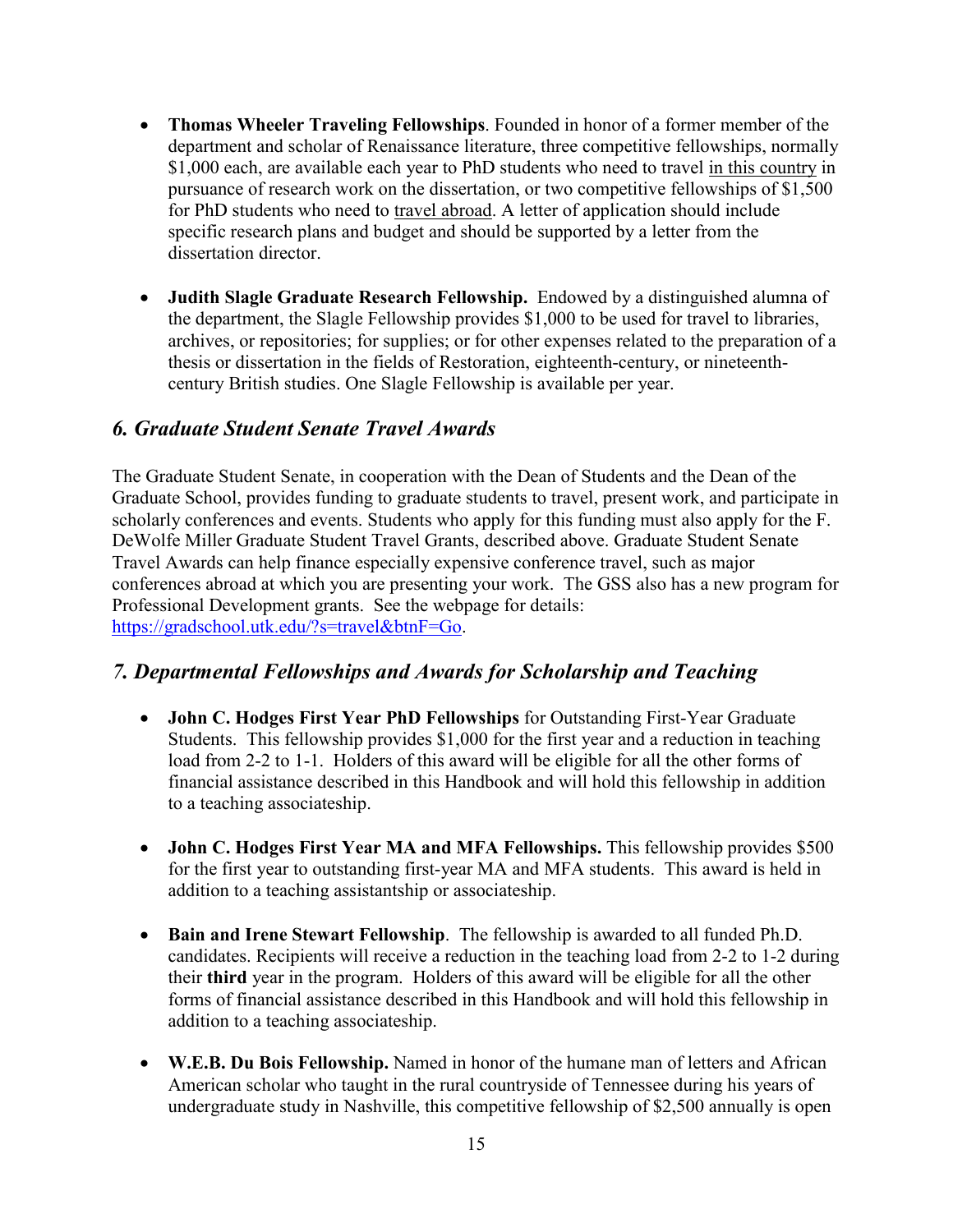to U.S. citizens and permanent residents of scholarly potential and talent to pursue graduate studies in African-American or African diasporic literature, culture, rhetoric, and/or linguistics. This fellowship may be renewed upon demonstration of solid performance and progress toward a degree. This award may be held in addition to a Graduate Teaching Assistantship or Associateship.

- **John C. Hodges Award for Exceptional Scholarship.** A candidate for this award of \$1,500 is nominated by one or more professors in March. Papers, usually seminar papers, are submitted, with names removed, by the nominated students and read by a faculty committee chosen so as to exclude the nominators. After the papers are ranked, the committee considers as well the nominee's scholarship, academic record, publications and presentations, awards, etc., in determining the recipient of the award. No student may win this award more than once.
- **V. Carolyn Martin Summer Fellowships.** Founded in honor of a former member of the department, these fellowships pay the tuition fees of high school and college teachers who wish to attend summer sessions and either work for advanced degrees in English or otherwise increase their knowledge and expertise. These awards are made only for courses taken for graduate credit. Applications should be received by the Director of Graduate Studies before February 15. Preference will be given to residents of Tennessee.
- **Roscoe Parker Linguistics Fellowship.** Founded in honor of a former member of the department and scholar in Medieval literature and the English language, this grant enables students to travel to the Linguistic Institute of America. Normally this award is made to a student committed to a career in linguistics and well advanced in a program of doctoral study.
- **Edward Bratton Summer Stipends for Herman Spivey and Yates Fellows.** Founded in honor of a distinguished teacher, these stipends provide full tuition support for Herman Spivey and Yates Fellows who wish to take courses in the summer following their fellowship to complete their degree. Apply to the Director of Graduate Studies by March 30.
- **Internships/Fellowships for International Students.** Small stipends are occasionally available for academically well-qualified international students not yet qualified for Teaching Assistantships or Associateships.
- **Hodges Excellence in Teaching Awards.** Two Hodges Teaching Awards of \$1,500 each, one for an experienced Graduate Teaching Associate and one for a first-year Graduate Teaching Associate, are given each year to recognize excellence in teaching.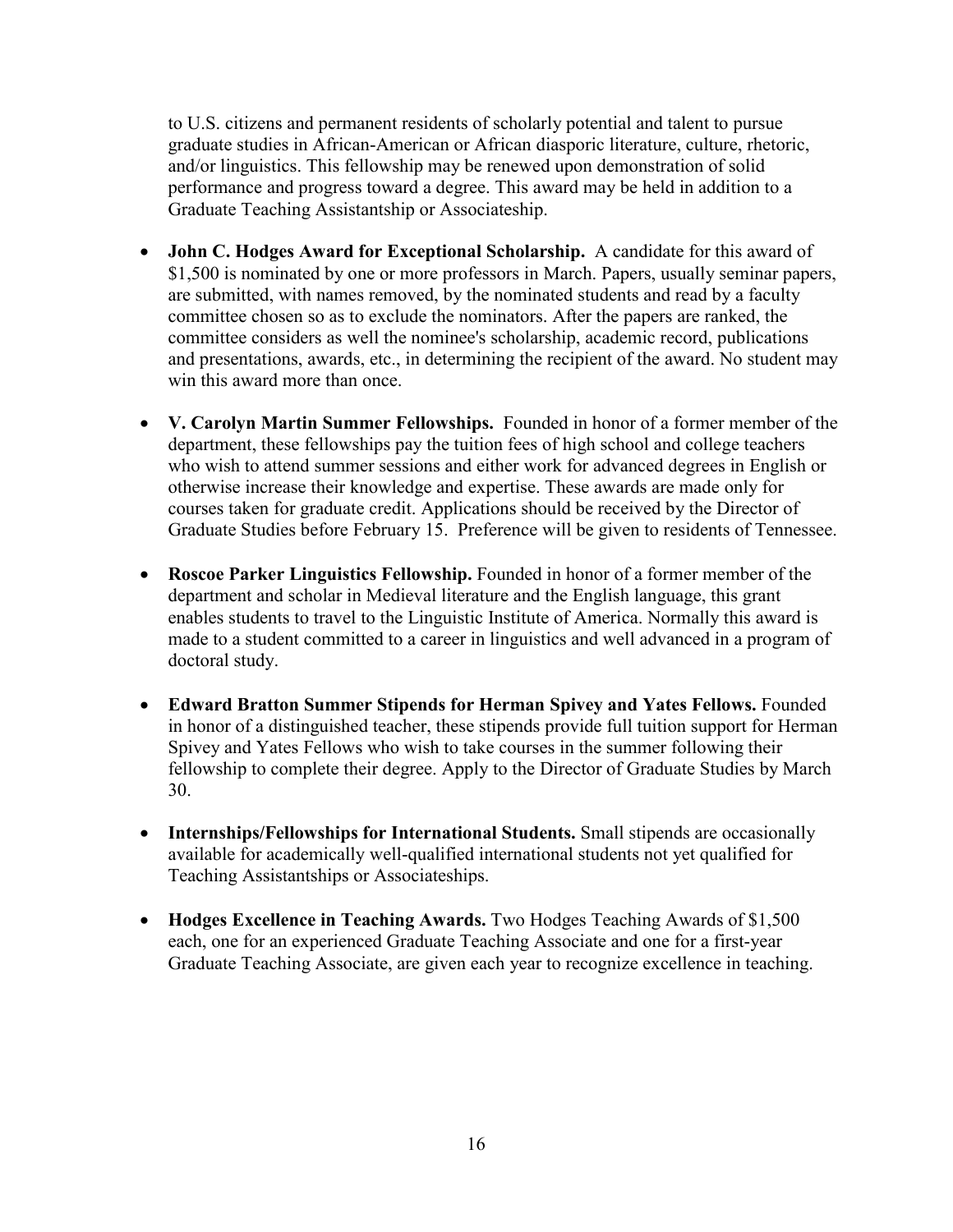#### *8. Dissertation Fellowships*

#### **Norman J. Sanders Dissertation Fellowships**

- Up to ten PhD Graduate Teaching Associates who reach ABD ("all but dissertation") status within three years of the first date of their matriculation will receive a two-course reduction in their teaching load for their fourth year to speed work on their dissertations. Reaching ABD status will depend on successful completion of the meeting to discuss the prospectus draft, verified by the signatures of the Departmental dissertation committee members. Those GTAs who reach ABD status in two or two and one-half years of the first date of their matriculation will likely be able to begin this fellowship in the next Fall semester. The specific distribution of their load will be determined by staffing needs. If a dissertation prospectus has not already been filed when this fellowship begins, it should be submitted to the Graduate Office for approval as early in the fellowship year as possible. A recipient of this fellowship is not eligible to apply for an Emperor fellowship. The policy that any GTA may not hold other employment without the express permission of the DGS will continue in effect for those holding this fellowship.
- **John B. Emperor Fellowships**. Several grants are available to doctoral students who reach ABD status within four years of the first date of their matriculation to enable them to be released from some teaching duties (one class, normally during the Spring term) to work on their dissertations. These awards are made on the recommendation of faculty members supervising the dissertations who are satisfied that their candidates have made substantial progress in research leading to completion of the dissertation. An approved dissertation prospectus must be on file in the English Graduate Office to receive this award. Not applicable during Summer. Students may hold a travel fellowship and a released-time Emperor dissertation fellowship simultaneously.
- **Durant da Ponte American Literature Fellowship**. Founded in memory of a former member of the department and scholar in American literature, this award will be granted to an outstanding student writing a doctoral dissertation in American literature. This award provides one course release during an academic year and may be held in conjunction with other released-time awards. **This fellowship is for one year and is non-renewable.**
- **Joseph Trahern Medieval/Renaissance Literature Dissertation Fellowship.** Founded in memory of a former member of the Department and scholar in Medieval Literature, this award will be granted to an outstanding student writing a dissertation in Medieval/Renaissance literature. This award provides a course release for an academic year. This award may be held in conjunction with other released-time awards.
- **Owens-Keenan Medieval, Southern, and Children's Literature Dissertation Award**. This fellowship award provides a course release for an academic year, or it may be split into two awards, with a one semester, one course release for two students. It was established by Dr. Keenan in memory of his parents, Jewell Owens and Hugh Avery Keenan. **This fellowship is for one year and is non-renewable.**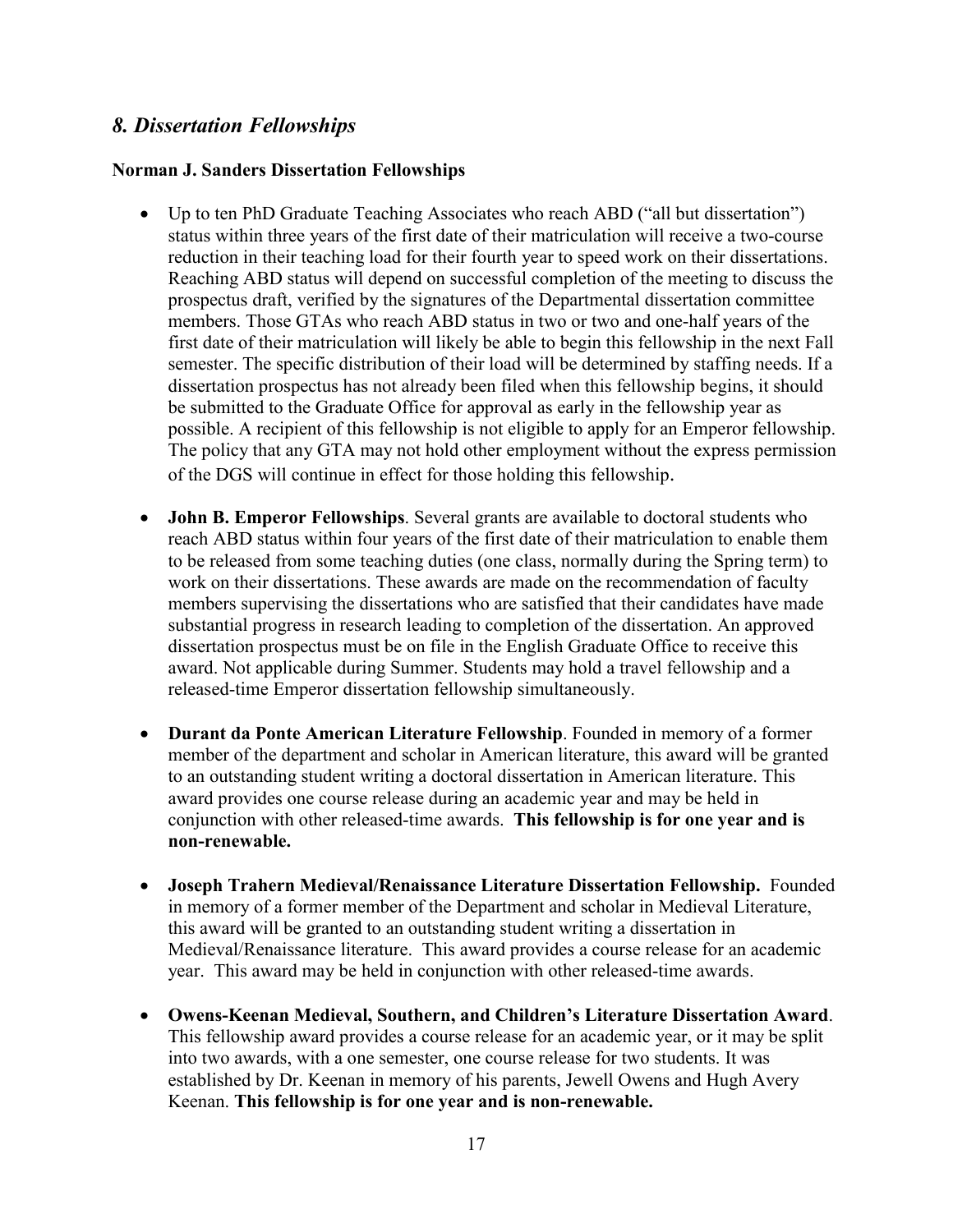### *9. Miscellaneous Grants*

- **Graduate Research Fund**. Grants of up to \$400 are available for miscellaneous expenses related to research. These might include transcription fees, the purchase of digital imaging files such as manuscript facsimiles, or travel to archives that would fall below the \$1,000 threshold of the Wheeler or Slagle Fellowships (see "Departmental Travel Grants," above). To apply for this funding, students should submit to the DGS a letter of application that explains the nature of the project to be funded and itemizes the expected expenses.
- **Grants from the DGS Discretionary Fund**. Grants of up to \$250 are available to assist students with miscellaneous costs associated with their research, creative projects, and professional development. To apply for this funding, students should write a letter of application that explains the nature of the project to be funded and that itemizes the expenses that the student expects to incur. This letter should be submitted to the DGS.

### *10. Emergency Loans*

The **Hodges Better English Graduate Loan Fund** is a Departmental "bank" that that makes interest-free loans available to graduate students **only in the event of emergencies**. Its resources are limited, and the fund is frequently scrutinized by auditors, so the conditions regarding the disbursement and repayment of loans must be strictly observed. Individual loans may be made for no more than \$1,000, and the Department may loan only up to the balance of the fund. All loans must be repaid within three months, and students who do not repay loans within this time may have their stipend checks and/or their grades withheld. To apply for a loan from the fund, please contact Judith Welch in 301 McClung Tower.

### *11. Campus Visit Stipends*

A number of grants are available to help students travel to colleges or university campuses for job interviews. The student must present notification of a request for an interview to the Graduate Office to be considered for this stipend.

## *12. Going off Funding*

PhD students are typically guaranteed five years of funding, conditional upon satisfactory performance in all aspects of the program. After this point, students find jobs in the community or on campus, the latter of which might come with a tuition waiver. Very rarely are departmental funds available to cover a teaching associateship for a PhD student in the sixth year. Students should thus make every effort to complete the PhD within five years. If by the summer before the beginning of the fifth year, they do not believe they will be able to complete their degree by the following summer, they should apply in earnest for extra-departmental funding. Applications for national and even university competitions for dissertation fellowships are often due in September or October, and UT Humanities Center Fellowships have been due December 1. On the rare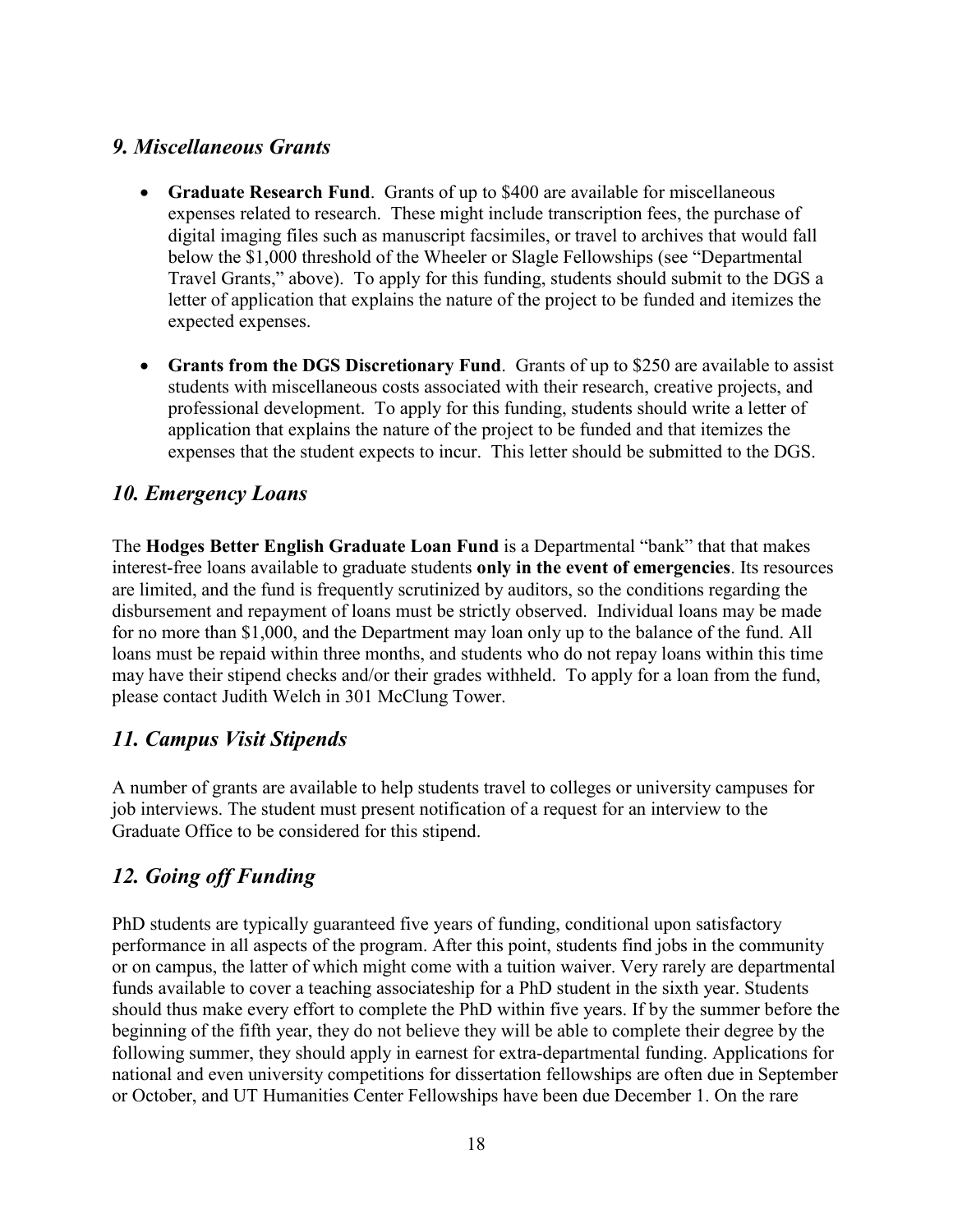occasion when departmental funding does become available for a sixth-year student, it is typically very late in the academic year, in June or July, when an admitted PhD student decides not to matriculate (and it is too late to return to the waitlist) or when another PhD student must leave the program and a "line" (i.e., graduate teaching associateship) is left unexpectedly vacant. Again, the PhD is structured as a five-year program, and the best policy is to plan wisely from the first year forward to ensure timely completion.

#### *13. Postdoctoral Lectureships*

These awards, one-year teaching appointments with a 4-4 load, are available on a competitive basis to PhDs who have completed their degree during the previous year. The number of awards available varies from year to year, depending on the amount of funding available and on staffing needs. Recent PhD graduates who wish to apply for an instructorship should contact the Associate Head of the Department. Students who have completed their PhDs in the department are also eligible to apply to the Department's national searches for lecturers.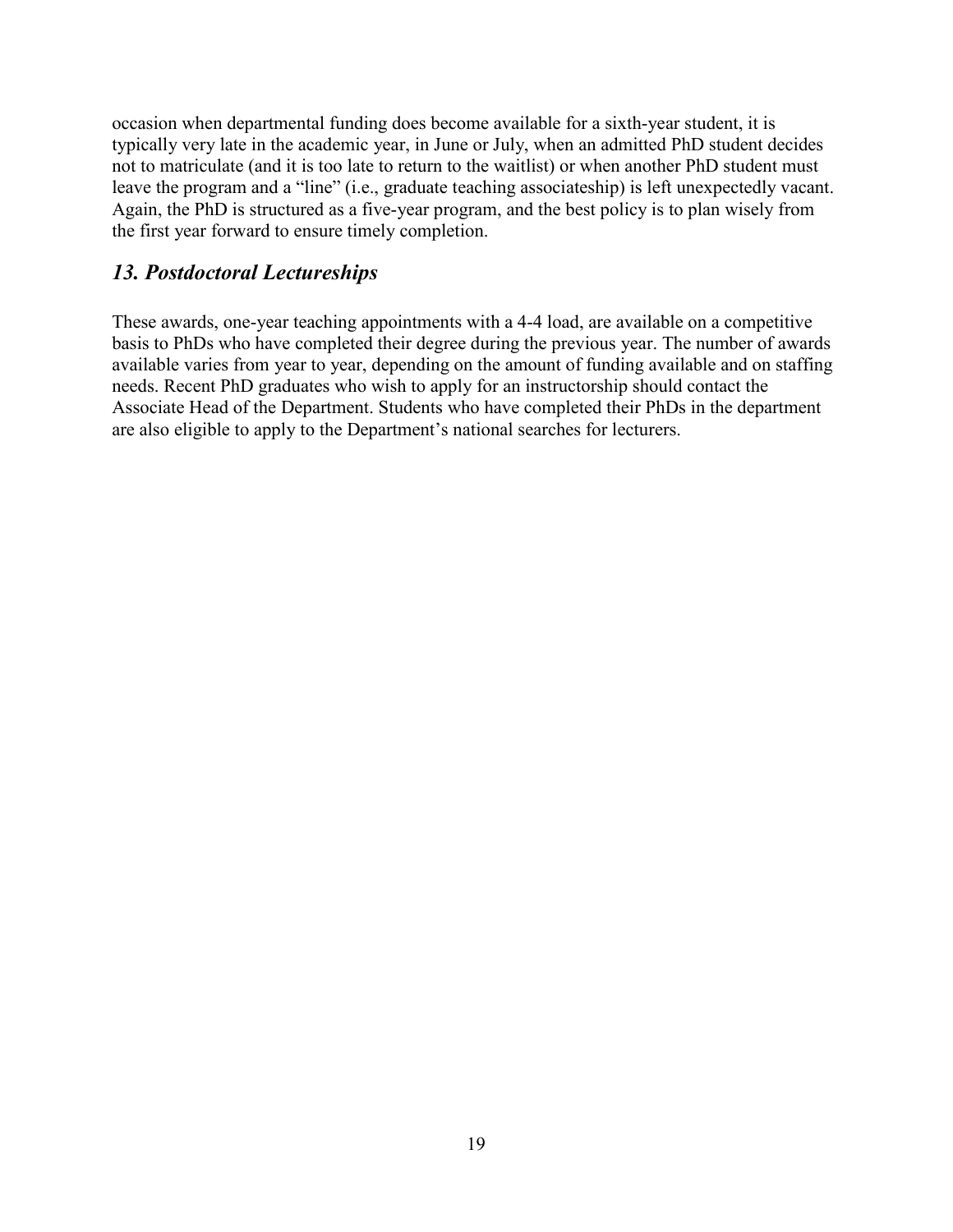# **PART 4: REGISTRATION AND ADVISING**

#### <span id="page-20-0"></span>*1. Procedures for Current Students*

Early in Fall, the DGS meets individually with new MA, MFA, and PhD students to review their coursework, plans to fulfill the language requirement, and professional goals. At these meetings the DGS also reviews the transcripts of new PhD students to determine the previous graduate coursework that can be applied toward the PhD coursework requirements.

Soon thereafter, new graduate students are assigned an academic advisor from the professorial faculty. Multiple factors weigh in the assignment of advisees to advisors, and students should not expect to be matched with the faculty member who seems to align most closely with their research interests. After completing the two field comprehensive exams, PhD students will be reassigned to the faculty member chairing the dissertation. Second-year MA students will be advised by the faculty chair of their Spring oral comprehensive examination or by their thesis advisor. Second-year MFA students will be advised by the faculty director of their creative thesis.

Every January, students will submit a self-evaluation form (available from the Graduate Administrative Assistant) and CV to their assigned advisor and to the Graduate Office. Based on these materials, the student's transcript, and any other relevant documents, the advisor will prepare a letter outlining the student's progress toward degree and noting requirements yet to be fulfilled. Both the advisor and the DGS will sign this letter. The faculty advisor and student will then meet, usually in March. During this meeting, the student will sign the letter to indicate that they have read it. Signing the letter does not indicate agreement with the assessment, merely that the student has read the letter. While this evaluation letter is strictly factual and meant primarily to indicate progress toward degree, the advising meeting is an invaluable opportunity to discuss the student's overall professional goals and progress, including such issues as defining a field or fields of interest, fulfilling the language requirement, planning coursework, choosing and preparing for conferences, preparing articles for publication, and other professionally relevant matters. Graduate students should feel free to seek meetings with their advisors throughout the year and not rely exclusively on the one required annual meeting.

If during this annual review process or at any point in the academic year, a student is found to be performing below expectations, the student will receive detailed information in writing regarding this assessment within a reasonable period of time for the student to remediate before a recommendation to dismiss is made to the Graduate School. However, in some situations (e.g., violations of academic integrity), prompt dismissal from the program would be in order; please see the *Academic Policies* section of the Graduate Catalog and *Hilltopics* for details.

In terms of registering for courses, approximately one week before campus pre-registration, the English Graduate Office provides descriptions of all departmental courses offered for graduate credit. Students are encouraged to discuss possible choices with their professors and/or assigned advisor during that week. Registration is done online during the pre-registration period. Follow instructions in the current semester timetable for completing registration procedures. Graduate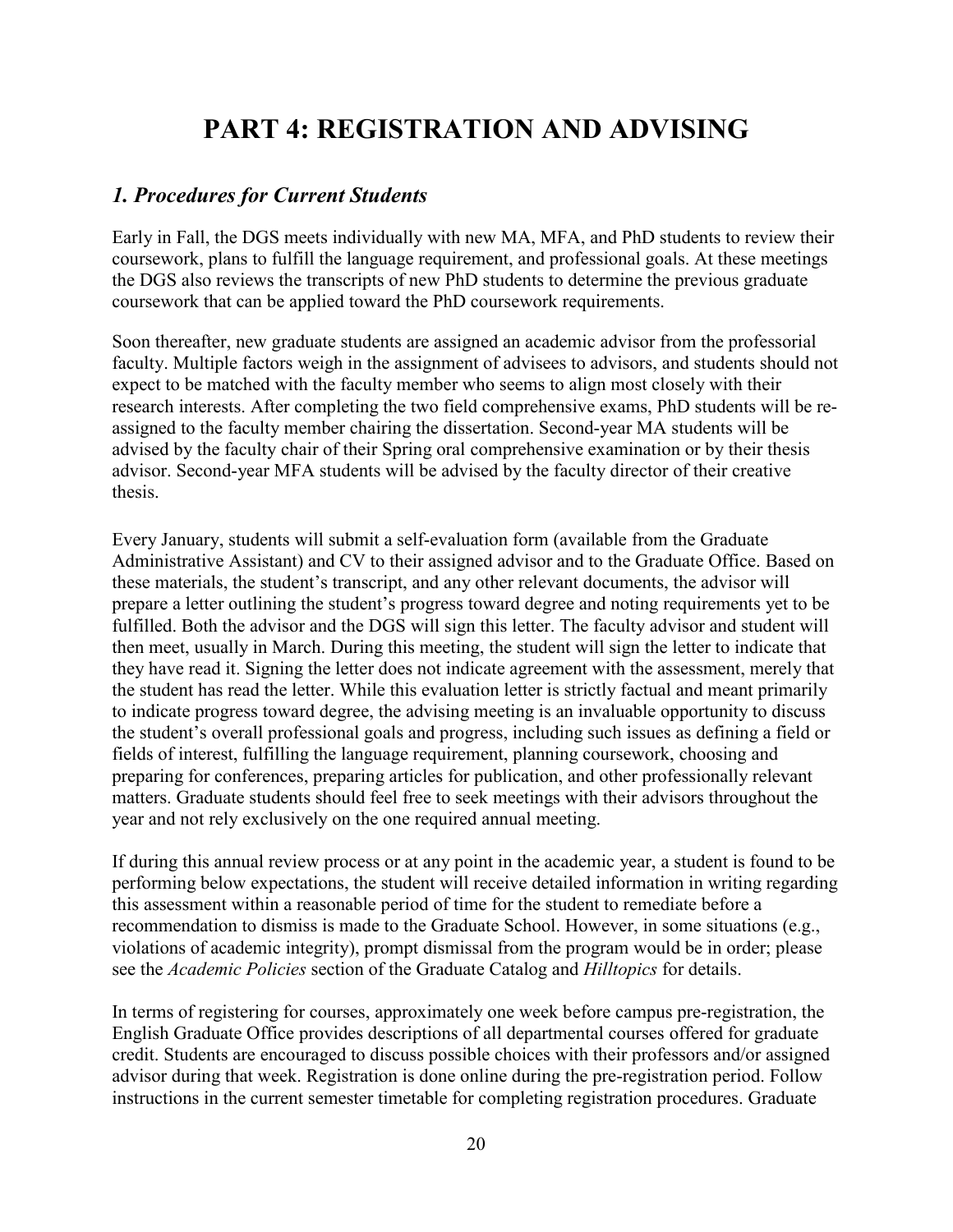students need to take responsibility for making sure that they are fulfilling degree requirements on schedule.

## *2. Minimum Hours for Full-Time Status and Proper Use of English 502*

All graduate students, in order to maintain their full-time status, must be enrolled in at least 6 hours of courses during the Fall and Spring semesters. Funded first-year MA and MFA students typically enroll in 9 credits per semester so that they will have completed 18 hours of credit that the accreditation agency requires for them to become instructors of record during their second year in the program. Students using university facilities, services, or faculty time, including during the summer term, must be registered. Normally, students are registered for coursework or for thesis/dissertation hours. Students who are not taking coursework and are not yet eligible to register for thesis or dissertation hours (i.e., students taking exams) must register for English 502 (Use of Facilities) if they wish to have borrowing privileges in the University Libraries or to use computer labs or other university resources.

### *3. Thesis and Dissertation Hours*

Students working on a thesis must be registered for either English 500 (in the MA program) or English 555 (in the MFA program) during each semester in which there is work on the thesis, including a minimum of 3 hours during the semester in which the thesis is accepted by the Graduate School. Six hours of English 500 (in the MA) or English 555 (in the MFA) are required. After receiving the MA or MFA, a student is no longer permitted to register for English 500 or for English 555.

A PhD student who has completed the coursework and foreign language requirements, passed the two field comprehensive exams, and successfully completed the guided dissertation prospectus-writing process (with or without a finalized prospectus) should begin registering for English 600, the course number for dissertation hours. The candidate is required to complete 24 semester hours of dissertation credit and to remain continuously enrolled in dissertation hours, **including during the Summer terms**, unless granted a leave of absence by the Graduate School, in order to maintain full-time status. Students who hold teaching associateships must be enrolled in at least 6 hours of English 600 during the Fall and Spring semesters and in at least 3 hours during the Summer term in order to maintain full-time status with the Graduate School. A student who will not be using faculty services and/or university facilities for a period of time may request leaves of absence from dissertation research up to a maximum of six terms (including Summer terms). Such requests must be approved by the student's dissertation director, by the DGS, and by the Graduate School. Students who wish to make such a request must complete the required form and submit it to the DGS, who will forward it to the Graduate School. Please note that when leaves of absence are approved, they extend the eight-year window within which students must graduate.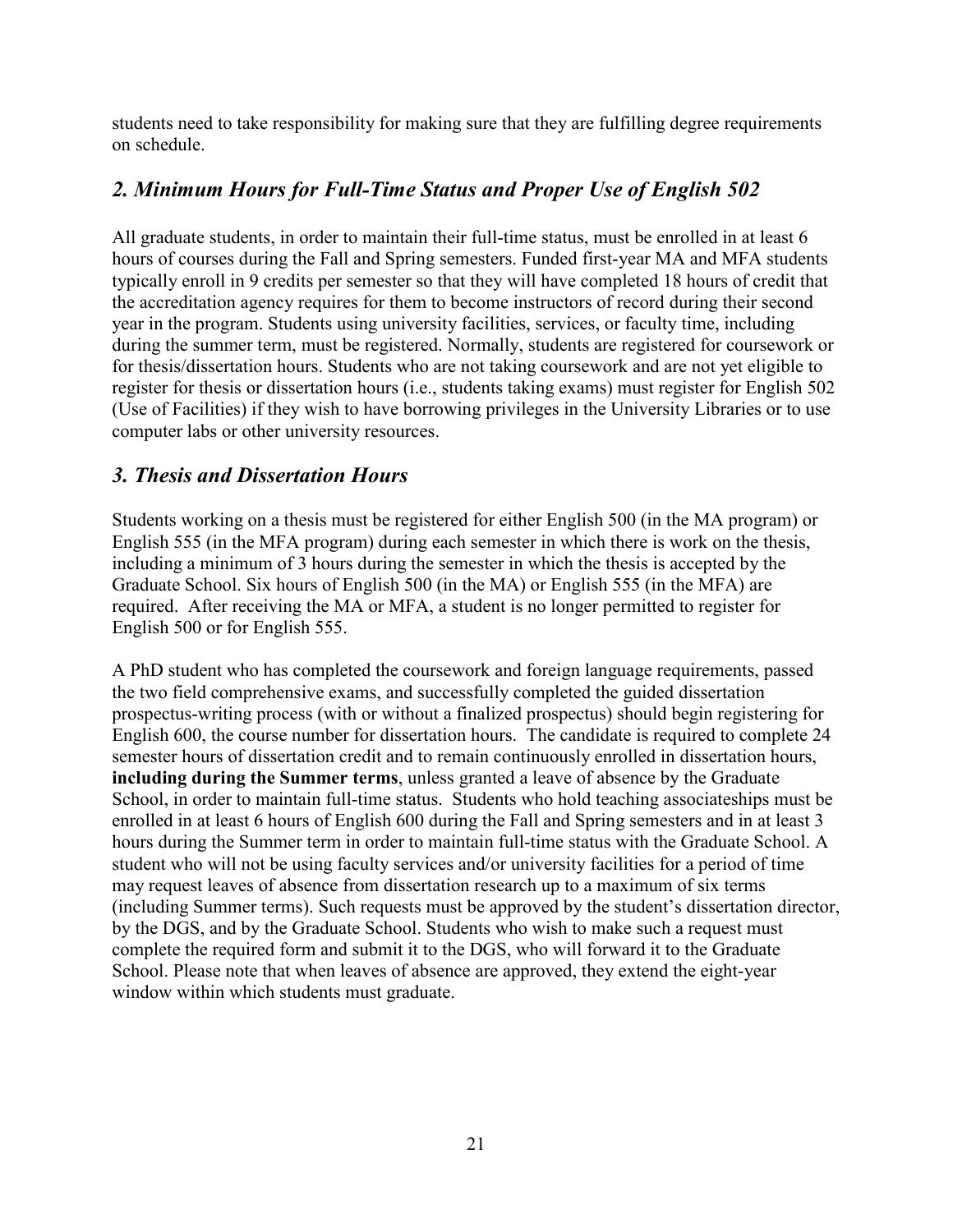# **PART 5: THE MA PROGRAM**

## <span id="page-22-0"></span>*1. General Summary of Requirements*

Our MA in English has two concentrations: Literature, Criticism, and Textual Studies (LCTS) and Rhetoric, Writing, and Linguistics (RWL). Students in the LCTS concentration may pursue a general curriculum or specialize in anything from medieval ballads to postmodern novels. They may choose to write a thesis, but one is not required or even necessarily recommended. Students in the Rhetoric, Writing, and Linguistics concentration usually combine courses in RWL with courses in English literatures and cultures. The RWL concentration requires a capstone thesis project. Our MA graduates go on to excellent PhD programs in English as well as to careers in editing, publishing, secondary teaching, and the non-profit and private sectors.

The MA in English requires a minimum of thirty hours of English Department coursework (six of these may be thesis hours for thesis students), fulfillment of the foreign language requirement, and either a final written examination and oral examination OR a thesis and an oral examination. Students who wish to serve as a Graduate Teaching Associate must also take English 505.

These are minimum requirements. Choices should be discussed with the DGS and/or academic advisor, taking into account both research plans and possible teaching plans. For example, to fulfill the language requirement, students focusing on the medieval period would do well to study Latin; students planning to teach in Florida or the Southwest might consider Spanish.

## *2. Requirements for the MA in English (Literature, Criticism, and Textual Studies Concentration)*

1. A minimum of thirty hours in the Department of English beyond the BA degree selected in such a way as to provide a firm grasp of English and American literature. These must include:

- Six hours at the 600 level.
- Twelve additional hours at the 500-600 level, including at least nine hours of coursework in the Literatures and Cultures curriculum. Students are required to take at least one course in each of the three major literature divisions within the department (Medieval/Renassiance,  $18<sup>th</sup>$ -19<sup>th</sup> Century,  $20<sup>th</sup>$ -21<sup>st</sup> Century).
- Six hours for graduate credit at any level, including the 400 level.

Students must maintain at least a B average (3.0) in this coursework. A student may apply only three hours of 593 (Independent Study) toward the MA in English.

2. Either a **thesis**, worth six semester hours of credit (See **MA Thesis** below), or **the non-thesis option** which requires a comprehensive written examination and includes six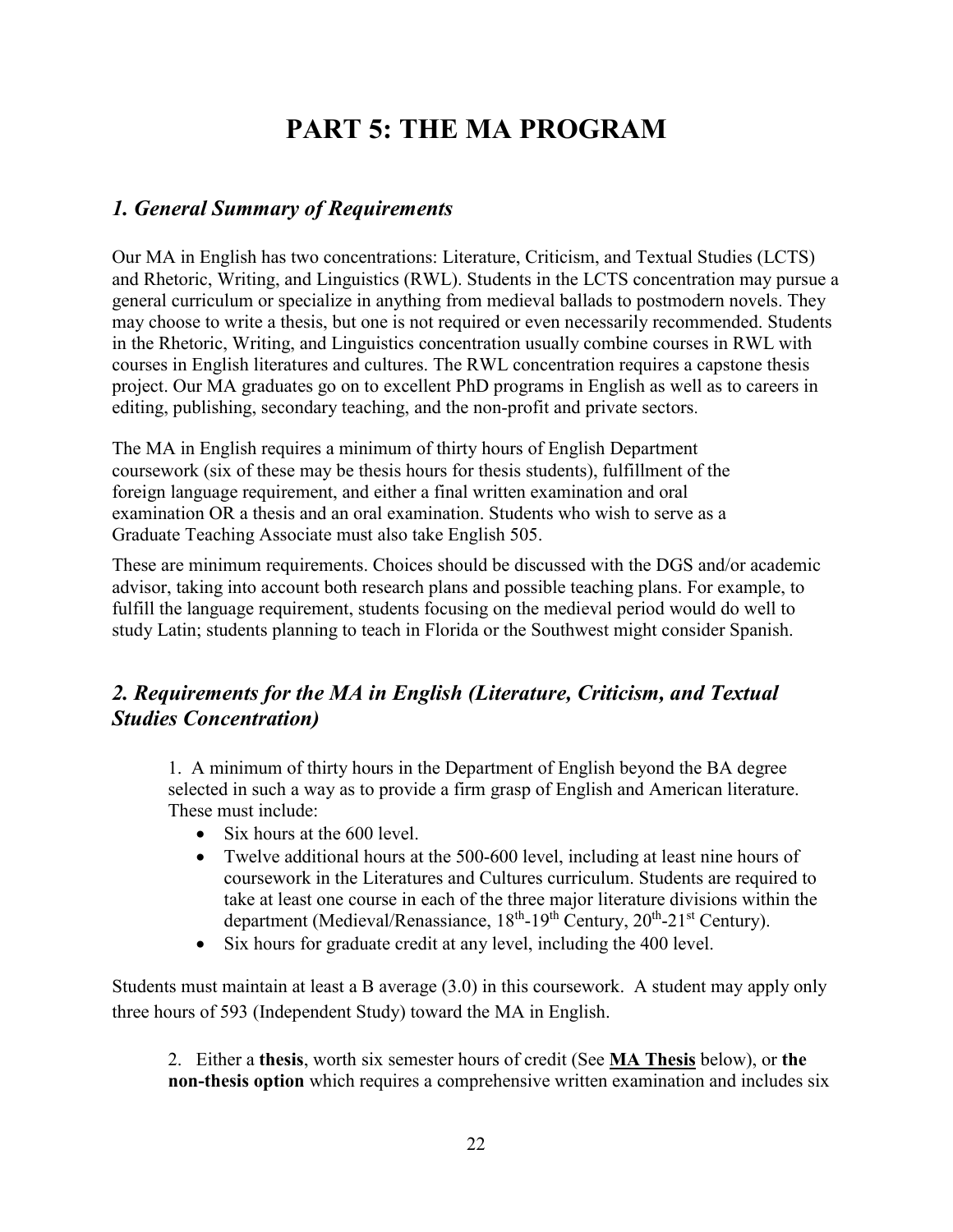hours of additional coursework at the 500-600 level, making a total of thirty hours. (See "For Non-thesis Candidates," below.)

3. Evidence of proficiency in one foreign language, to be fulfilled in one of the following ways:

- Completion of a second year (or demonstration of competence on a waiver or proficiency examination) of a language at the college level with a grade of C or better. (Note: This method does not satisfy the PhD language requirement. The following two do.)
- Completion of French 302 or German 332 at the University of Tennessee with a grade of B or better.
- Passing the regular PhD foreign language examination as currently administered at the University of Tennessee.
- Non-native English speakers may offer a native language for completion of the language requirement for the MA.

**Note:** A master's student who cannot demonstrate proficiency in any approved language under any of the available options within three attempts must leave the program without a degree.

4. A 60-minute oral final examination on the English LCTS Reading List. (See MA Comprehensive Examination below.)

## *3. Requirements for the MA in English (Rhetoric, Writing, and Linguistics Concentration)*

- 1. A minimum of thirty hours in the Department of English beyond the B.A. These must include:
	- Six hours at the 600 level. (This may include the required RWL elective mentioned below.)
	- Twelve additional hours at the 500-600 level, including
		- o English 585
		- o English 586
		- o One elective course from the Rhetoric, Writing, and Linguistics curriculum.
	- Six hours of graduate credit at any level, including the 400 level.
	- Six thesis hours

Students must maintain at least a B average (3.0) in this coursework. A student may apply only three hours of 593 (Independent Study) toward the MA in English.

2. A thesis that analyzes some aspect of writing or rhetorical theory, for which six semester hours of credit are given. In addition to the thesis director, two other English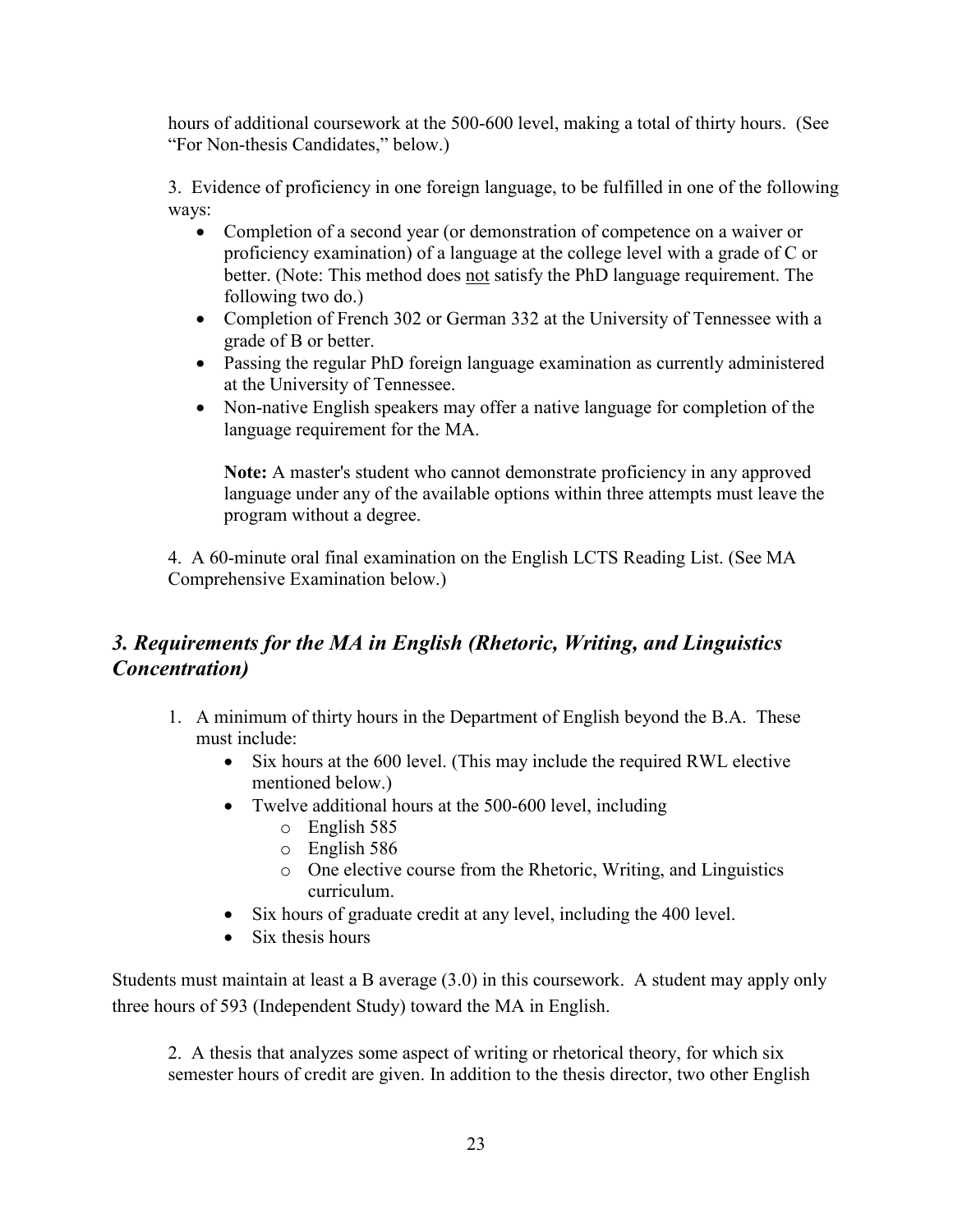Department faculty members will supervise and approve the project. (See MA Thesis below.)

3. Evidence of proficiency in one foreign language, to be fulfilled in one of the following ways:

- Completion of a second year (or demonstration of competence on a waiver or proficiency examination) of a language at the college level with a grade of C or better. (Note: This method does not satisfy a PhD language requirement. The following two do.)
- Completion of French 302 or German 332 at the University of Tennessee with a grade of B or better.
- Passing the regular PhD foreign language examination as currently administered at the University of Tennessee.
- Non-native English speakers may offer a native language for completion of the language requirement for the MA.

**Note:** A master's student who cannot demonstrate proficiency in any approved language under any of the available options within three attempts must leave the program without a degree.

4. A 90-minute oral final examination. Thirty minutes will serve as a thesis defense and sixty minutes will cover a reading list/portfolio of the materials from the student's coursework and thesis bibliography. (See MA Comprehensive Examination below.)

### *4. Nature of Courses*

MA Candidates may take up to 6 hours of coursework at the 400 level, but 400-level courses should be taken only if an appropriate graduate course is not available. Candidates should concentrate their coursework at the 500 (colloquium) and 600 (seminar) levels. As the numbering system indicates, seminars are more demanding, requiring more extensive research and more substantial papers and in-class reports. Reading courses cover a broader range of material. They may require shorter papers, assignments, exams, or some combination thereof as the professor sees fit. Undergraduate courses usually require two papers and two examinations, with additional assignment at the instructor's discretion for students asking for graduate credit.

MA students may count only English Department courses toward the 30 hours required for the degree. A student on assistantship or associateship who is making normal or accelerated progress toward a degree may use a tuition waiver to take courses outside the department, provided those courses meet the larger purposes of the student's program. For example, a student who has completed the 18 hours of English coursework necessary for promotion to Teaching Associate by the end of the first Spring semester would be free to enroll in an appropriate history or foreign language course during Summer. A student who took English courses during Summer would be ahead of schedule and thus be free to take an outside course during the next year.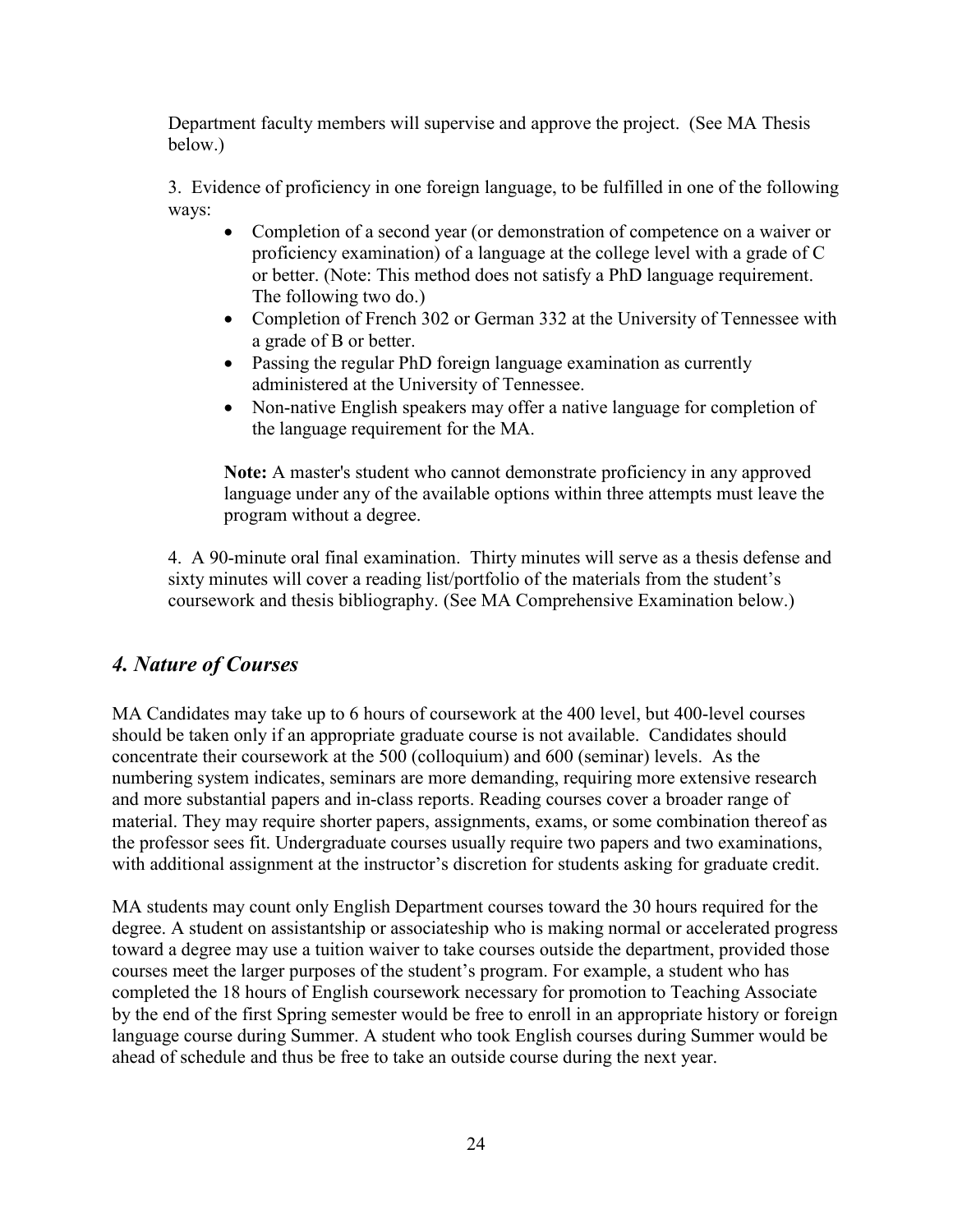## *5. The MA Thesis*

MA students who plan to write a thesis should discuss this plan with the DGS in the Spring semester of their first-year. By the end of Spring semester, they should have submitted the form (see the Graduate Administrative Assistant) indicating their proposed thesis topic and bearing the signatures of their committee members. **The thesis is an option for students in the Literature, Criticism, and Textual Studies concentration but a requirement for students in the Rhetoric, Writing, and Linguistics concentration.**

- **Plan early.** Choose coursework that will help you develop a primary area of research. Thesis writers should meet with the DGS and potential thesis directors in the spring of their first year and submit the appropriate form to the English Graduate Office by the end of Spring semester. Students should plan to devote a portion of the summer to planning and researching the thesis. Ideally, one chapter of the thesis should be completed by the end of the Fall semester of the second year.
- **Topic**. This will often arise from seminar research or independent study, or it may come out of preliminary discussions with a faculty member who works in a field that interests the student. It must reflect original research and interpretation and be chosen from British, American, or comparative literature; from the study of American or British language; from the field of editing; from rhetoric or composition; from technical writing; from critical theory; from creative writing; or from another field or combination of fields approved by the Graduate Committee.
- **Director**. The director must be approved to direct theses or dissertations by the Department of English and the Graduate School and should be an active scholar in the area of the written work. It is possible that the student may need to modify a topic to work successfully within the areas of expertise represented within the Department.
- **Length of Thesis**. The length of the thesis will be determined by the student and the director, in consultation with the DGS. Most MA theses are between 60 and 100 pages.
- **Electronic Access**. MA theses successfully defended at the University of Tennessee are made available to the public online through Trace, the university's electronic repository. Students may petition the Graduate School, however, to have the thesis embargoed for a period of up to a year. When students who write theses apply to graduate, they complete and submit to the Graduate School a form [\(https://gradschool.utk.edu/forms-central/](https://gradschool.utk.edu/forms-central/)) indicating whether they wish for their thesis to be embargoed for a year. All such requests will be reviewed and must be approved by the Dean of the Graduate School.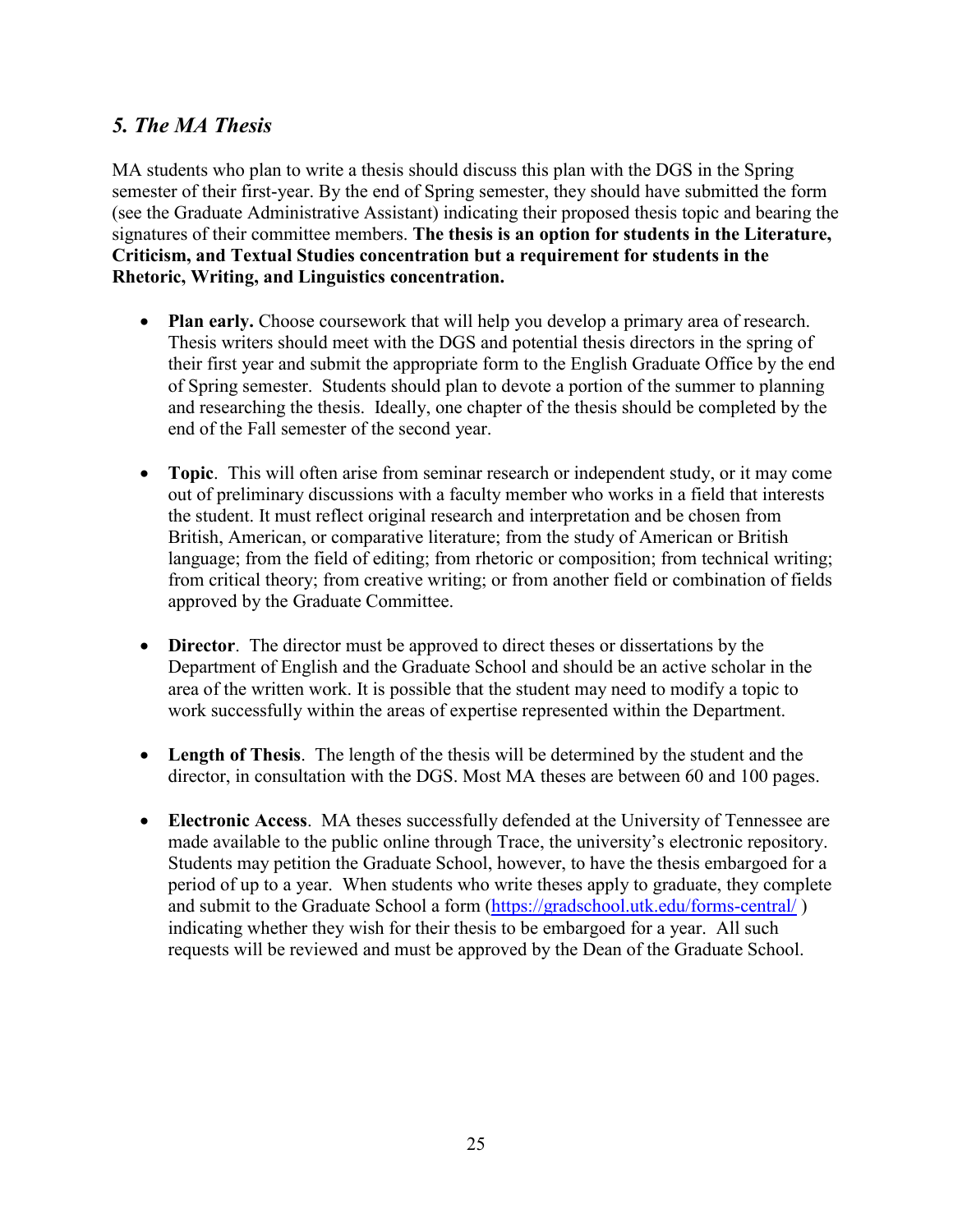#### *6. The MA Comprehensive Examination*

#### **A. For Thesis Candidates**

A candidate presenting a thesis must pass a ninety-minute oral examination focusing in part on the thesis but consisting chiefly of questions covering an approved reading list in either the Literature, Criticism, and Textual Studies concentration or an individualized list in the Rhetoric, Writing, and Linguistics concentration. The reading list for candidates in the LCTS concentration is available from the Graduate Office, 306 McClung Tower.

**A thesis student in any concentration who fails the oral examination may retake this examination once and must do so within one semester's time.** A second failure will remove a student from the MA program.

#### **B. For Non-Thesis Candidates (Literature, Criticism, and Textual Studies concentration only)**

The comprehensive written examination for non-thesis MA students in Literature, Criticism, and Textual Studies is given three times a year, in the Fall, Spring, and Summer. Most students take the examination in the Spring of their second year. Typically this exam takes place on the first weekend in March. A file of old examination questions is available in the English Graduate Office. The examination is on the reading list for the Literature, Criticism, and Textual Studies concentration, available in the Graduate Office. It is a three-hour examination, with an extra hour allowed for planning and revision. International students whose native language is not English may request a fifth hour by written petition to the DGS two weeks before the exam.

The committee that draws up the examination is a standing committee whose members serve for overlapping two-year terms. One member of the committee proctors the examination as it is given and does not read the examinations; all examinations are numerically coded so that the exams are read and evaluated anonymously. Students should not discuss their examinations with faculty members until after the exams have been graded. Three members of the committee read all the MA examinations, deciding on a grade of Pass or Fail. MA students who fail the written comprehensive examination may retake it once, within one semester. A student who fails the MA written examination twice will not be granted a degree and must leave the program. MA students who pass the written exam then take an oral exam given by a director, chosen by the student, and two other faculty members, selected by the student in consultation with the director. The orals committee decides whether the oral exam is a Pass. If a student passes the MA written examination but fails the oral examination, they may retake the oral examination once and must do so within one semester. A second failure of the oral examination will remove a student from the MA program.

Students taking the MA Written Examination must register for a minimum of three credit hours in the term in which they take the examination. A student not otherwise using University facilities may pay the comprehensive examination fee (equivalent to the cost of one credit hour of coursework) instead of registering. A student who does not wish to take a course may register instead for three credits of English 502 (Registration for Use of Facilities).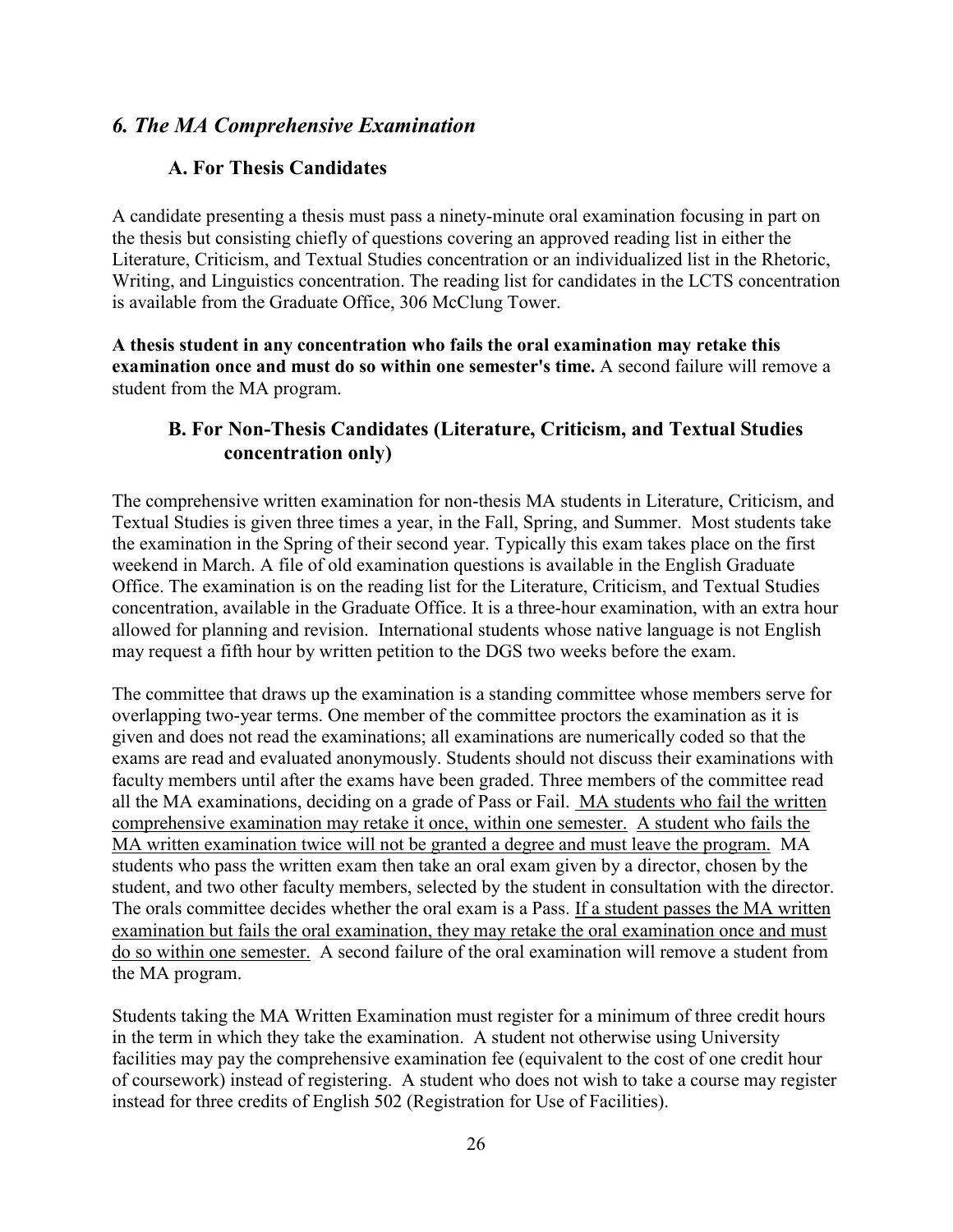## *7. Timetable for Completion of the MA Degree*

For students with a graduate teaching appointment, the MA program is typically a two-year course of study, with 18 hours of coursework in the first year and 12 hours (including 6 thesis hours for those students completing a thesis) in the second. If a student comes into the program with the foreign language requirement completed, they need only take a normal load of courses in Fall and Spring and prepare for the MA exam to complete the MA degree. Those on assistantships may also apply their tuition waiver toward courses taken during the summer. Under Graduate School regulations, the maximum time for completing the MA degree is six years.

MA students on assistantships should also be aware of a long-standing policy of the graduate program: Students on Assistantship-Associateship are expected to complete their MA degrees WITHIN TWO YEARS; support does not extend past the summer of the second year. Thus, if a student falls behind on coursework, that student should plan to catch up by taking a course in summer school. This also means that students should be thinking about filling in gaps in the MA reading list from the time they arrive because the MA exam (written and oral for non-thesis students; oral for thesis students) must be taken in addition to regular coursework.

Entering MA students should also note that the Graduate School, in order to maintain compliance with the Southern Association of Colleges and School's accreditation regulations, requires the successful completion of 18 hours of graduate coursework in English before an associateship can be granted. It is therefore essential for a Graduate Teaching Assistant to complete 18 hours of coursework by the end of the first full year.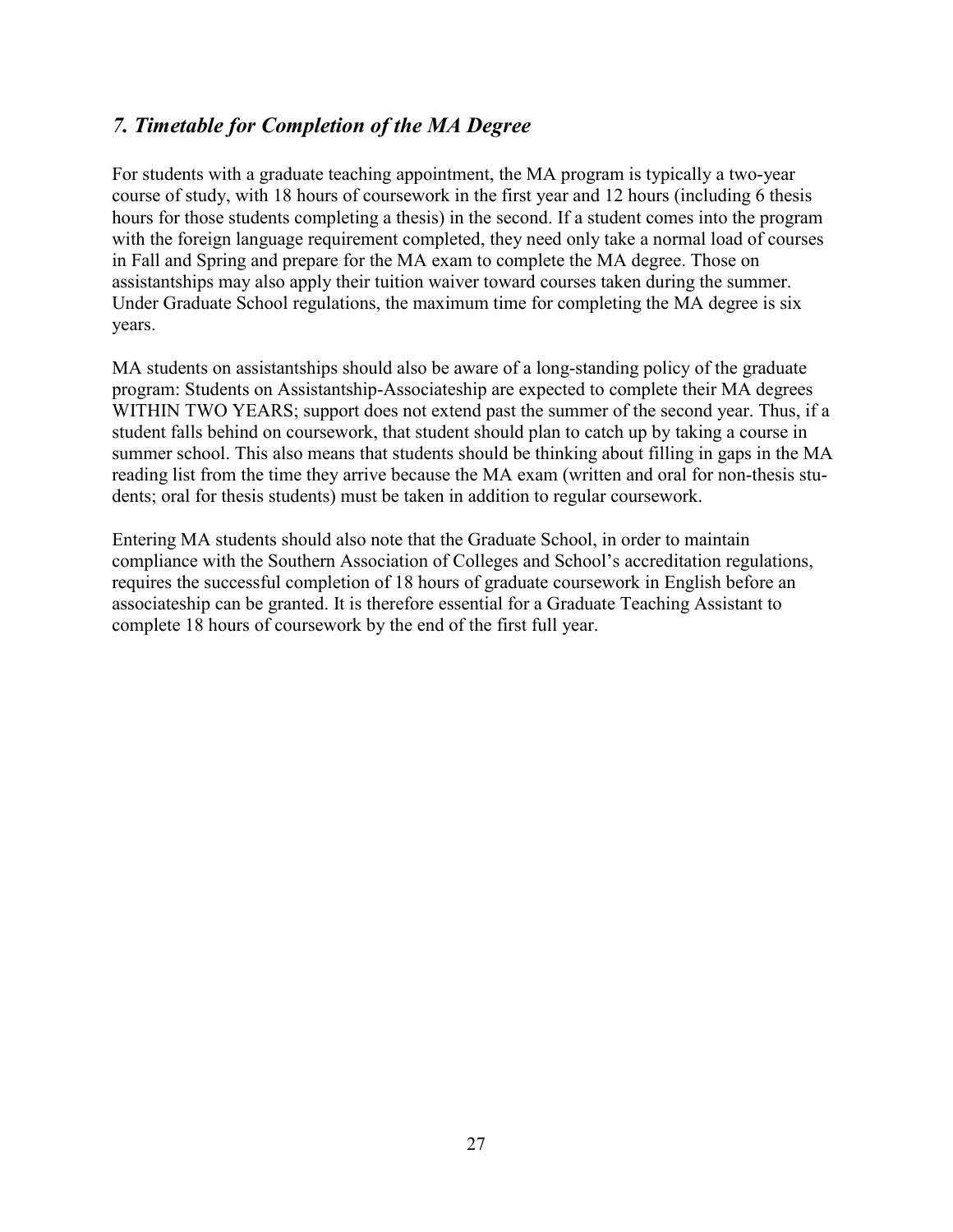# **PART 6: THE MFA PROGRAM**

## <span id="page-28-0"></span>*1. General Description and Summary of Requirements*

The MFA in Creative Writing promotes a combination studio/academic course of study. Degree candidates hone their skills as writers and grow as artists through rigorous application of craft, under the tutelage of our distinguished faculty of Creative Writing and our impressive series of visiting writers. Students receive critical feedback on their poetry, fiction, and creative nonfiction in writing workshops, scrutinize aspects of genre in special topics classes and investigate larger theoretical and historical contexts for creative work in literature, rhetoric, writing, and linguistics courses. They have the opportunity to gain editorial experience by working with *Grist: A Journal of the Literary Arts*, which has a national reputation for publishing strong new work from established and emerging writers. They also have the opportunity to participate in cultural outreach programs such as the Brian M. Conley Young Writers' Institute. The MFA program culminates in a creative thesis comprised of a book-length manuscript of original creative work.

Excellent financial support, including generous travel funds for research and presentations at scholarly conferences, helps our students enter the profession and begin to establish themselves in their respective fields within the discipline. The Graduate Students in English organization, area study groups, and other activities draw students together as an intellectual and social community with shared passions and aspirations.

While the MFA is an essential credential for those students who plan to teach creative writing at any level and those who wish to pursue a PhD in English with a concentration in Creative Writing, the faculty of the Creative Writing Program at the University of Tennessee believes that study and practice of the literary arts is intrinsically valuable and that our program is designed first and foremost for those students who wish to dedicate their lives to writing well.

## *2. Degree Requirements*

1. Twenty-four hours of coursework, to be divided as follows:

- 12 hours of writing workshops at the 500 or 600 level (some combination of English 580, 581, 582, and 686).
- 9 hours of graduate courses in literature, rhetoric, writing, or linguistics at the 500 or 600 level.
- 3 hours of English 505 (Composition Pedagogy).

2. Six hours of English 555 (Creative Thesis). The thesis will be directed by a professorial member of the Creative Writing faculty and approved by him or her and two other professors from English. The completed thesis will be defended in an oral presentation. The presentation will consist of a public reading from the work followed by a question-and-answer session in which members of the public (as well as the thesis committee) may take part.

3. Evidence of proficiency in one foreign language, to be fulfilled in one of the following ways: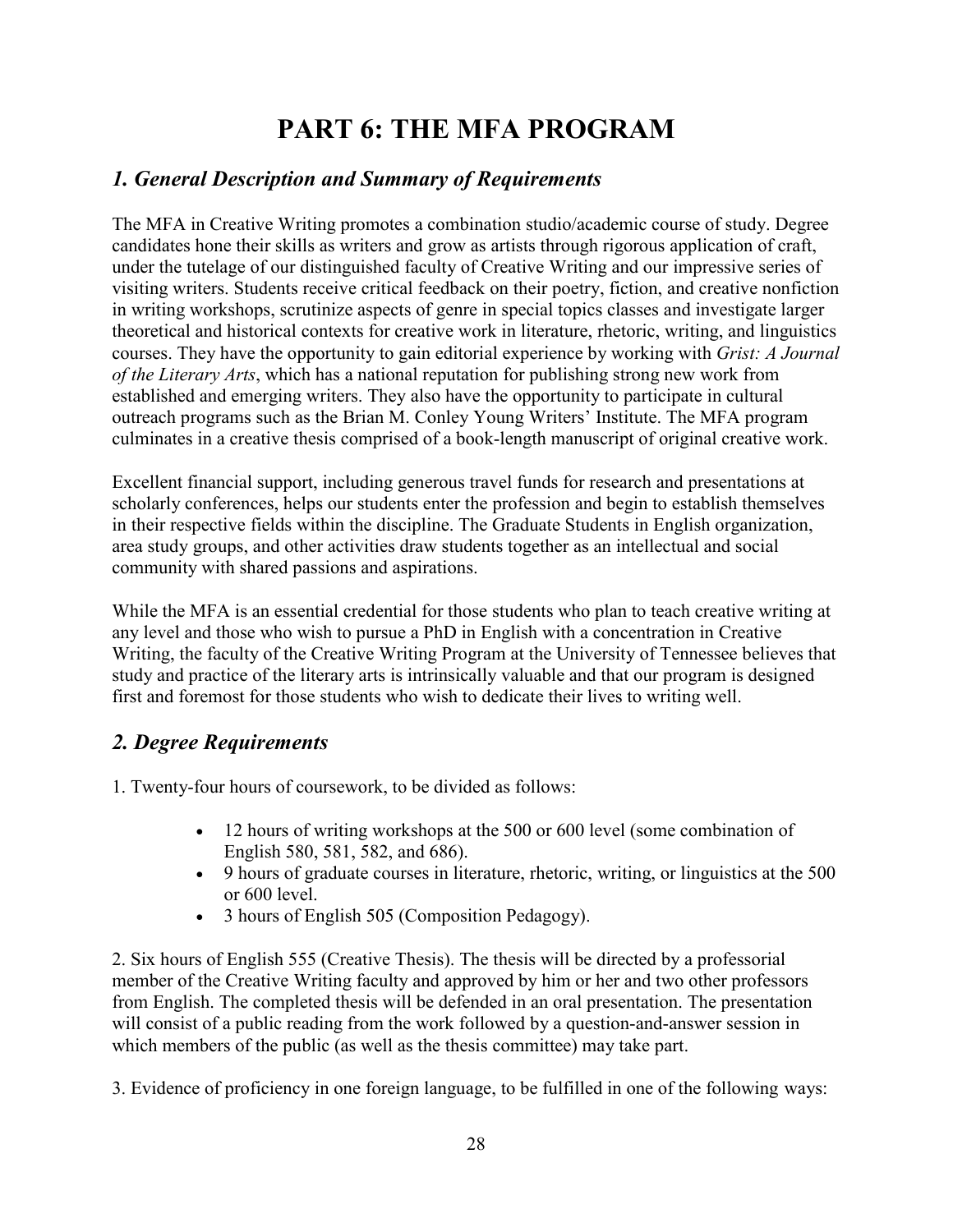- Completion of a second year of a language at college level with a grade of C or better. (Note: This method does not fulfill part of the PhD language requirement. The following two methods do.)
- Completion of French 302 or German 332 at UT with a grade of B or better.
- Passing the regular PhD foreign language examination as administered at UT.

## *3. The MFA Thesis and Public Reading*

All MFA students must complete a thesis, which is typically a novel, a collection of poems or short stories, or a work of creative nonfiction. In addition to the thesis director, two additional faculty members will read and approve the project. The length of the thesis will be determined by the student in consultation with their committee but should be generally comparable to a book-length manuscript of its genre.

During the second year in the program, all students must register for English 555 (Creative Thesis) for both semesters, so as to earn 6 hours. Typically, in the second year, students take 3 hours of 555 in the Fall and 3 in the Spring. If the thesis is not complete by the end of the second year, the student must register for English 502 in the Summer to avoid being charged a sizable examination fee (over \$500) by the Graduate School.

When the thesis committee believes that the work is complete, the student will schedule a public reading through the Graduate Office. At this reading, the student will read from their work and answer questions from the audience. Thesis committee members must be present at this reading, but the reading will be open to the whole university community and to the general public, and the student may answer questions from anyone present. Successful completion of the public reading will mark official approval of the thesis.

MFA theses will not be uploaded to Trace, the university's electronic repository.

### *4. Teaching in the MFA Program*

All applicants to the MFA program will be asked whether they intend to apply for funding (a teaching waiver and a tuition assistantship). **We do not admit any students without funding unless they have specifically indicated that they are not seeking funding and therefore intend to pay their tuition and fees and to forgo any teaching opportunities.** Those who are accepted with funding are admitted during their first year as teaching assistants. As teaching assistants, they will work ten hours per week, time split between serving as an assistant to an experienced instructor of composition and tutoring in the university's Writing Center. If they make satisfactory progress, MFA students on funding are promoted to teaching associates during their second year. They will teach two courses during the Fall semester and two during the Spring semester. If at all possible, one of the four courses taught will be an introductory undergraduate course in creative writing; the other three will be sections of English 101 and/or English 102.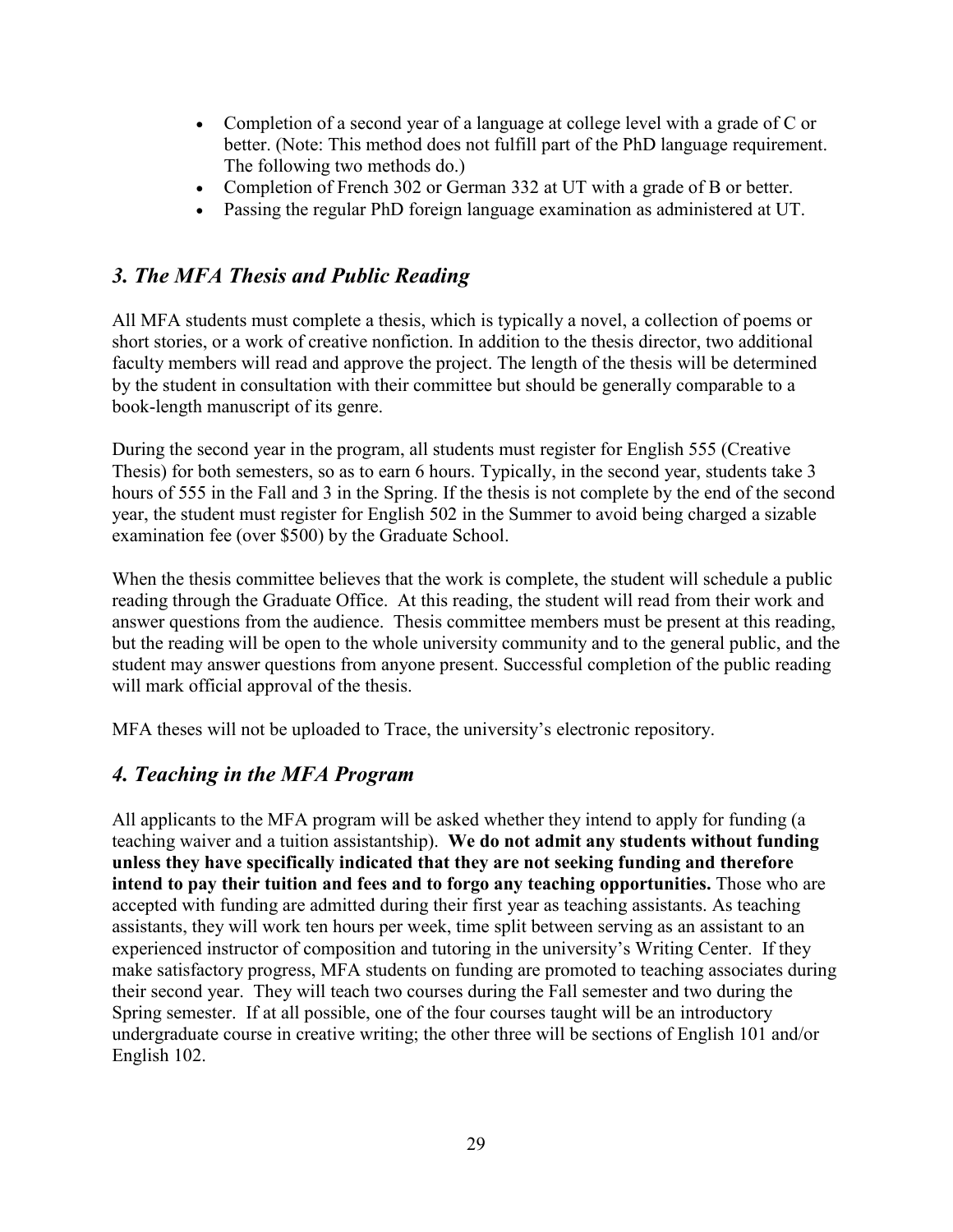### *5. Timetable for Completion of the MFA Degree*

Unless qualified applicants specifically request not to be considered for funding, we do not admit MFA students without funding (a tuition waiver plus a graduate teaching appointment). The MFA program is typically a two-year course of study, with 18 hours of coursework in the first year and 12 hours in the second, including 6 thesis hours (typically, 3 in Fall and 3 in Spring). If a student comes into the program with the foreign language requirement completed, they need only to take a normal load of courses in the Fall and Spring semesters to complete the MFA degree. Those on assistantships may also apply their tuition waiver toward courses taken during the summer. Per Graduate School rules, the maximum time for completing the MFA degree is six years.

Students who receive the funding package with a teaching assistantship/associateship are expected to complete their MFA degrees WITHIN TWO YEARS; support does not extend past the summer of the second year. Thus, if a student falls behind on coursework, that student should plan to catch up by taking a course in summer school.

Entering MFA students should also note that the Graduate School, in order to maintain compliance with the accreditation regulations of the Southern Association of Colleges and Schools, requires the successful completion of 18 hours of graduate coursework in English before an associateship can be granted. It is thus essential for a Graduate Teaching Assistant to complete 18 hours of coursework by the end of the first full year.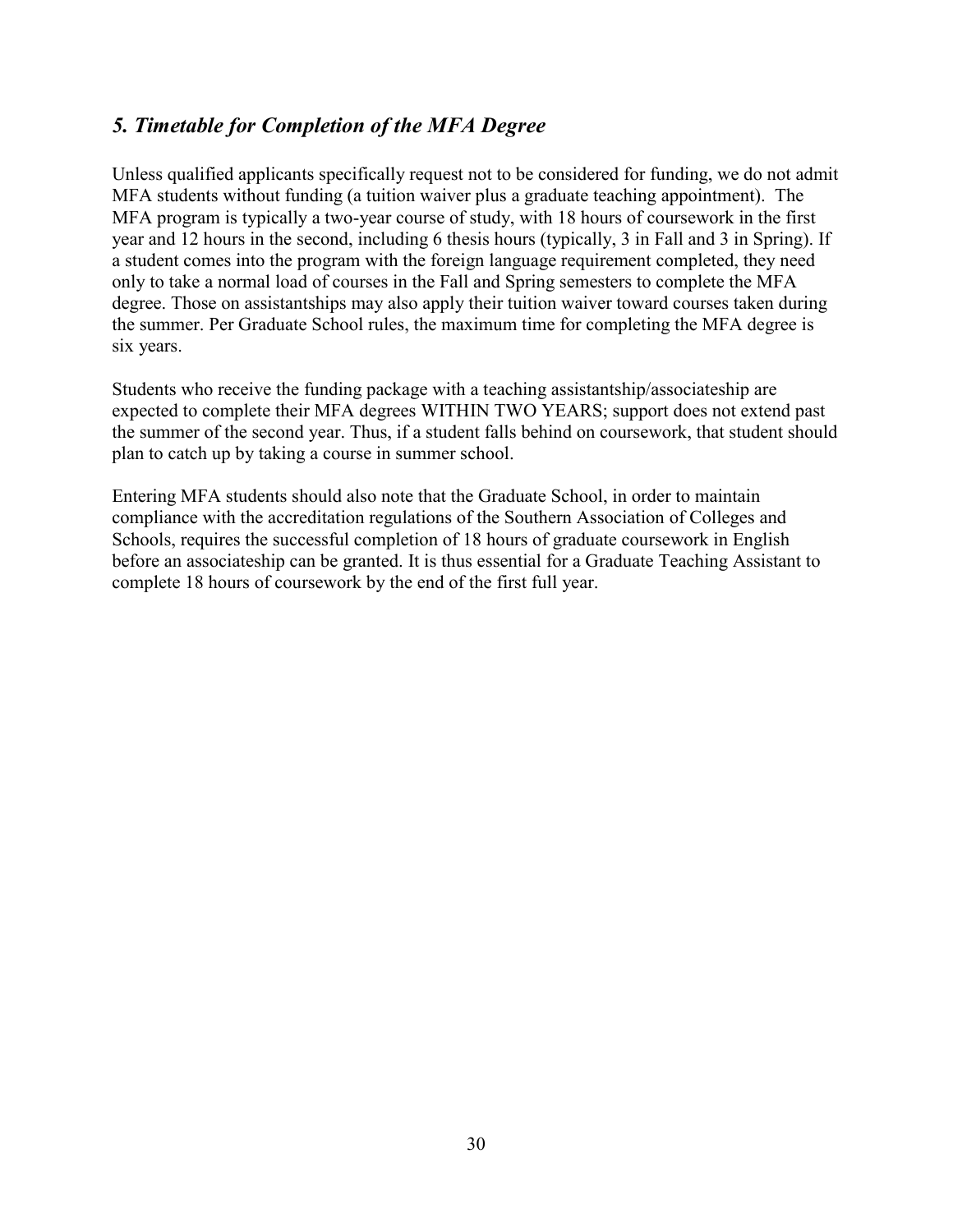# **PART 7: THE PhD PROGRAM**

#### <span id="page-31-0"></span>*1. General Description of Concentrations*

The PhD in English at Tennessee combines a breadth of study throughout the field of English with a range of options for advanced work in various specialties. Strong faculty resources in the British and American literary traditions, rhetoric and composition, critical theory, textual studies, creative writing, and other area studies provide support for a range of research projects. Candidates build on broad training from the MA with a range of coursework in the PhD. They are then credentialed through an examination process that grounds them in their respective fields and develops their particular specializations. The degree culminates in the dissertation, usually written during the fourth and fifth years of study.

Candidates elect one of the following concentrations to structure their studies:

**The PhD in English, Concentration in Literature, Criticism, and Textual Studies**  builds on the department's historic strength in literary studies. The British and American literary traditions, medieval studies, ethnic literatures, postcolonial and international literatures, critical theory, textual studies, folklore, film, and work in other fields support student research in a variety of genres. Candidates are encouraged to take responsibility for a broad range of material while choosing a research focus that prepares them for advanced work in the field of English. Candidates prepare through a combination of rigorous coursework, field examinations, and a dissertation.

**The PhD in English, Concentration in Rhetoric, Writing, and Linguistics** allows students to pursue studies in the history of rhetoric, rhetorical and writing theory, critical theory, composition research and pedagogy, literacy studies, technical communication, applied linguistics, and second-language acquisition. The program encourages students to explore diverse methodological approaches (e.g., period and genre studies, feminist criticism, literary theory, literacy studies) and to seek connections with other disciplines (e.g., Education, Classics, Philosophy, History, and Sociology).

**The PhD in English with Creative Dissertation** offers outstanding writers the opportunity to pursue a professional program that emphasizes both creative writing and English studies. We offer students excellent professional training through a curriculum rich in literary history, critical theory, and textual studies. The PhD with Creative Dissertation enables students to compose their original creative work, culminating in a book-length manuscript, with the guidance of our excellent creative writing faculty. Students in this program complete all the degree requirements for the PhD and are prepared to pursue university professorships.

Upon their arrival in the program, each PhD candidate will consult with the DGS regarding the transition to PhD work and graduate requirements. Students are also encouraged to meet regularly with their assigned advisor and to seek informal mentoring from other professors.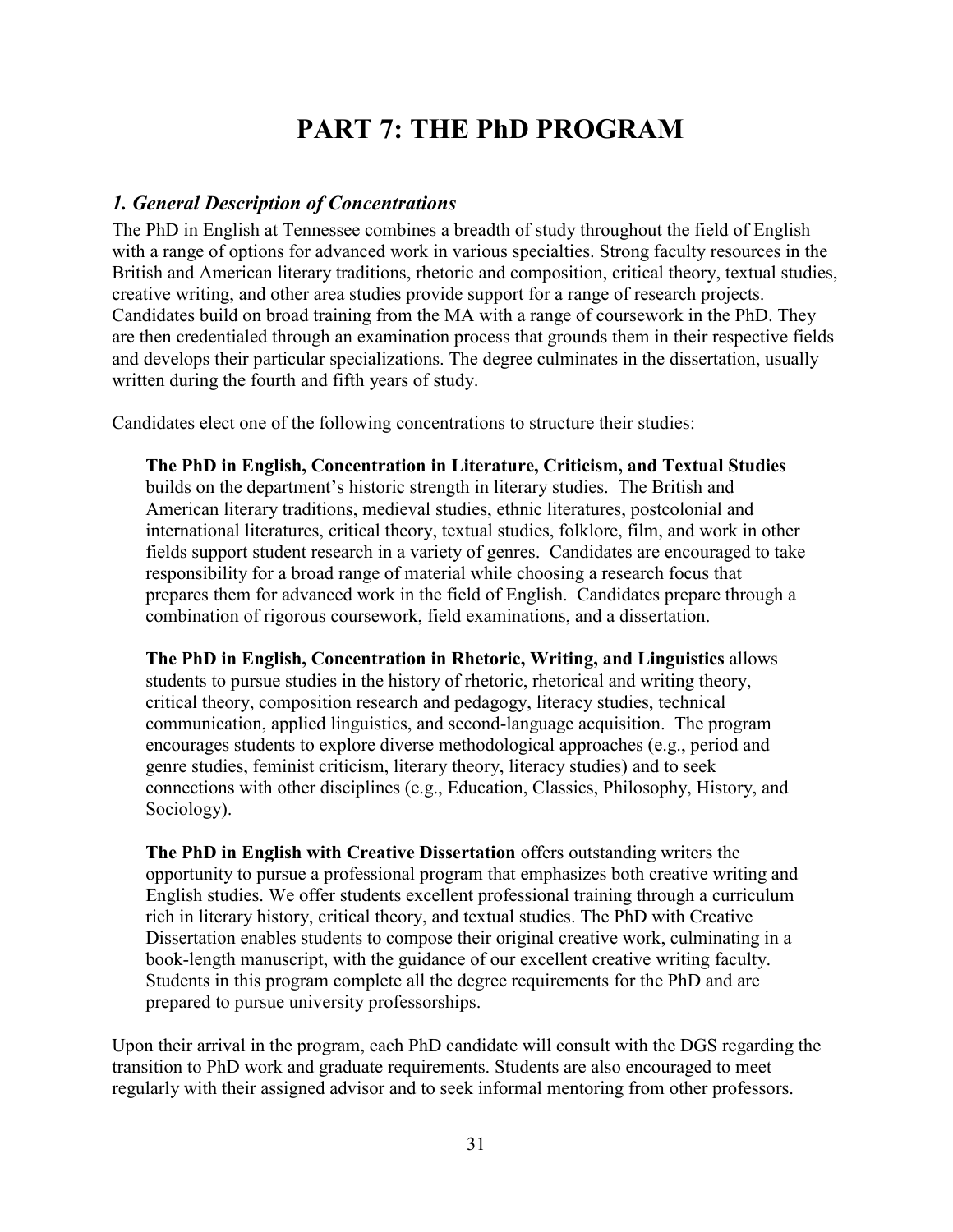There is a residency requirement for the PhD degree. Residence is defined as full-time registration for a given semester on the campus. The summer semester is included in this period. This requirement is a minimum of two consecutive semesters of residence.

PhD students may not count 400-level courses toward the PhD degree except in the case of those courses transferred in from the MA degree.

### *2. Basic Requirements for all PhD Candidates*

- 54 hours of coursework (including 30 hours beyond the MA) that also meet one of the distributions specified below.
- An additional 24 hours of dissertation research credit (English 600).
- Satisfactory performance on the first-year review.
- Fulfilling the foreign language requirement (proficiency in one language) prior to comprehensive examinations.
- Successful completion of the comprehensive examinations.
- Continuous enrollment while working on the dissertation prospectus and the dissertation.
- Successful defense of the dissertation.

## *3. General Coursework Requirements for All PhD Candidates*

The program of study—normally at least six full semesters—should be approved by the candidate's committee and by the DGS when the student completes their Admission to Candidacy form. At least 54 hours of coursework beyond the BA (including at least 30 beyond the MA or MFA level) are required. They must be divided as follows:

- At least 21 hours at the 600 level.
- At least 15 additional hours at the 500-600 level. Three hours of Independent Study (English 593) may be applied toward the MA and six hours may be applied after the MA.
- 15 additional hours of courses at any level approved for graduate credit. Students may take up to 6 of these hours in collateral areas outside the English Department. PhD students who are also pursuing Graduate Certificates in Medieval Studies or in Qualitative Research Methods in Education may count an additional 3 hours in a collateral area toward the required 54 hours. Other students may petition to count an additional 3 hours of coursework in a collateral area toward the 54 required hours if it can be shown that the additional hours will enhance their program of study. During the PhD, students should take only 500- and 600-level courses.
- 3 semester hours (if the student wishes to serve as a Teaching Associate in the Department of English) of English 505 (Composition Pedagogy). This course may be waived by the Director of Composition or by the DGS if the student has previous teaching experience or has received credit for a similar course taken during the MA.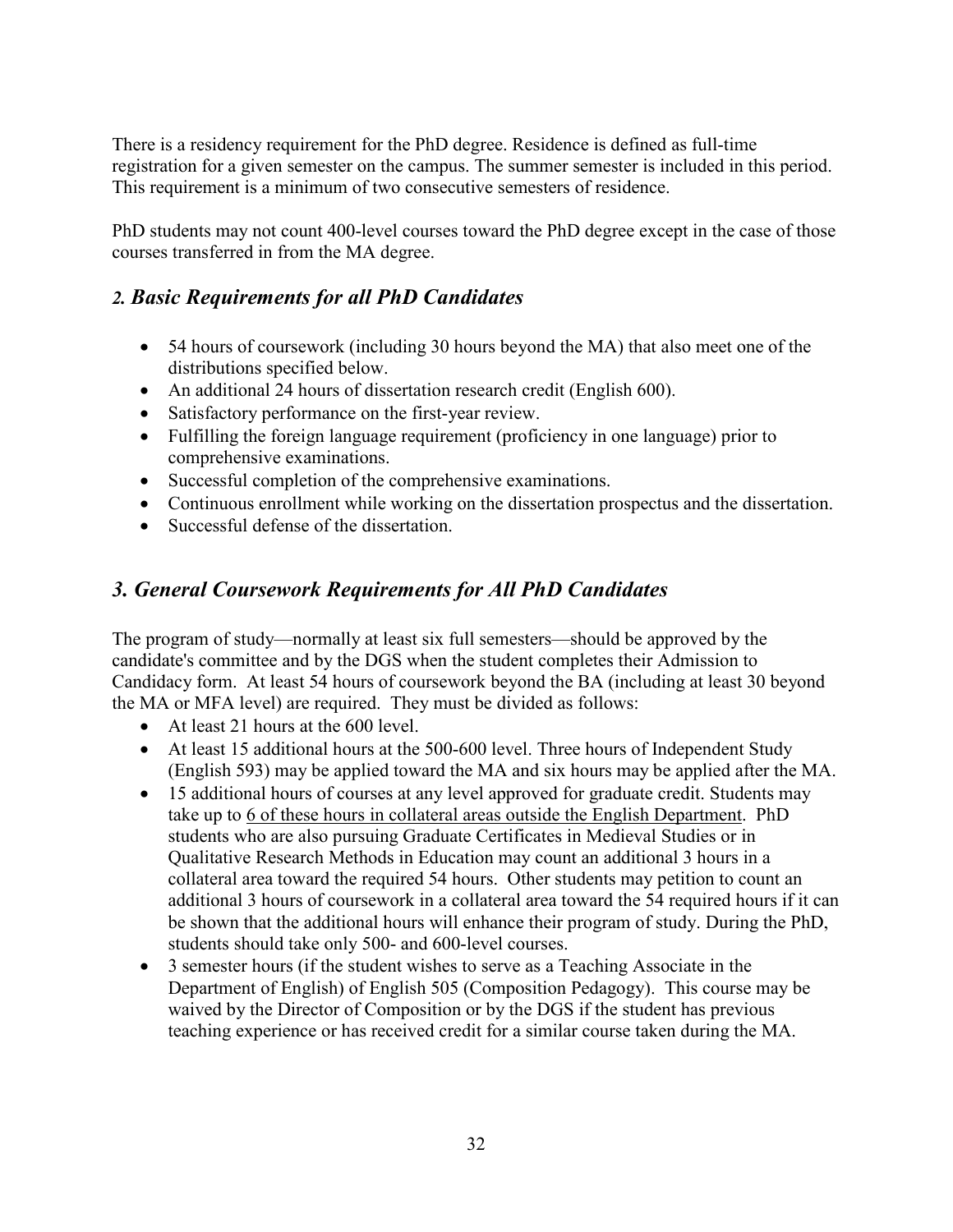### *4. Transferred Coursework Credit*

During the Fall semester of the first year, PhD students will meet with the DGS to discuss which courses from their MA or MFA degrees may be transferred toward the PhD requirements. Normally, up to 24 hours of graduate coursework may be applied toward the 54 required hours, but the level of credit (400-, 500-, or 600-level) for each course transferred will be determined by the DGS after a thorough examination of the students' MA and MFA transcripts. The level at which a transferred course is counted corresponds to the type of enrollment and research requirements. Mixed undergraduate-graduate enrollment courses will count at the 400 level, up to a total of 6 hours. Graduate-only courses which cover a broad area in a survey, application or writing courses, most workshops, and other courses that are analogous to UT readings courses count as 500 level credits. Graduate-only courses focusing on a single author or topic and require a sustained research paper may be transferred in as seminars at the 600 level, subject to the discretion of the DGS, even if the original course number is at the 500 or 5000 level. Among factors to be considered are whether the course was taken at a PhD-granting institution and whether the new PhD candidate would end up taking more lower-level courses at UTK than at the MA- or MFA-granting institution. Thus, the quality of the student's whole program is considered in this evaluation. Thesis hours cannot be transferred from an MA or MFA hours, nor can hours taken on a Pass/Fail basis or, in most cases, in practicum courses. Generally, no more than one workshop course from an MFA program may be transferred.

According to Graduate School regulations, transfer credit may **not** be awarded for thesis hours taken at other institutions. It may also not be awarded for courses taken on a Pass/Fail basis. Moreover, students pursuing the PhD with Creative Dissertation can normally transfer only one writing workshop from an MFA program toward these requirements. Hours earned in a teaching practicum (as distinct from a course in pedagogy) are also typically not transferrable.

Students may need to take more than the minimum of 54 post-BA and 30 post-MA hours to complete their particular program, particularly if their MA degree is not in English or if they have few courses from their MFA program that are not writing workshops. Students should also keep in mind that they must complete two graduate-level courses in a particular field in order to take that field comprehensive examination.

### *5. Dissertation Hours Requirements*

Once a student has completed coursework and foreign languages, they must register for 24 hours of dissertation credit (English 600). **Once a student registers for dissertation credit, they must continue to do so, including the summer term, for a minimum of three hours, unless granted a leave of absence by the Graduate School**. Students enrolled in English 600 who hold teaching associateships must be enrolled for a minimum of 6 hours of 600 during the Fall and Spring semesters, and all students, with or without assistantships, should typically be enrolled in 3 hours of 600 during the Summer. These hours represent the research for and writing of the dissertation.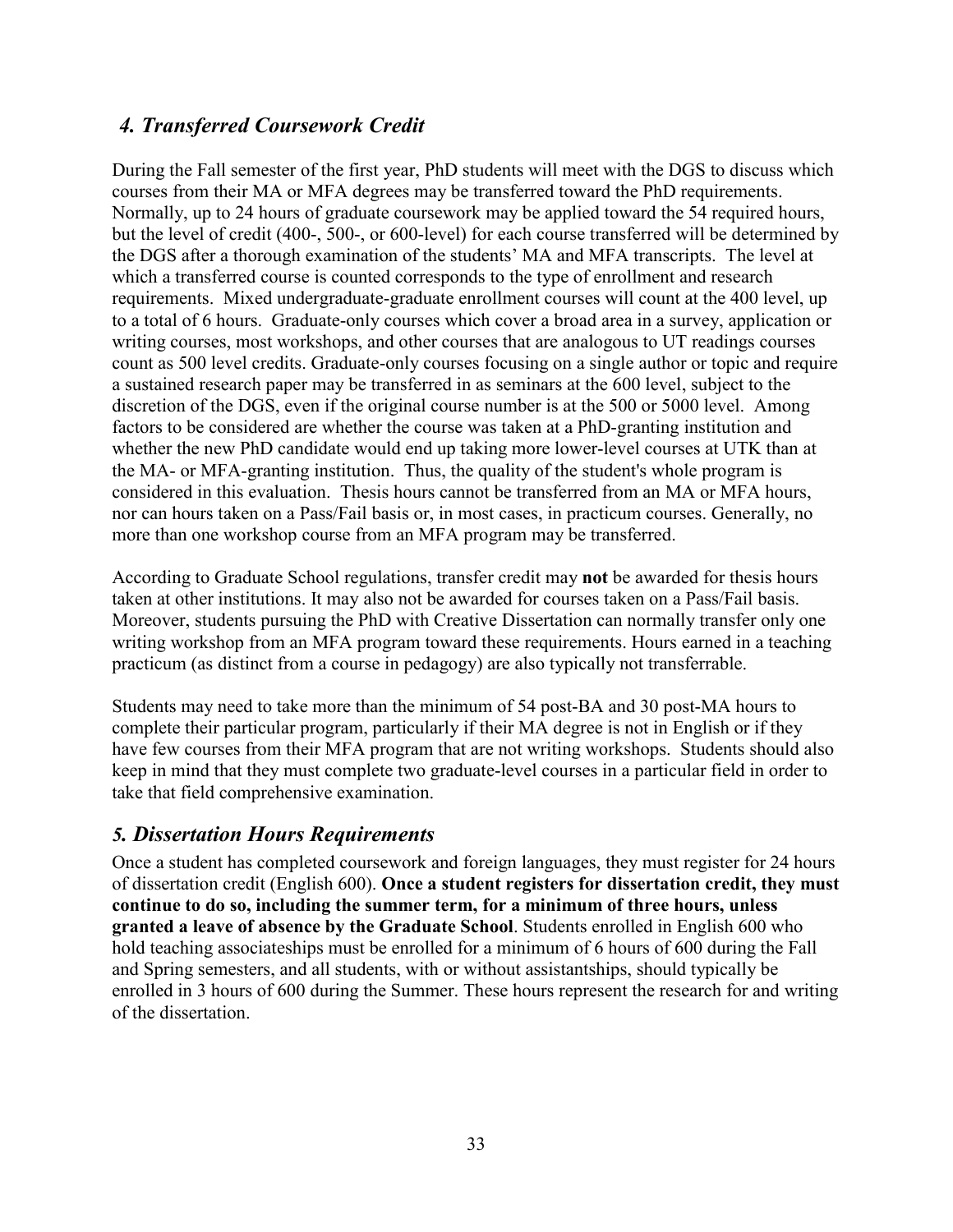## *6. Specific Course Requirements for PhD Concentrations*

We encourage students to pursue coursework in fields or concentrations other than their specialty with the understanding that the ability to make connections across the field of English studies and to take responsibility for teaching surveys, introductory courses, and broad topics courses will be an asset in job searches and future employment. In addition to the general coursework requirements, PhD candidates elect to fulfill the specific course distributions appropriate to their area of focus.

#### **PhD in English: Literature, Culture, and Textual Studies**

In addition to fulfilling the general requirements (including English 505), students in this concentration must take

- At least two courses in literature before 1800.
- At least two courses in literature after 1800.
- At least one course in methodology, research, or theory.

These requirements may be satisfied with coursework from the MA degree. A student may take up to six hours of 593 (Independent Study) as a doctoral student and focus the content of those courses to meet any of the three distribution requirements above. In consultation with the appropriate faculty member, a student may also wish to arrange a 593 that follows the template of a 400-level course being taught, with additional assignments required to make the course suitable for graduate study.

#### **PhD in English: Creative Dissertation**

In addition to fulfilling the general requirements (including English 505), students in this concentration must take

- At least one Creative Writing course at the 600 level (686 or another by petition).
- At least three Creative Writing courses at the 500 level. These include English 580, 581, and 582. (English 463, 464 and 484 may be taken by special petition only.)

**Note:** English 580 and 581 may be repeated up to three times. Normally, only one workshop transfers from the MA or MFA toward the fulfillment of these requirements and is counted as a section of English 580 or 581. Thesis hours taken as part of an MA or MFA degree may also not be transferred.

#### **PhD in English: Rhetoric, Writing, and Linguistics**

In addition to fulfilling the general requirements (including English 505), students with this concentration must take

- English 585, 586, and 682.
- One 600-level elective course from the Rhetoric, Writing, and Linguistics curriculum.
- One elective course in Rhetoric, Writing, and Linguistics at either the 500 or 600 level.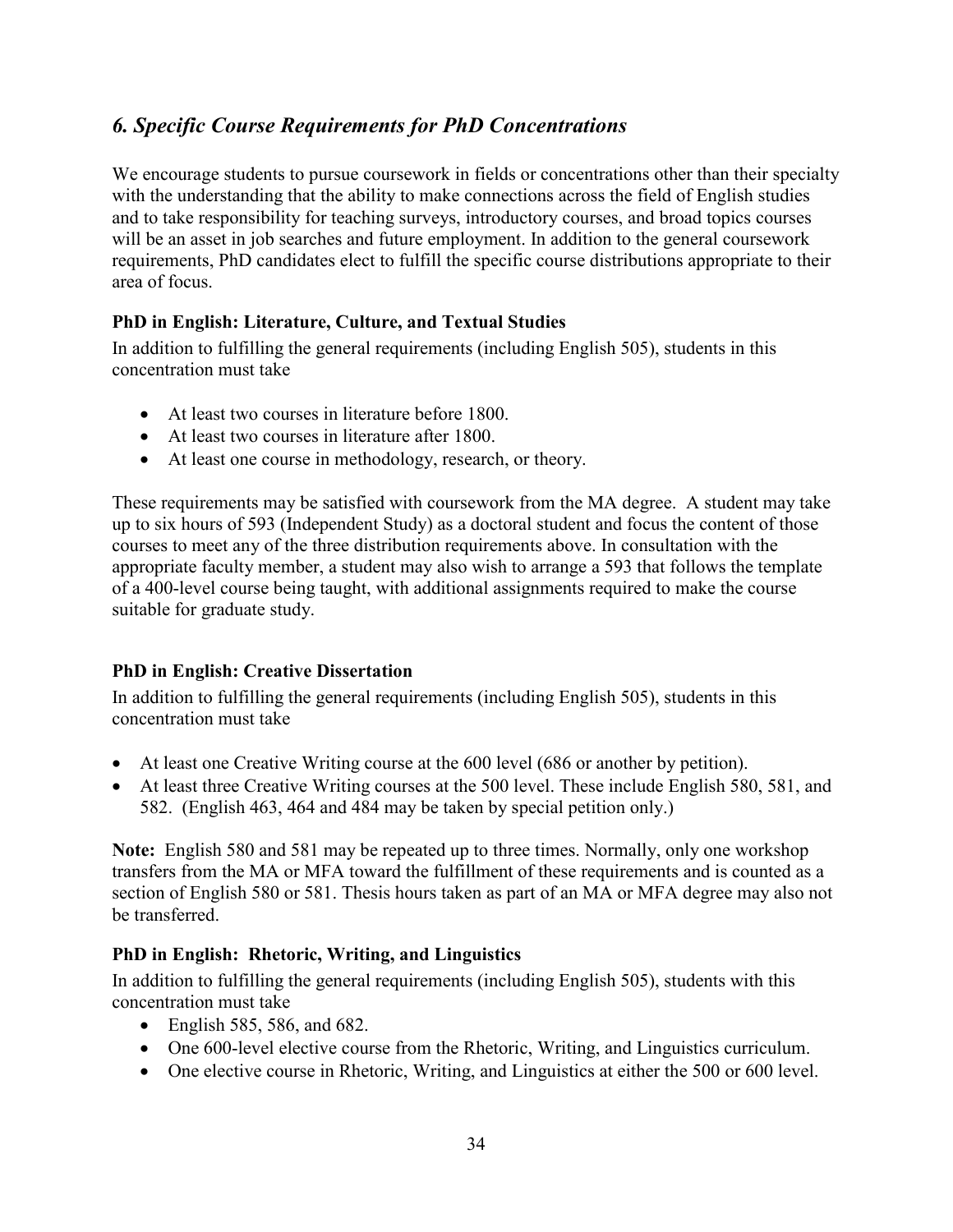**Note**: Students who entered the program before 2010 may elect to fulfill the RWL PhD requirements from an earlier catalog. See the Graduate Office for details.

#### *7. Exceptions to Coursework Requirements*

- **Courses outside the English Department**: PhD students are encouraged, though not required, to take up to 6 hours of graduate coursework outside the Department to count toward the degree. These courses should be chosen in consultation with the DGS and an advisor in the student's major area; they offer an opportunity for later choosing an outside reader for the dissertation. Students who are also pursuing a Graduate Certificate in Medieval Studies or in Qualitative Research in Education Methods may take up to 9 hours of graduate courses in the Department to count toward the degree.
- **Courses at other institutions**: At the discretion of the DGS, a student may receive credit for a maximum of 6 hours of graduate courses taken off campus that function at a level of excellence equal to that which we expect in our own departmental courses (Linguistic Institute of America Seminars and Fulbright, for example) and that clearly enhance their professional abilities and careers in ways that we cannot accommodate on this campus. All such courses require prior approval of the Graduate Office and are evaluated on a case-by-case basis. This category does not allow simple transfer credit for courses that resemble our own and are taken at other universities.
- **Other exceptions**: Requests for exceptions to curriculum regulations should be discussed with an advisor in the student's field and then presented in the form of a written petition to the DGS. Exceptions that concern Graduate School requirements, as stated in the general sections of the Catalog will be reviewed by the DGS and then forwarded to the Assistant Dean of the Graduate School, who determines whether to approve such requests. Exceptions that concern departmental requirements or policies are handled either by the DGS or referred to the Graduate Committee.

### *8. PhD Language Requirement*

Candidates must successfully complete the language requirement by exhibiting proficiency in one foreign language.

The requirement for the language may be fulfilled in any of the following ways:

a) Completion of French 302 or German 332 with a grade of B or better.

b) Completion at the University of Tennessee or at a previous institution of any two semester courses at the 300 level or above in the foreign language or literature with at least a grade of B in each course. If this option is chosen, all work must be done in the language (not in English translation) and must have been completed within five years of matriculation in the PhD program.

c) Passing the regular PhD foreign language examination as administered at the University of Tennessee. The foreign language examination is offered two times a year, during the Fall and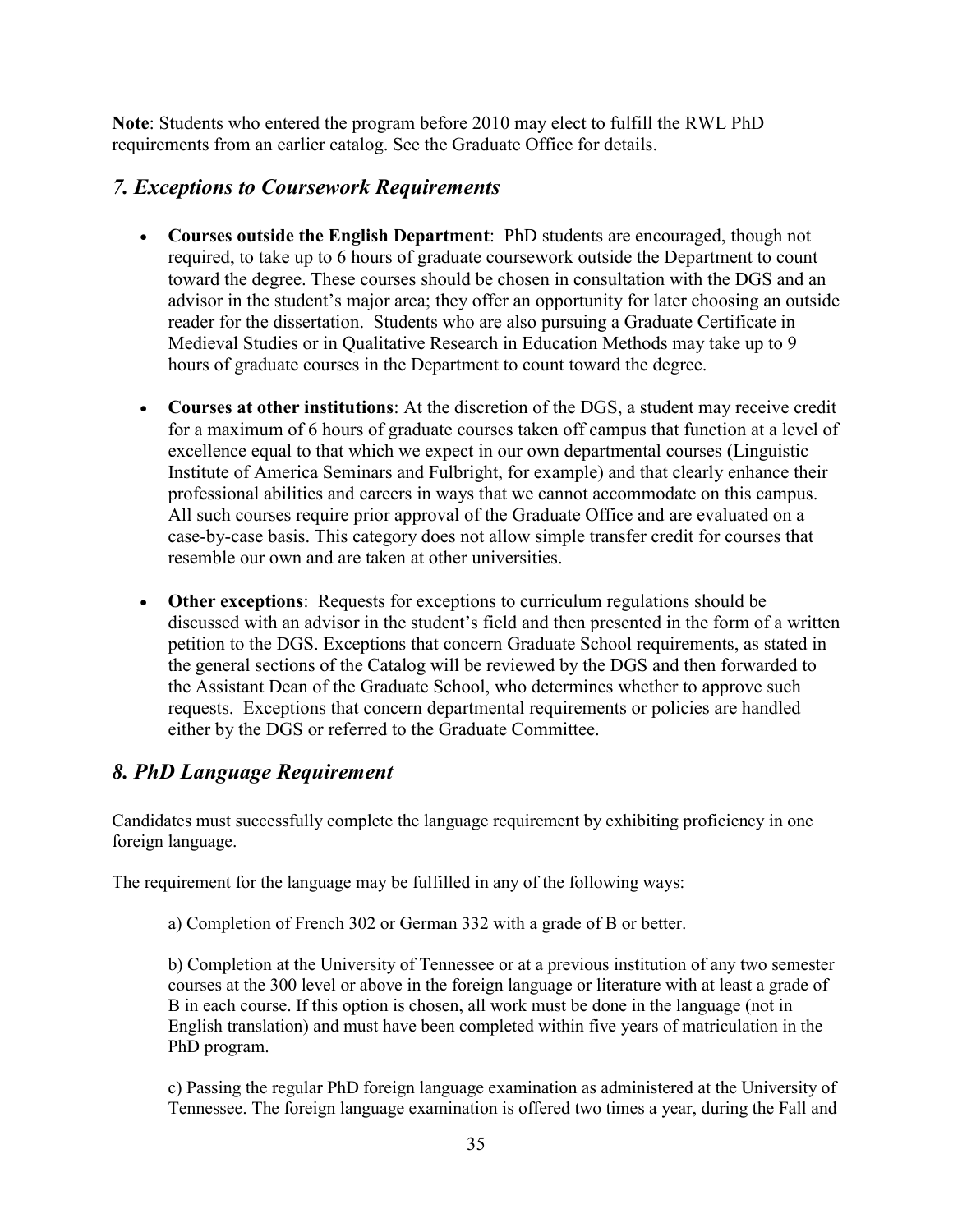Spring semesters. If students wish to be examined in a language that is not regularly offered by the Graduate School, they must make the case to the DGS that this language is pertinent to their dissertation.

d) Completing an undergraduate major or minor in a foreign language, whether the work is done at the University of Tennessee or elsewhere. As in option b), work completed in the major or minor must be in the foreign language (not in translation) and must have been completed within five years of matriculation in the PhD program.

e) Completion of American Sign Language 111, 112, 211, and 212 at the University of Tennessee, or equivalent courses taken elsewhere. While this option is intended primarily for students in the Rhetoric, Writing, and Linguistics concentration, students in other concentrations may petition the DGS for permission to use this option if they have competence in ASL and/or long-term professional goals related to its use.

Note: Studying the earlier periods of British literary history requires a broader and deeper engagement with languages other than English. PhD students in these fields are strongly encouraged to pursue advanced study of at least one additional foreign language related to their area of research, beyond the one foreign language required by the English Department. Students should consult with their advisors to develop a plan appropriate for their field of study.

Students who plan to fulfill their language requirement through the Doctoral Language Exam can obtain copies of recent translation exams from the Graduate Secretary. A doctoral student must leave the program if one language is failed three times or with any combination of six unsuccessful attempts to complete the PhD language requirement.

These are minimum requirements. Students should discuss choices with their professors and the DGS, taking into account both research plans and possible teaching plans.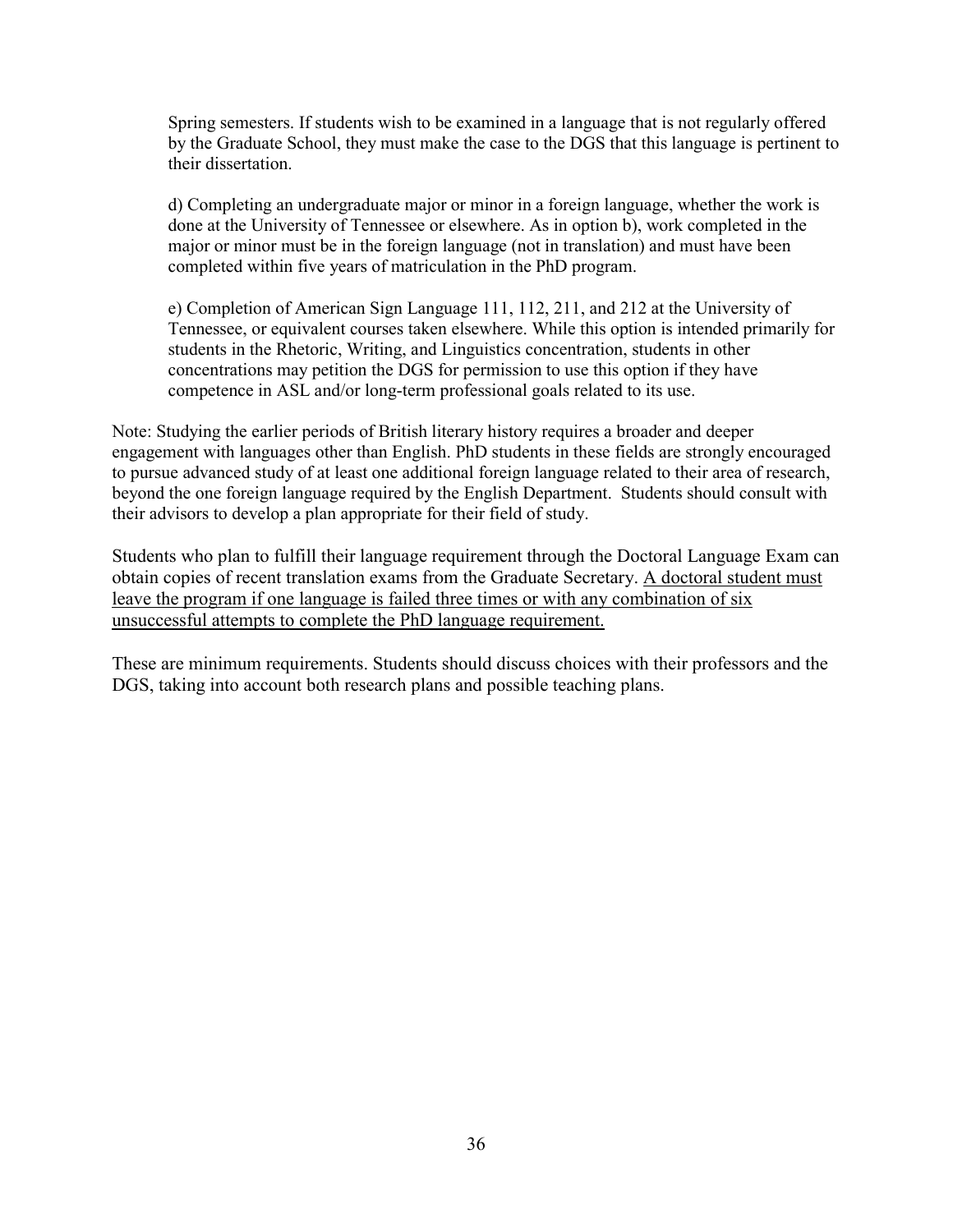#### *9. The First-Year Review*

The first-year review is designed to help students identify strengths in their profile and think about how to further develop as scholars in their fields. The first-year review consists of:

- An updated statement of purpose from the candidate that reflects upon their first year and establishes academic priorities for the coming year.
- Transcript of first-year grades.
- A short statement from each professor elucidating the grade and the student's performance.

These materials are due in early May in the Graduate Office. The DGS will review them and compose a report that assesses the students' strengths and weaknesses. Students will receive a copy of the report during the summer, and they are required to meet with the DGS early in the Fall to review the report. The report will recommend either that the candidate proceed with the degree or be placed on probation. Students placed on probation will need to complete the review again at the end of the second year. If the committee does not recommend that the candidate proceed in the second review, the candidate will be asked to leave the program.

## *10. Comprehensive Field Examinations*

After completing all coursework and language exams, the student will take two comprehensive field examinations.

## **Comprehensive Exam Planning**

**1. Timeline.** Students may not begin taking comprehensive exams until they have completed their coursework requirement for the PhD and fulfilled the foreign language requirement. Students must begin taking comprehensive exams no later than the **second**  offering of examinations after they have completed these requirements. By the end of the semester *before* a student takes a given exam, the student must meet with all of his or her committees as a group for both exams (a separate meeting for each exam) in order to discuss procedures and expectations and to have their final reading lists and rationales approved (see "Reading Lists," below). Once the committee has approved these lists and rationales, the student will then submit them to the DGS for final review. Students should submit these lists, along with a Field Exam Proposal Form available from the English Graduate Office that indicates the composition of the examination committees, by **March 30** for Fall exams, or by **October 30** for Spring exams. Revised supplemental lists and rationales must be approved by the committee and submitted by the last day of class. Most students take their comprehensive field exams during the fall of their third year in the program. At a minimum, each student should take at least one comprehensive field exam during each exam sitting until both exams are completed. Graduate School regulations require that comprehensive examinations be completed successfully within five years of the date of matriculation into the doctoral program. Any student who does not pass these examinations within five years of their matriculation in the doctoral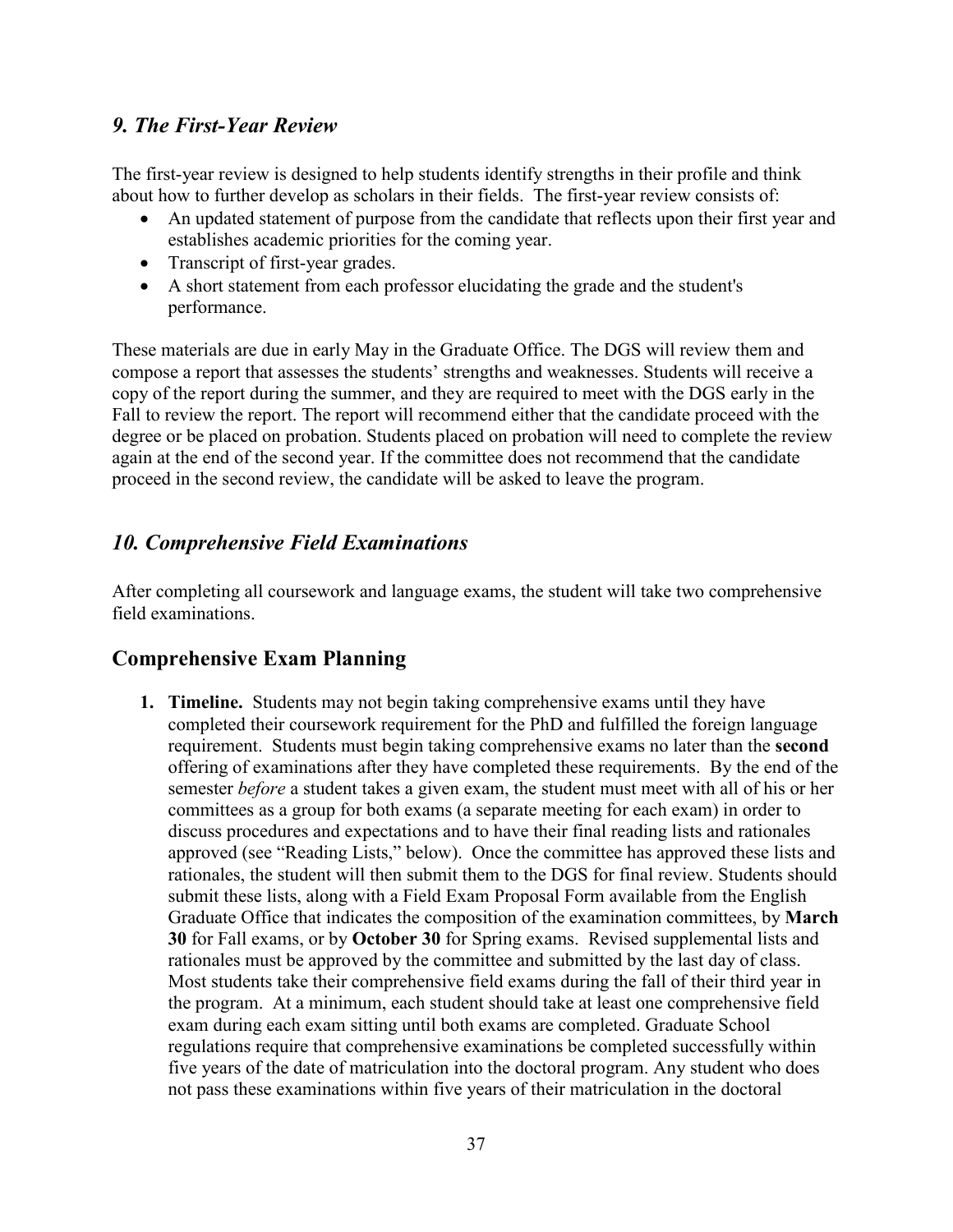program (or of the date of the first course counted toward completion of the doctoral program) must withdraw from the program.

- **2. Administration of Exams.** Exams are administered twice a year, in early September and in February. During each of these two offerings, two weekends, usually two weeks apart, are designated as the exam weekends (see "Time Limit" below). Exams may not be taken during the summer or during weeks other than those designated by the Graduate Office in the regular academic year.
- **3. Restrictions.** In order to be eligible to take a comprehensive field exam, students must have completed a minimum of 6 credit hours at the 500 or 600 level in the chosen field. If no graduate-level courses in a given field were available during the period when a student was taking coursework, the student should arrange to complete an independent study (English 593) that can count toward these six hours. Students may **not** elect to take both the 20C American Literature exam and either the Modern Literature or the Contemporary Literature exam. Students may also **not** elect to take more than one genre field exam (Novel, Poetry, or Drama).
- **4. Membership of Exam Committees.** Each comprehensive field exam committee will consist of three members. All tenured and tenure-track members of the professorial faculty are eligible to serve on and to chair field exam committees. Adjunct professors may serve on and chair exam committees only when their primary appointment is in the English Department. Lecturers are not eligible to serve on exam committees. Students should seek out professors with expertise in the designated field, preferably professors with whom they have taken coursework. There may be overlap in the membership of a student's two field exam committees, but whenever possible, a student should have neither the same three professors nor the same chair on both of their committees. Except for rare cases that need be acknowledged and approved by the committee, students may not take a comprehensive exam in a field if they have not had a class with any member of faculty eligible to serve on the exam committee.

Committees for the genre field exams (Novel, Poetry, and Drama) and for exams in Contemporary, Modern, and 20C American literature must include **at least one** faculty member from Literature, Criticism, and Textual Studies. Committees for exams in Contemporary, Modern, and 20C American literature **must be chaired** by a member of the Literature, Criticism, and Textual Studies faculty.

The list below indicates which exam fields are designated as areas of expertise for each member of the professorial faculty, but students should be aware that all members of a committee must agree to serve on the committee. Normally, all members of a committee for a given field exam must be listed as experts in that field. If a student wishes for some reason to include on a committee a professor who is not an expert in that field, the student must present a petition and a compelling rationale for doing so to the DGS. All such exceptions must be approved by the DGS in consultation with the Graduate Committee.

**5. Responsibilities of Exam Committees.** One member of each committee should be designated as the chair. Students and the members of the committee must be in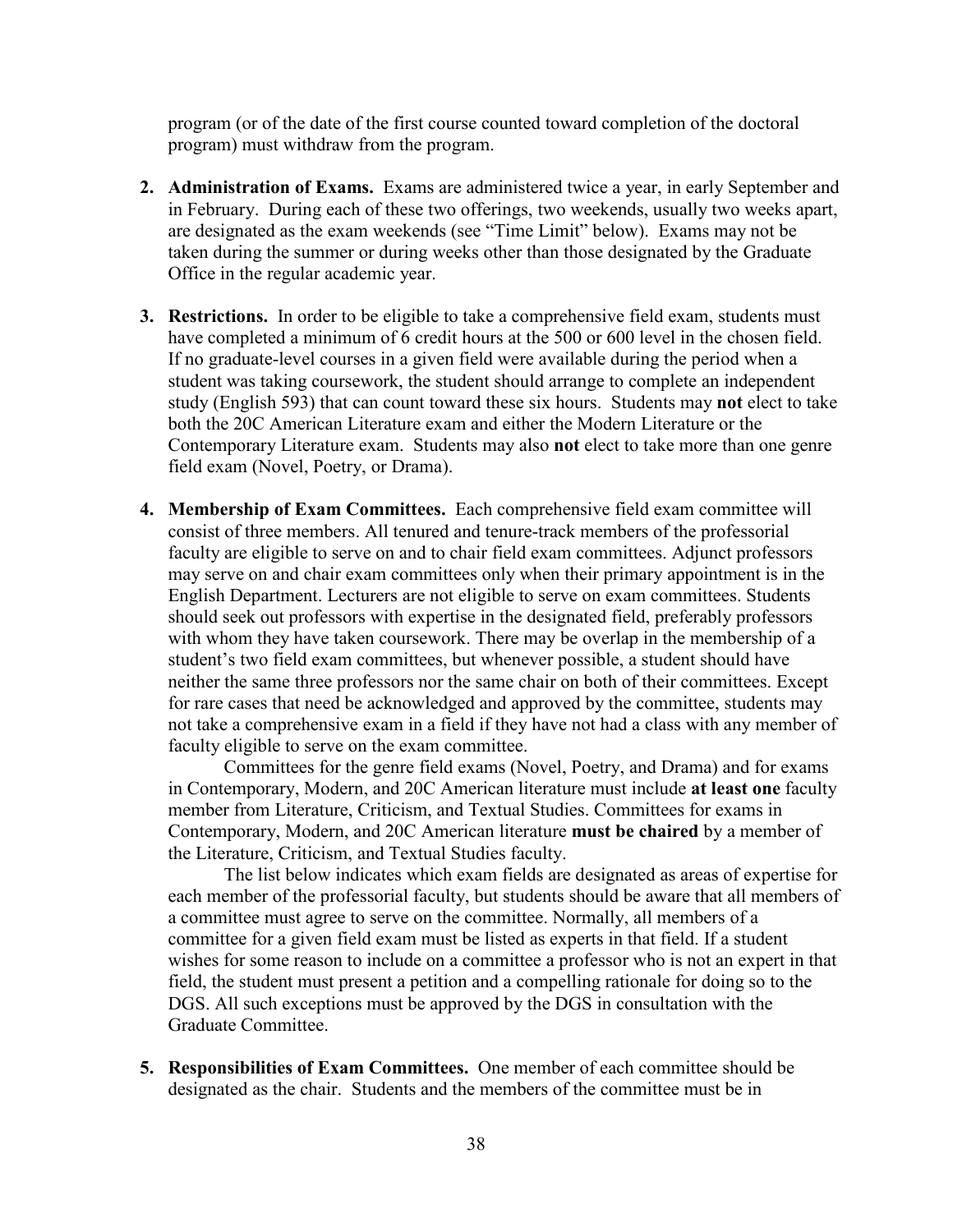agreement as to who will serve as chair. The chair of a committee is responsible for soliciting exam questions from the other committee members, for putting the exam together from the committee members' questions, and for submitting it to the DGS for approval. Each exam should contain some material written by each member of the committee, including the chair. All members of the committee should read completed exams and come to a consensus about the grade. The chair is responsible for reporting the grade to the DGS.

- **6. Responsibilities of the DGS.** The DGS reviews the examination plan submitted by each student to determine that the student is eligible to take their chosen exams. In consultation with the Graduate Committee, the DGS also considers requests for exceptions in the membership of a committee (see "Membership of Exam Committees," above) and approves all exams submitted by the committees before they are administered to students.
- **7. Reading Lists.** Each field examination has a core list of texts. These lists are determined and periodically revised by the professorial faculty in that field. They are accessible online at [http://english.utk.edu/reading-lists/.](http://english.utk.edu/reading-lists/) The lists help the students begin to take responsibility for their fields. In addition to the texts on the core list, students should construct, in consultation with their committees, a customized portion of the reading list that should consist of no more than 20% of the total number of texts. Students must also write a rationale explaining the choice of these texts. Some committees prefer to have a draft of this list and rationale submitted before the committee meeting, while others prefer to generate this list at the meeting. It is important that the student work with the chair of the committee in advance to determine the procedure to be followed for that committee. Either way, the committee must approve both the initial reading list and rationale and the revised version of the reading list and the rationale by the end of the semester **before** a student takes that exam. The final list and rationale, with the signatures of the committee members indicating approval, should then be filed with the Graduate Office by the last day of class the semester before the exam.

#### **List of Departmentally Approved Comprehensive Exams**

Medieval literature Renaissance literature Restoration and 18th-century British literature 19th-century British literature American literature to 1829 American literature, 1830-1914 20<sup>th</sup>-century American literature Modernist literature African American literature Southern literature Contemporary literature Postcolonial and Anglophone World literature Critical Theory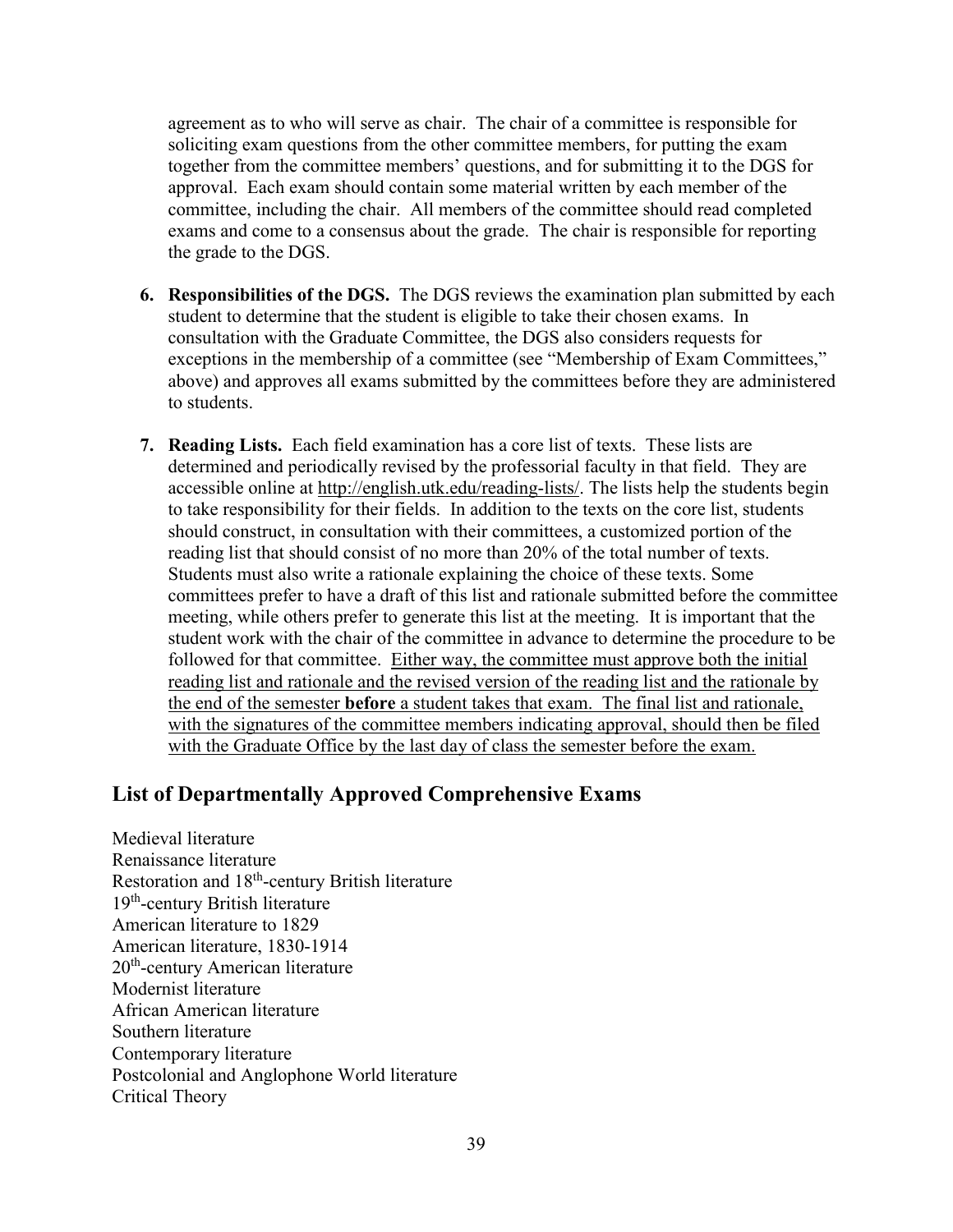Women, Gender, and Sexuality Studies The Novel Poetry Drama Rhetoric Composition Rhetoric/Composition combined Linguistics

NOTE: A student may not elect to take both the 20<sup>th</sup> Century-American and either the Modernist or Contemporary examinations. A student also may not take more than one genre (Novel, Poetry, or Drama) examination. In order to be eligible to take a comprehensive examination, the student must have taken a minimum of six credit hours at the 500 or 600 level in the chosen comprehensive fields.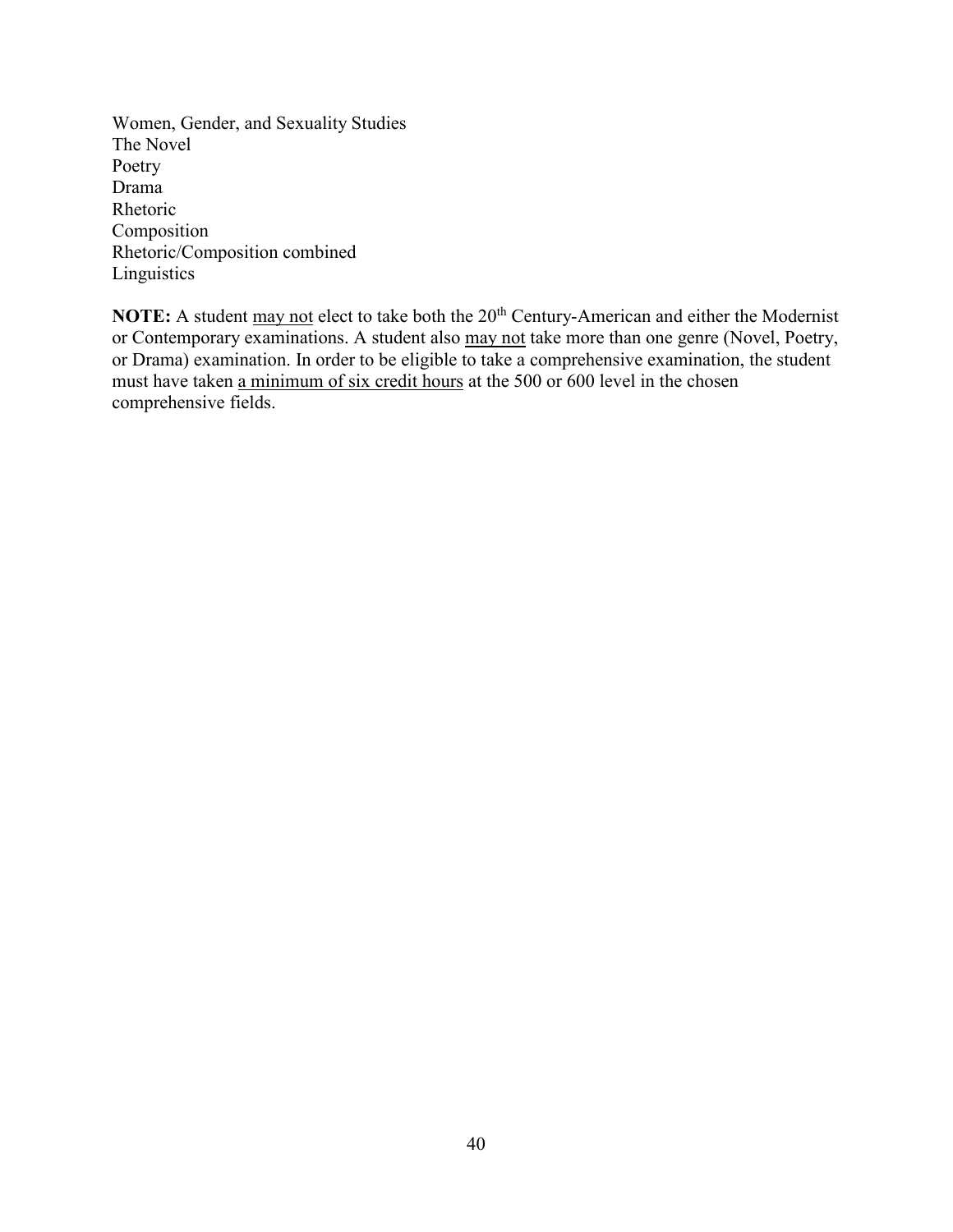# **List of Examination Fields and Faculty Expertise**

| <b>African American Literature</b>   |                          |                       |
|--------------------------------------|--------------------------|-----------------------|
| <b>Katy Chiles</b>                   | Bill Hardwig             | Danielle Procope-Bell |
| Tom Haddox                           | La Vinia Delois Jennings | DeLisa Hawkes         |
| <b>American Literature to 1829</b>   |                          |                       |
| <b>Katy Chiles</b>                   | Dawn Coleman             |                       |
| <b>American Literature 1830-1914</b> |                          |                       |
| <b>Katy Chiles</b>                   | Martin Griffin           | Bill Hardwig          |
| Dawn Coleman                         | Tom Haddox               | Mary Papke            |
| <b>Composition</b>                   |                          |                       |
| Janet Atwill                         | Lisa King                | Tanita Saenkhum       |
| Kirsten Benson                       | Sean Morey               | Jeff Ringer           |
| <b>Contemporary Literature</b>       |                          |                       |
| Margaret Lazarus Dean                | <b>Stan Garner</b>       | Michael Knight        |
| Allen Dunn                           | Tom Haddox               | Gichingiri Ndigirigi  |
| Amy Elias                            | Christopher Hebert       | Urmila Seshagiri      |
| <b>Critical Theory</b>               |                          |                       |
| Janet Atwill                         | Amy Elias                | Sean Morey            |
| Katy Childs                          | Martin Griffin           | Urmila Seshagiri      |
| Gerard Cohen-Vrignaud<br>Allen Dunn  | Tom Haddox               |                       |
| Drama                                |                          |                       |
| <b>Misty Anderson</b>                | Heather Hirschfeld       |                       |
| <b>Stan Garner</b>                   | Robert Stillman          |                       |
| <b>Linguistics</b>                   |                          |                       |
| Jessi Grieser                        | Tanita Saenkhum          |                       |
| <b>Medieval Literature</b>           |                          |                       |
| Mary Dzon                            | Laura Howes              | Roy Liuzza            |
| <b>Modern Literature</b>             |                          |                       |
| Allen Dunn                           | <b>Stan Garner</b>       | Urmila Seshagiri      |
| Amy Elias                            | Lisi Schoenbach          |                       |
| 19th C British Literature            |                          |                       |
| Amy Billone                          | Dawn Coleman             | Nancy Henry           |
| Gerard Cohen-Vrignaud                | <b>Hilary Havens</b>     |                       |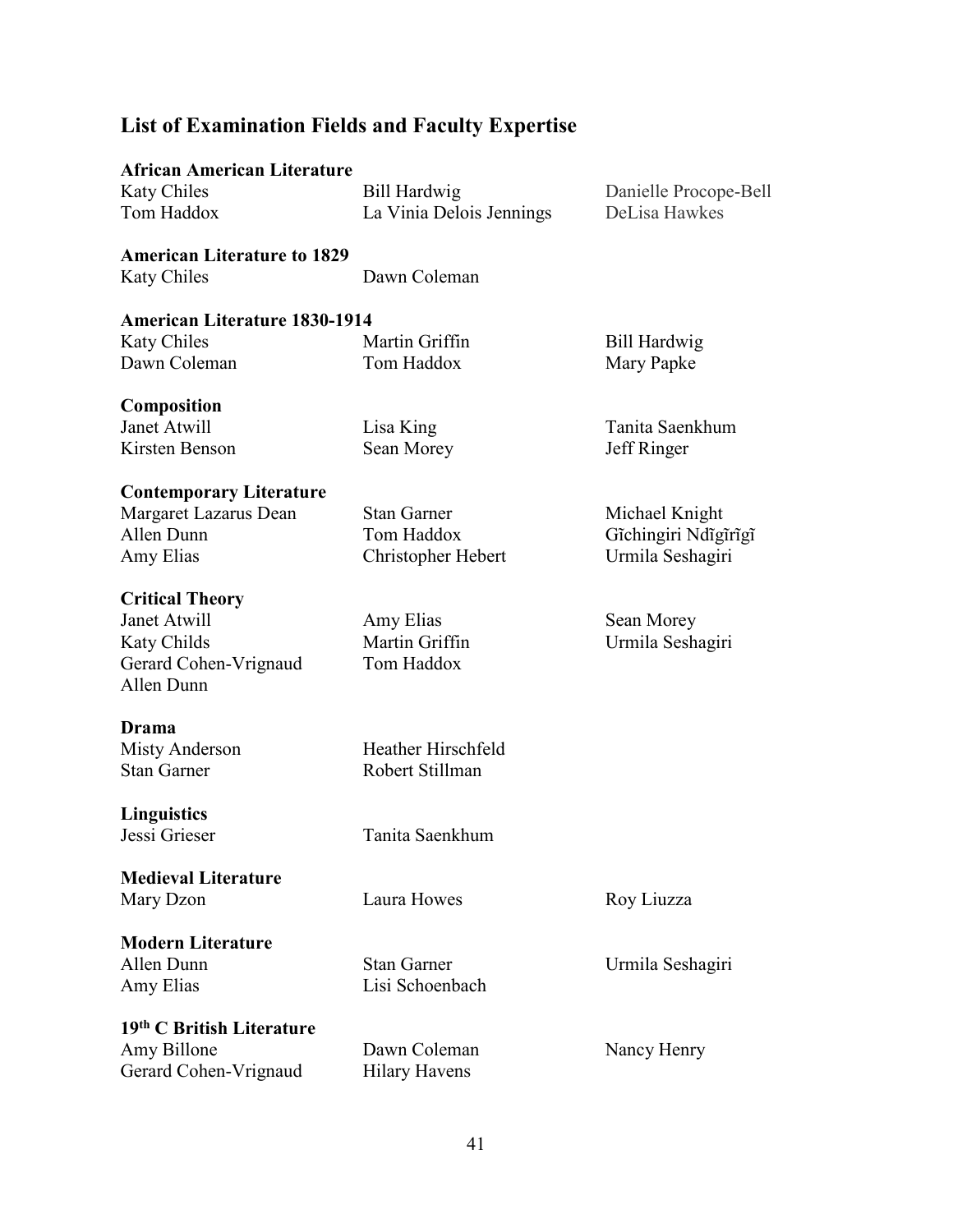| <b>Novel</b>                                        |                       |                          |
|-----------------------------------------------------|-----------------------|--------------------------|
| Misty Anderson                                      | Amy Elias             | Christopher Hebert       |
| Amy Billone                                         | Martin Griffin        | Nancy Henry              |
| Dawn Coleman                                        | Tom Haddox            | Michael Knight           |
| Margaret Lazarus Dean                               | <b>Bill Hardwig</b>   | Mary Papke               |
| Allen Dunn                                          | <b>Hilary Havens</b>  | Lisi Schoenbach          |
|                                                     |                       | Urmila Seshagiri         |
| <b>Poetry</b>                                       |                       |                          |
| Amy Billone                                         | Gerard Cohen-Vrignaud | Iliana Rocha             |
| Anthony Welch                                       | Ben Lee               | Cornelius Eady           |
|                                                     |                       |                          |
| <b>Postcolonial and Anglophone World Literature</b> |                       |                          |
| <b>Katy Chiles</b>                                  | Gichingiri Ndigirigi  | Urmila Seshagiri         |
| Gerard Cohen-Vrignaud                               |                       |                          |
|                                                     |                       |                          |
| <b>Renaissance Literature</b>                       |                       |                          |
| Heather Hirschfeld                                  | Robert Stillman       | Anthony Welch            |
| <b>Restoration and 18th Century Literature</b>      |                       |                          |
| Misty Anderson                                      | Nancy Henry           |                          |
| <b>Hilary Havens</b>                                | Anthony Welch         |                          |
| <b>Rhetoric</b>                                     |                       |                          |
| Janet Atwill                                        | Lisa King             | Tanita Saenkhum          |
| Kirsten Benson                                      | Sean Morey            | Jeff Ringer              |
|                                                     |                       |                          |
| <b>Southern Literature</b>                          |                       |                          |
| <b>Katy Chiles</b>                                  | Tom Haddox            | Bill Hardwig             |
| <b>Twentieth Century Literature</b>                 |                       |                          |
| Allen Dunn                                          | Martin Griffin        | La Vinia Delois Jennings |
| Amy Elias                                           | Tom Haddox            | Ben Lee                  |
| <b>Stan Garner</b>                                  | <b>Bill Hardwig</b>   | Mary Papke               |
| <b>Women, Gender, and Sexuality</b>                 |                       |                          |
| <b>Misty Anderson</b>                               | Amy Elias             | Lisi Schoenbach          |
| Amy Billone                                         | Mary Papke            |                          |
| Gerard Cohen-Vrignaud                               |                       |                          |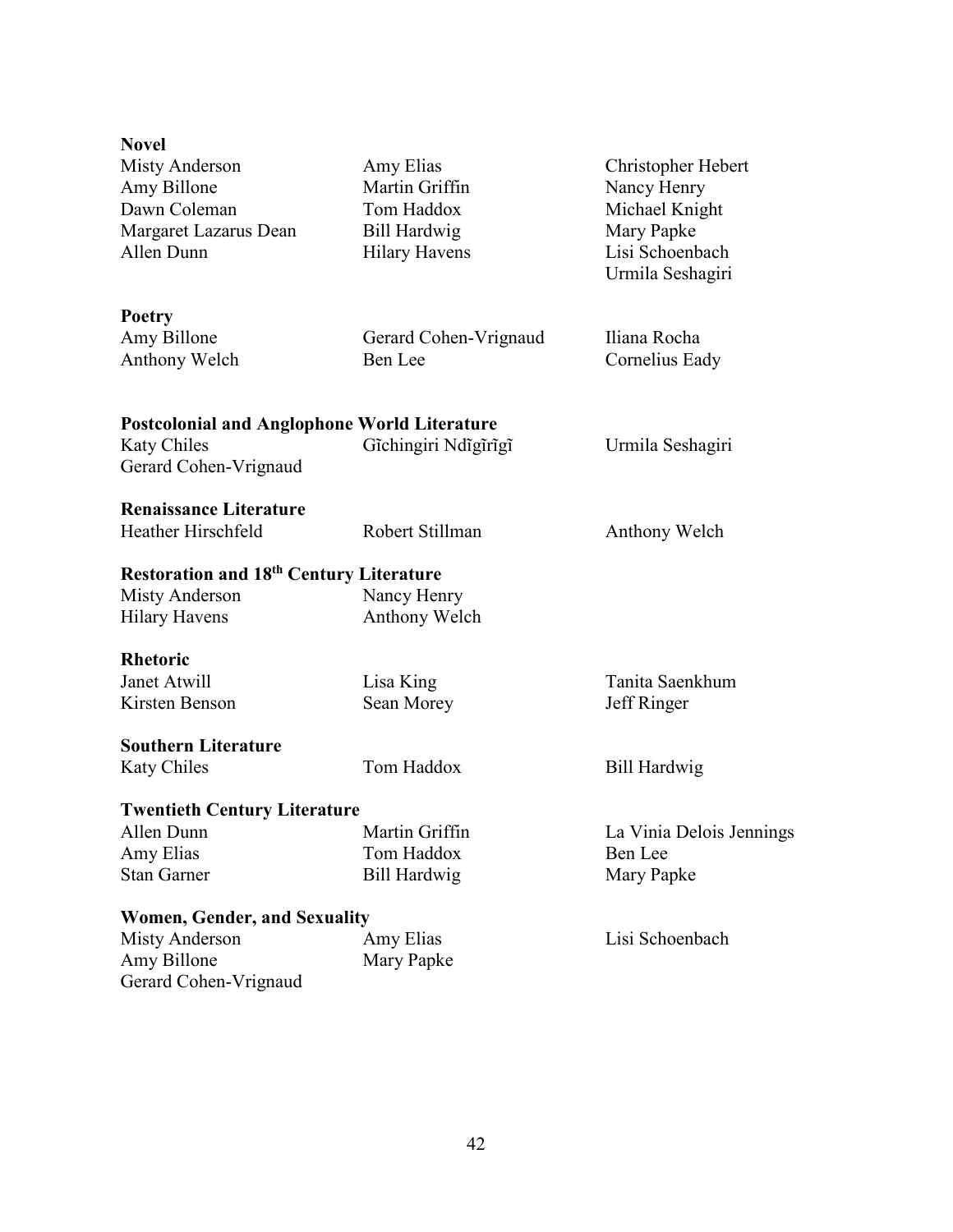#### **List of Professorial Faculty and Their Examination Fields of Expertise**

**Misty Anderson.** Restoration and 18C British Literature, Drama, Novel, Critical Theory; Women, Gender, and Sexuality.

**Janet Atwill.** Composition, Rhetoric, Critical Theory.

**Danielle Procope-Bell.** African American Literature.

**Kirsten Benson.** Composition, Rhetoric.

**Amy Billone.** 19C British Literature, Poetry, Novel; Women, Gender, and Sexuality.

**Katy Chiles.** African American Literature, American Literature to 1829, American Literature 1830-1914, Critical Theory, Southern Literature, Postcolonial and Anglophone World Literature.

**Gerard Cohen-Vrignaud.** 19C British Literature, Critical Theory, Poetry, Postcolonial and Anglophone World Literature; Women, Gender, and Sexuality.

**Dawn Coleman.** American Literature 1830-1914, American Literature to 1829, 19C British Literature, Novel.

**Margaret Lazarus Dean.** Novel, Contemporary Literature.

**Allen Dunn.** Modern Literature, Critical Theory, Novel, 20C American Literature, Contemporary Literature.

**Mary Dzon.** Medieval Literature.

**Cornelius Eady.** Poetry

**Amy Elias.** Contemporary Literature, 20C American Literature, Critical Theory, Novel, Modern Literature, Feminist Studies.

**Stan Garner.** Drama, Modern Literature, Contemporary Literature, 20C American Literature.

**Jessi Grieser.** Linguistics.

**Martin Griffin.** American Literature 1830-1914, 20C American Literature, Critical Theory, the Novel.

**Tom Haddox.** Southern Literature, 20C American Literature, Novel, American Literature 1830- 1914, African American Literature, Contemporary Literature, Critical Theory.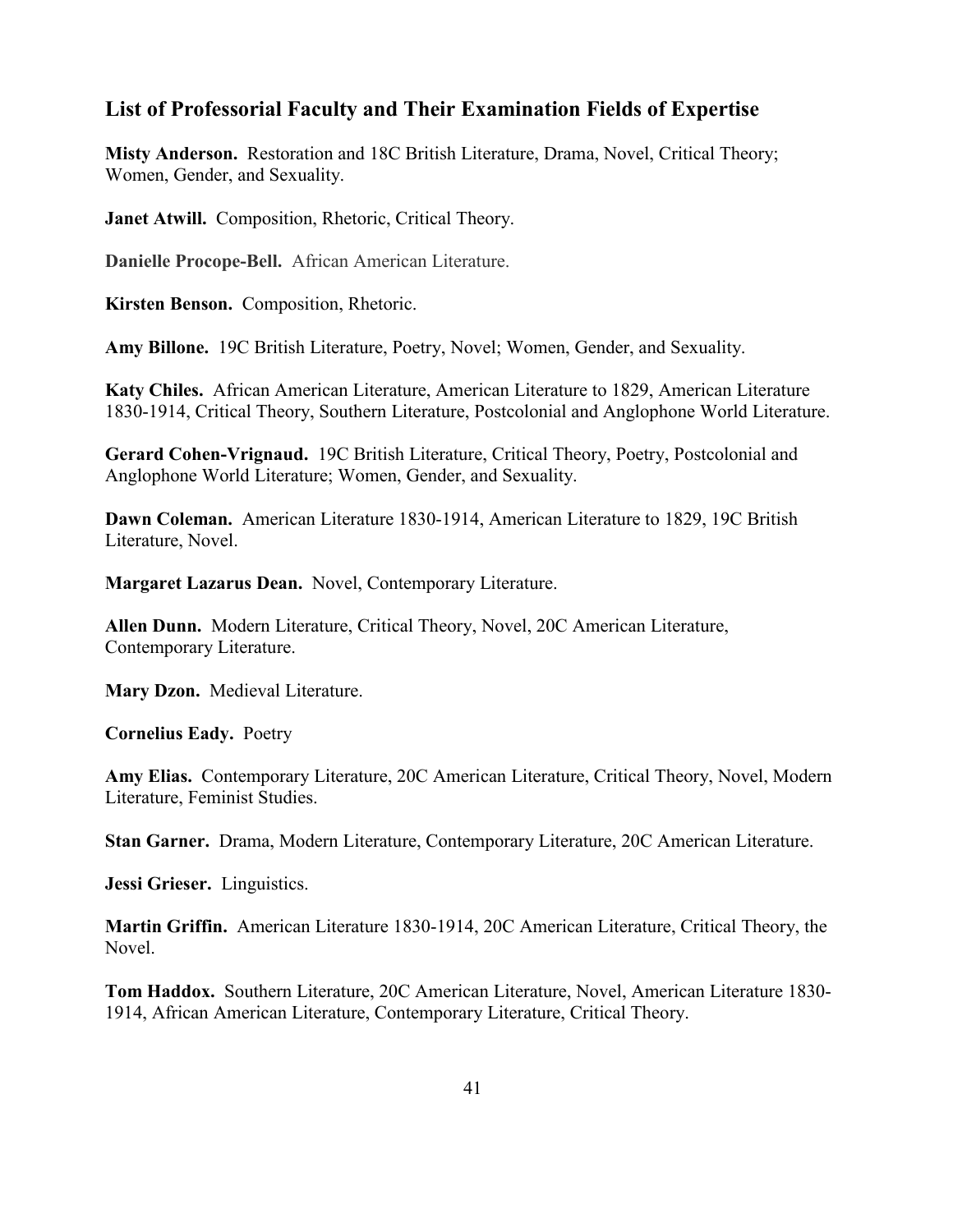**Bill Hardwig.** Southern Literature, African American Literature, American Literature 1830- 1914, 20C American Literature, Novel.

**Hillary Havens.** Restoration and 18C British Literature, 19C British Literature, Novel.

**DeLisa Hawkes.** African American Literature.

**Christopher Hebert.** Novel, Contemporary Literature.

**Nancy Henry.** 19C British Literature, Novel, Restoration and 18C British Literature.

**Heather Hirschfeld.** Renaissance Literature, Drama.

**Laura Howes.** Medieval Literature.

**La Vinia Delois Jennings.** 20C American Literature, African American Literature.

**Lisa King.** Composition, Rhetoric.

**Michael Knight.** Novel, Contemporary Literature.

**Ben Lee.** 20C American Literature, Poetry, Contemporary Literature.

**Roy Liuzza.** Medieval Literature.

**Sean Morey.** Rhetoric, Composition, Rhetoric/Composition, Critical Theory.

**Gĩchingiri Ndĩgĩrĩgĩ.** Contemporary Literature, Postcolonial and Anglophone World Literature.

**Mary Papke.** American Literature 1830-1914, 20C American Literature; Women, Gender, and Sexuality, Novel.

**Jeffrey Ringer.** Composition, Rhetoric.

**Iliana Rocha.** Poetry.

**Tanita Saenkhum.** Composition, Rhetoric, Linguistics.

**Lisi Schoenbach.** Modern Literature, Novel, Critical Theory; Women, Gender, and Sexuality.

**Urmila Seshagiri.** Modern Literature, Contemporary Literature, Novel, Critical Theory, Postcolonial and Anglophone World Literature.

**Robert Stillman.** Renaissance Literature, Drama.

**Anthony Welch.** Renaissance Literature, Poetry, Restoration and 18C British Literature.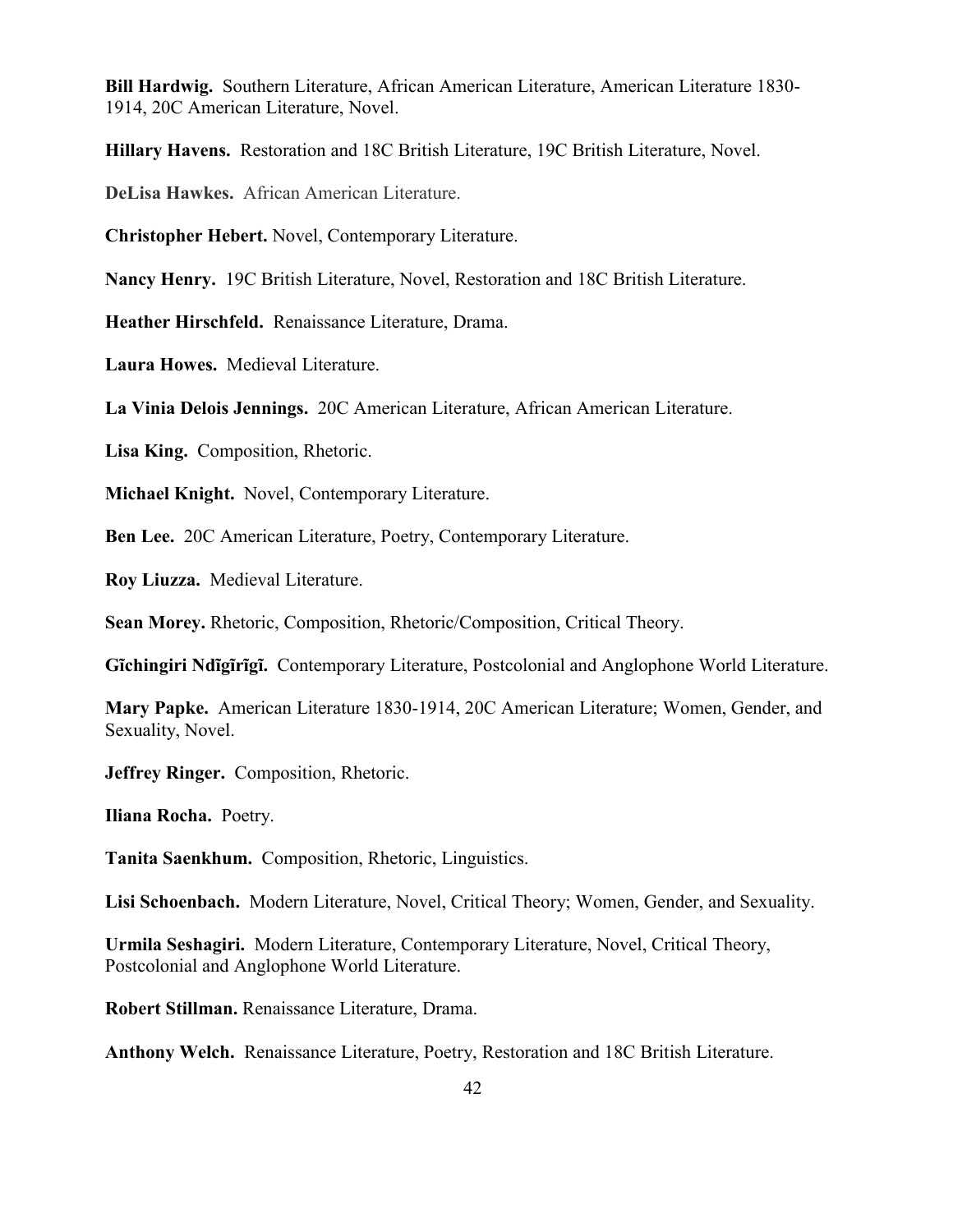#### **What to Expect on All the Comprehensive Field Exams**

- **1. General Instructions.** For all field exams, students should compose their answers so as to demonstrate a broad familiarity with primary texts and with the secondary, critical studies on the core reading lists. Plot summary and repetition of the same examples or texts from question to question should be avoided.
- **2. Word Count.** The maximum limit for all field exams is 6,000 words, not including the Works Cited. Students must provide a word count for each exam, and, as of March 2015, the exam file must be submitted in Microsoft Word or another program that has a word count function—not as a .pdf file. Exam committees reserve the right to fail exams that exceed this word or that are submitted as .pdf files.
- **3. Time Limit.** All students have 72 hours to complete a field exam. The usual procedure takes place over a weekend: students receive the exam questions via email from the Graduate Administrative Assistant at noon on a Friday; they must then email their exam answers back to the Graduate Administrative Assistant by noon on Monday. Students who have family care responsibilities may arrange to have their exams administered during the week, but in such cases students must arrange to take their exams during the week **before** the weekend that most students are taking their exams (typically, such students receive their exams noon on Tuesday and must submit their answers by noon on Friday).
- **4. Coverage of the Customized Portion of the Reading List.** As described above (see "Reading Lists"), students are expected to customize their reading lists by adding an additional 20% of material to the core lists. Committees may stipulate that no more than one question on the exam draw on material from the customized portion of the reading list, and some exam fields have codified this as a rule (see the list below for field exams that specify questions on "thematic specialized material"). When there are no specific instructions that refer to customized material on an exam, students should observe the same distribution of texts in their exam answers as on their reading lists—that is, at least 80% from the core reading list and no more than 20% from the customized material. The customization of reading lists is intended to deepen a student's knowledge of a field, not to allow students to decline engagement with major texts in that field.
- **5. Academic Honesty.** Students taking field exams are bound by the University's Honor Code, which prohibits academic dishonesty. Under no circumstances are students to seek help from or to consult with others in the writing of their examinations, and students should avoid communicating with one another while working on the exam. Any evidence of academic dishonesty will result in dismissal from the program.
- **6. Grading.** Normal grading on comprehensive field exams is Pass or Fail; outstanding performance on an exam may warrant a grade of Pass with Distinction. The chair of an exam committee should submit the grade to the DGS by the Friday following the Monday when the exam is due. Students who fail an exam should discuss the results with their committee members, either individually or as a group, as soon as possible so as to plan the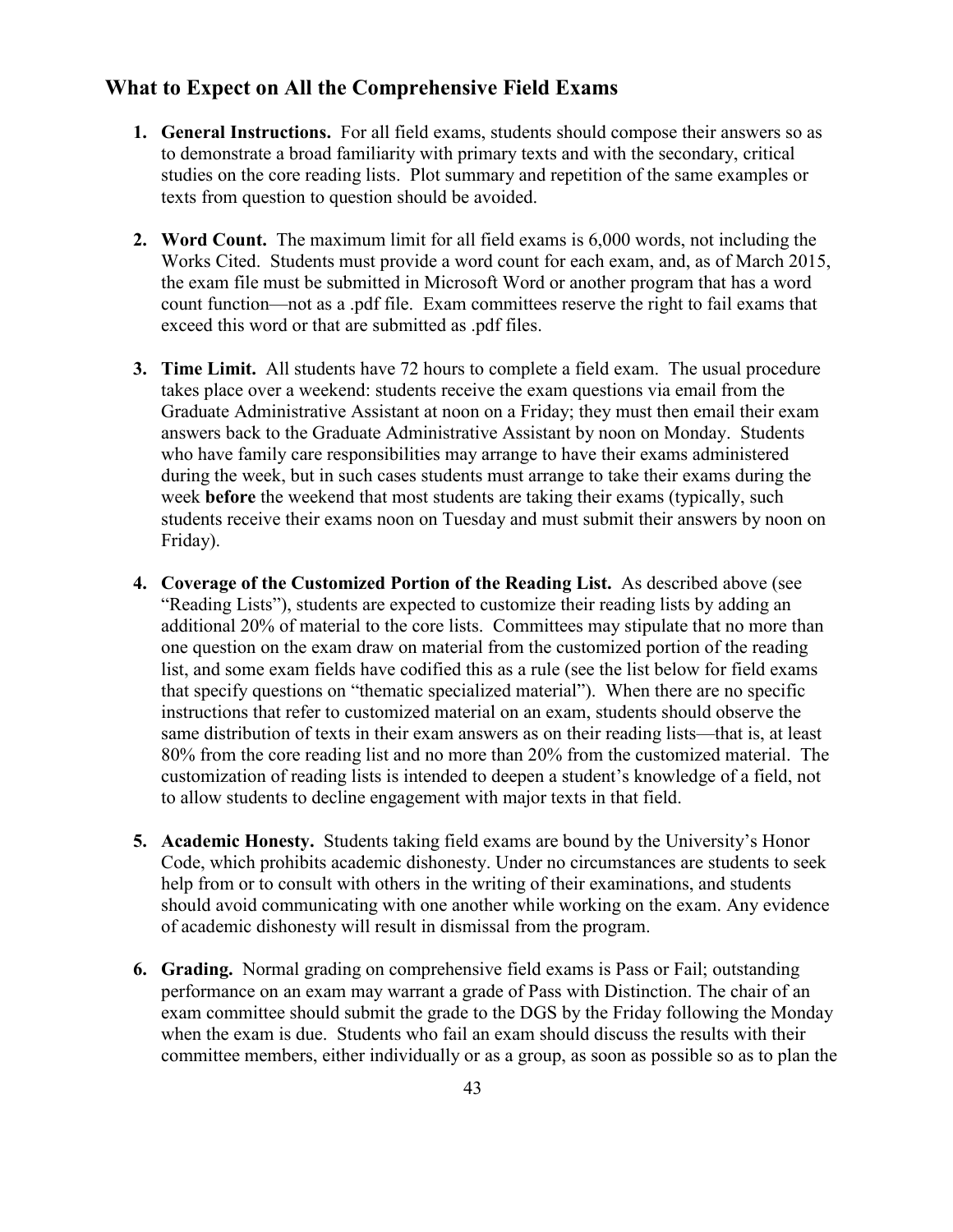best preparation for retaking the exam. They should also meet with the DGS within two weeks of being notified of the grade of Fail to discuss a revised plan. A student who fails a particular exam must retake that exam during the next offering of comprehensive field exams. If a student fails two exams in the same field, they may elect to take an exam in a new field. If a student elects to move to a new field, they may choose to take that exam either in the first or second sitting following the second failure in the original area. To remain in the program, a student may fail no more than two comprehensive exams. Any student who fails three comprehensive exams must withdraw from the graduate program.

#### **What to Expect on Particular Comprehensive Field Exams**

Although each field exam is individualized for a particular student, every exam in the same field will have the same number of questions and the same principles governing what kinds of questions are asked. The principles of a particular exam, especially the nature of the questions, can on rare occasions be modified to avoid overlap between the student's two comprehensive exams, providing the modification is agreed on by the entire committee and the student during the pre-exam meeting and approved by the DGS.It is the responsibility of the DGS, who approves each exam prior to its being administered, to ensure consistency in the formats of individual field exams. The format for each field exam was established as follows:

- **African American Literature.** Three questions: one broad theoretical question that has implications for the field as a whole, and two questions that range over specific historical developments within the field and specialized thematic material.
- **American Literature to 1829.** Three questions: one on literature through 1763, one on literature from 1763-1829, and one specialized thematic question.
- **American Literature 1830-1914.** Three questions: one on literature from 1830-1865, one on literature from 1865-1914, and one on broad thematic issues.
- **Composition.** Three questions: one on the history of composition, one on theoretical paradigms, one on contemporary theory and practice.
- **Contemporary Literature.** Four questions: one on prose, one on poetry, one on drama, and one on criticism.
- **Critical Theory.** Four questions: one on classical, medieval, and Renaissance criticism and theory; one on criticism and theory from 1660 through the nineteenth century; one on twentieth-century criticism and theory; and one on contemporary issues.
- **Drama.** Four questions: one on medieval or Restoration/18C drama, one on Renaissance drama, one on modern/contemporary drama, and one on drama in general that draws upon a range of historical periods. Arrangements can be made to accommodate specialized exam list material.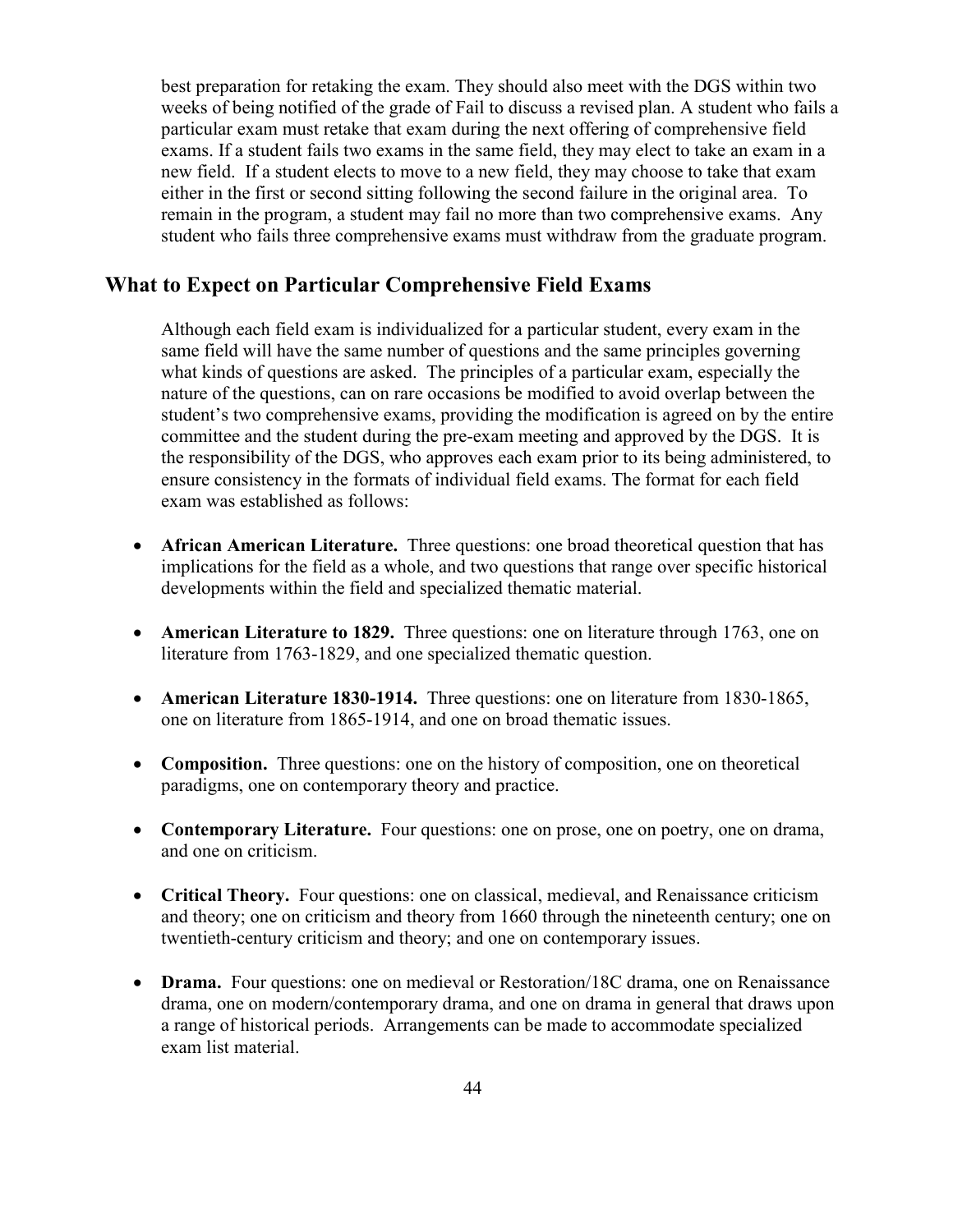- **Linguistics.** No information available at this time.
- **Medieval Literature.** Three questions: one on Old English literature, one on Middle English literature, and one specialized thematic question.
- **Modern Literature.** Four questions: one on literary modernism, one on modern poetry, one on modern fiction, and one on modern drama.
- **19C British Literature.** Four questions, reflecting a broad coverage of relevant historical developments, genres, and formal and thematic concerns.
- **Novel.** Four questions, all on broad thematic questions that deal with some combination of literary history, politics and ethics, and aesthetics.
- **Poetry.** Four questions, reflecting a balanced focus on genre, history, and broad thematic and aesthetic concerns.
- **Postcolonial and Anglophone World Literature**. No information available at this time.
- **Renaissance Literature.** Four questions, one on broad thematic issues that will require the student to range across historical subfields and several genres; and three on narrower issues related to literary history, genre, thematics, and aesthetics.
- **Restoration and 18C British Literature.** Three questions, reflecting a broad coverage of historical developments, genres, and thematic concerns.
- **Rhetoric.** Three questions, reflecting a balanced focus on theories and practices of rhetoric, historical development, and contemporary issues/applications.
- **Rhetoric/Composition combined.** Three questions, reflecting a balanced focus on the history, theories, and contemporary practices of rhetoric and composition.
- **Southern Literature.** Three questions: one on literature before 1914, one on literature after 1914, one on broad thematic issues.
- **Twentieth-Century American Literature.** Four questions: one on prose, one on poetry, one on drama, and one on specialized thematic issues.
- **Women, Gender, and Sexuality:** Three questions covering a range of historical periods, thematic concerns, and theoretical perspectives.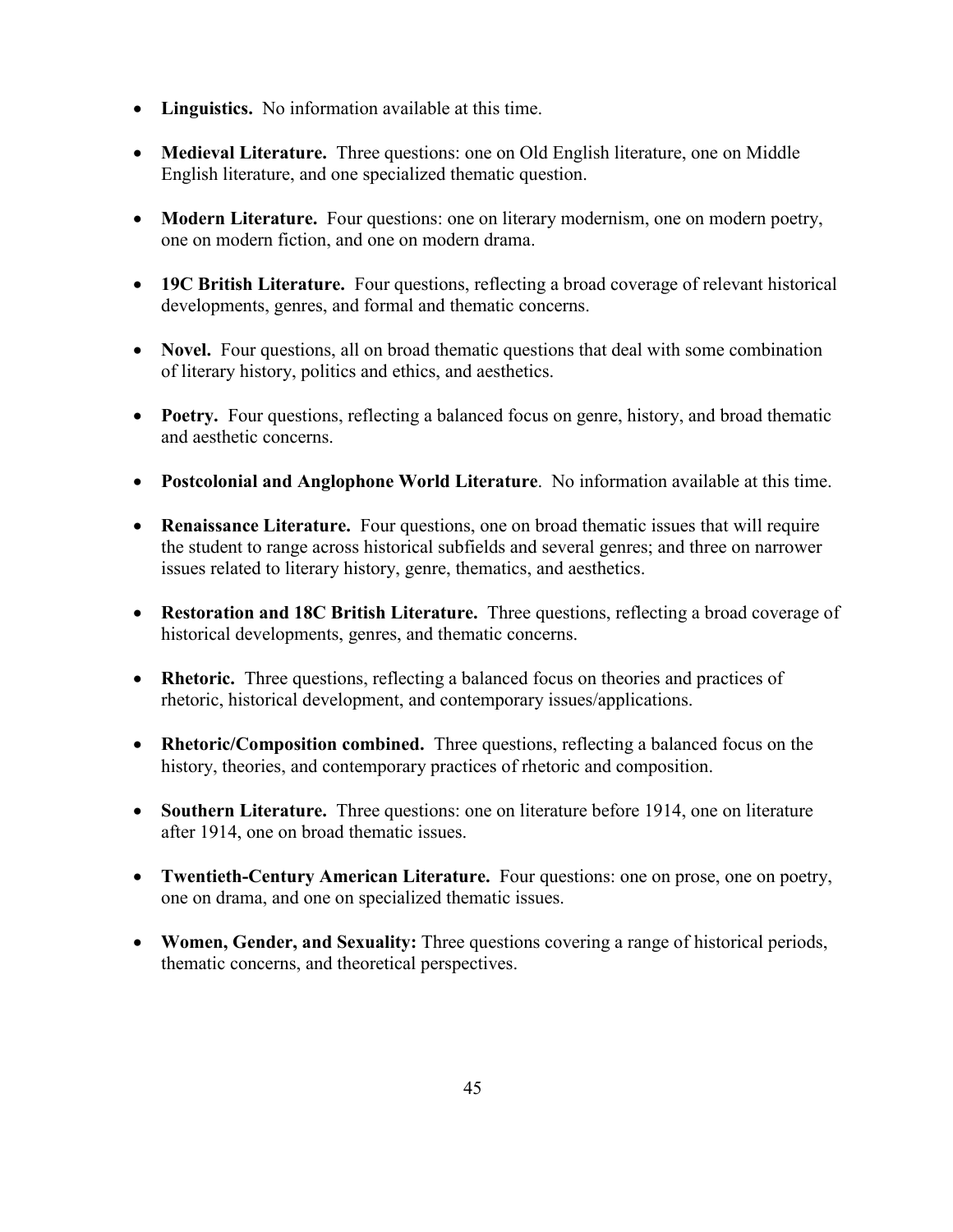#### **Checklist for Students Taking Comprehensive Field Exams**

During the Spring semester of your second year in the PhD program (if you are following the usual timeline), you should:

- $\checkmark$  Seek out professors to serve on your exam committees, using the list of professors above as a guide, and ask them to serve on the committee;
- $\checkmark$  Make sure that everyone is in agreement as to who will chair each committee (note that the same individual should not chair both exams);
- $\checkmark$  If appropriate, petition the DGS, in the form of a written rationale, for any exceptions involving the membership of your committee or the courses that determine your eligibility to take an exam.
- Customize your reading list to include **an additional 20% of specialized material** and compose a rationale explaining your customization. Work with the committee chair to determine the schedule of when to submit this list and rationale to the committee. An initial version of this list and rationale are due in the Graduate office by March 30.
- $\checkmark$  Hold a group meeting with the members of each committee to discuss the customized reading lists and rationales, as well as the committees' expectations for the exams;
- $\checkmark$  Submit the customized reading lists and rationales to the Graduate Office, along with the signatures of your committee members indicating that they have read and approved these documents.

At the beginning of the semester when you will be taking your exam(s) (typically Fall), you should:

- $\checkmark$  Make sure you have not scheduled any major events that conflict with the scheduled exam weekends;
- $\checkmark$  If you have family care responsibilities over weekends and wish to take the exam during the week, confirm with Leanne that you will be receiving your exam on Tuesday instead of Friday.

#### **11.** *Dissertation Procedures*

• **Continuous Registration in English 600 (Dissertation Hours).** Once coursework has been completed, the foreign language requirement fulfilled, and the two comprehensive exams passed, the candidate should begin registering for English 600, the course number for dissertation hours. The candidate is required to complete 24 semester hours of dissertation and to remain continuously enrolled in dissertation hours, **including during**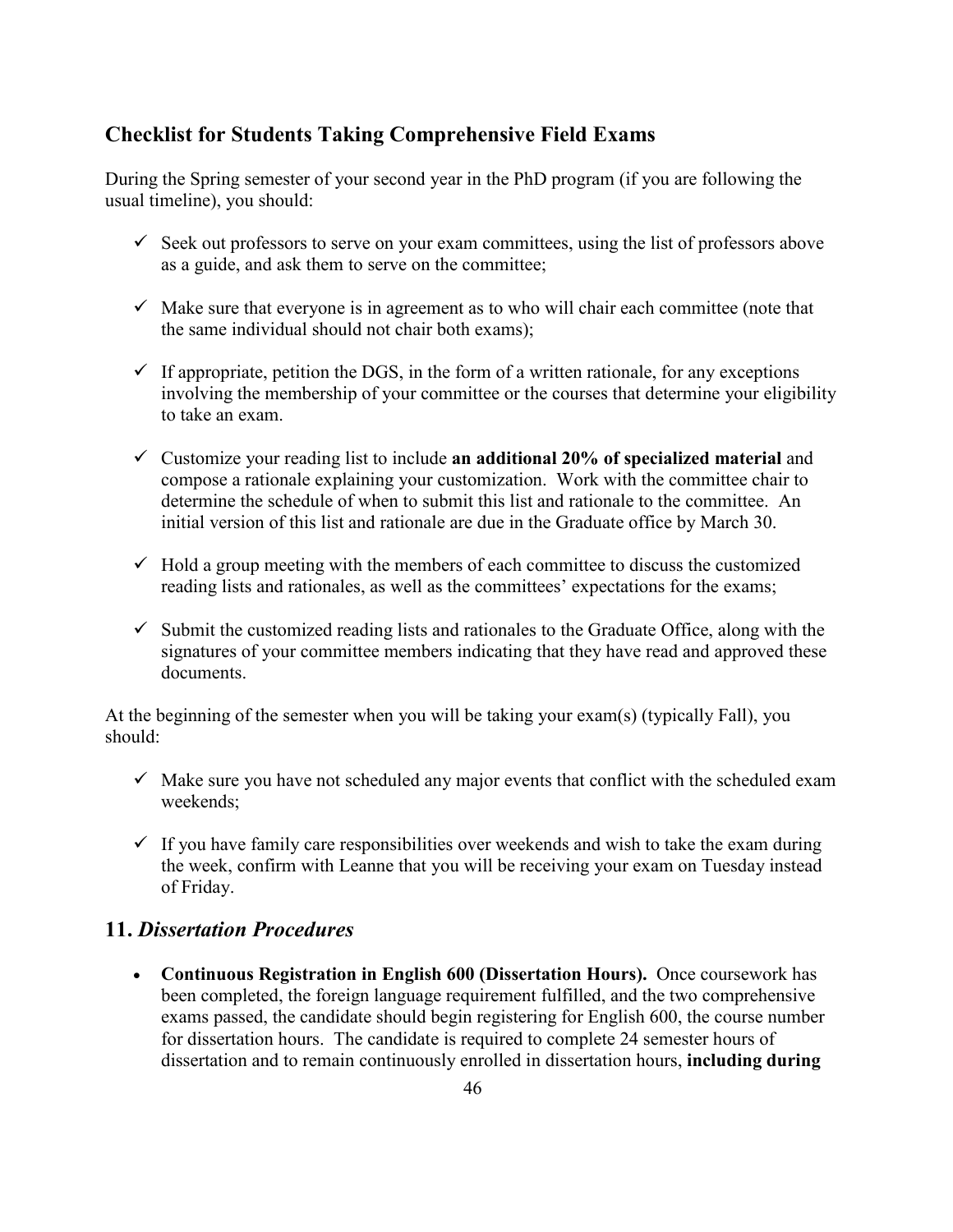**the Summer terms**, unless granted a leave of absence by the Graduate School, in order to maintain full-time status. Students who hold teaching associateships must be enrolled in at least 6 hours of English 600 during the Fall and Spring semesters, and in at least 3 hours of English 600 during the Summer term, in order to maintain full-time status. A student who will not be using faculty services and/or university facilities for a period of time may request leaves of absence from dissertation research up to a maximum of six terms (including summer terms). Such requests must be approved by the student's dissertation director, by the DGS, and by the Graduate School. Students who wish to make such a request must complete the required form and submit it to the DGS, who will forward it to the Graduate School. Please note that when leaves of absence are approved, they extend the eight-year window within which students must graduate.

- **Dissertation Focus.** The candidate's dissertation should reflect original research and interpretation and be focused on an area of study within the department's three areas of specialization: Literature, Criticism, and Textual Studies; Rhetoric, Writing, and Linguistics; or Creative Writing. The dissertation should be a book-length work of critical analysis that reflects thorough research in the field; a dissertation in Creative Writing must be a book-length work of fiction, poetry, or nonfiction with a substantial critical introduction to the manuscript.
- **Membership of Dissertation Committee.** Please consult Graduate Catalog policy for the specifics of who may chair a doctoral dissertation committee and who may serve as a committee member. Some of the most broadly relevant language is as follows: "Ph.D. committees at the University of Tennessee must be composed of at least four people. At least two committee members must be tenured or tenure track UT faculty. The chair of the committee is typically from the student's department/intercollegiate program. At least one member must be from an academic unit other than that of the student's department." That means that under normal circumstances, three members of your committee will be from the English Department, while one member must teach in another department. Also, doctoral dissertation committees must be chaired by a tenured or tenure-track UT faculty member who holds a doctoral degree. Tenured or tenure-track UT faculty who do not hold doctoral degrees may co-chair a dissertation committee.

#### *12. Guided Dissertation Prospectus-Writing Process*

• After the field comprehensive examinations, the student will begin preparing to write a dissertation prospectus. The student will first create a statement of specialization and a reading list related to the topic of the dissertation prospectus. The statement of specialization should explain the student's intended field(s) and/or subfield(s), as well as salient interdisciplinary lines of inquiry. The reading list should include not only primary and secondary texts likely to be cited in the prospectus but also texts necessary for understanding the scholarly fields named in the statement of specialization. Students should begin reading the texts that might be on this list soon after the completion of the comprehensive field examinations.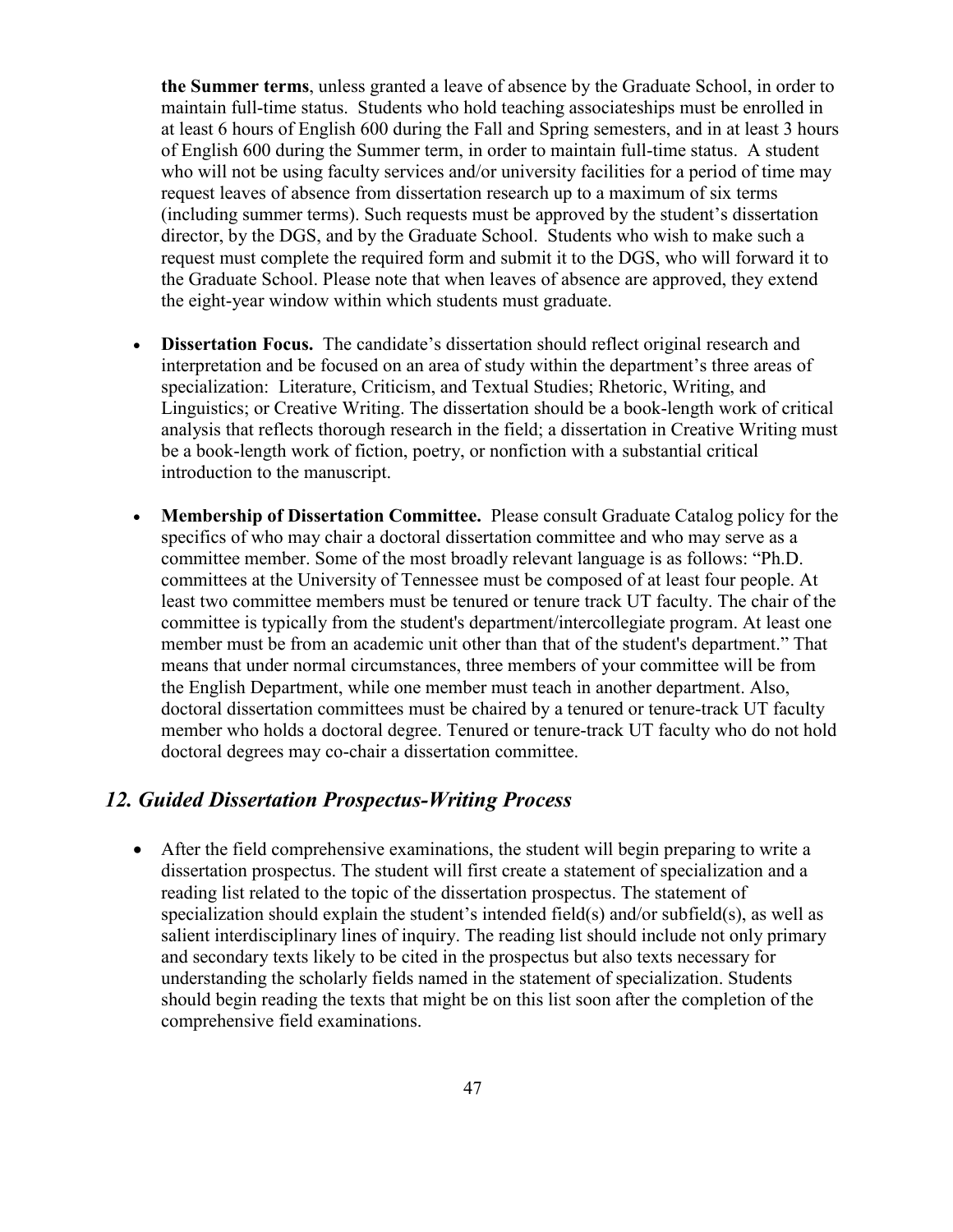- After preparing the statement of specialization and reading list, the student submits these documents to departmental dissertation committee members, then meets with those committee members as a group to discuss them. If students finish the field comprehensive examinations in September, the revised statement of specialization and reading list, along with the committee signature form verifying that the committee has met, are due to the Graduate Office by **November 15**. If exams are finished in February, these materials are due to the Graduate Office by **April 15**.
- The student then continues reading and begins to draft the dissertation prospectus. The student submits a short draft of the dissertation prospectus to their departmental dissertation committee members and, if desired, the external committee member. A bibliography of primary and secondary sources should be appended to the draft prospectus.
- This draft is due by **January 31** for those who finished field exams in the Fall and by **September 1** for those who finished exams in the Spring. The student then meets with the prospective dissertation committee (which may or may not include the outside reader at this point) to discuss the draft by **February 15** or by **September 15**, or about two weeks after the draft has been submitted. This meeting to discuss the draft dissertation prospectus is formative, not evaluative. It is designed to give the student feedback on the draft so as to strengthen the eventual prospectus.
- After meeting with the Departmental dissertation committee, the student should select and invite the outside reader, if they have not already done so. **At this point, the student must also obtain, complete, and return the Graduate School's Doctoral Committee form.**
- After revising the draft prospectus in light of committee feedback, the student defends the prospectus at an official prospectus defense meeting, which includes the outside reader. The final prospectus should propose a thesis and an overview of organization and chapter content that provides a comprehensive rationale for the dissertation. It should also include a bibliography of primary and secondary sources.
- Ideally, the prospectus defense occurs later in the same semester—for instance, by May 1 or by December 1—but deadlines for the prospectus are left to the discretion of individual dissertation directors. **After defending the prospectus, the student should file an Application to Candidacy form.**
- A final draft of the prospectus should be submitted electronically to the Graduate Office in English for approval. Upon approval, the prospectus should be placed on file in the English Graduate Office.

### *13. Application to Candidacy*

The Application to Candidacy Form must be filed no later than the last day of the term before the term in which the student intends to graduate. Students are encouraged to fill out the Application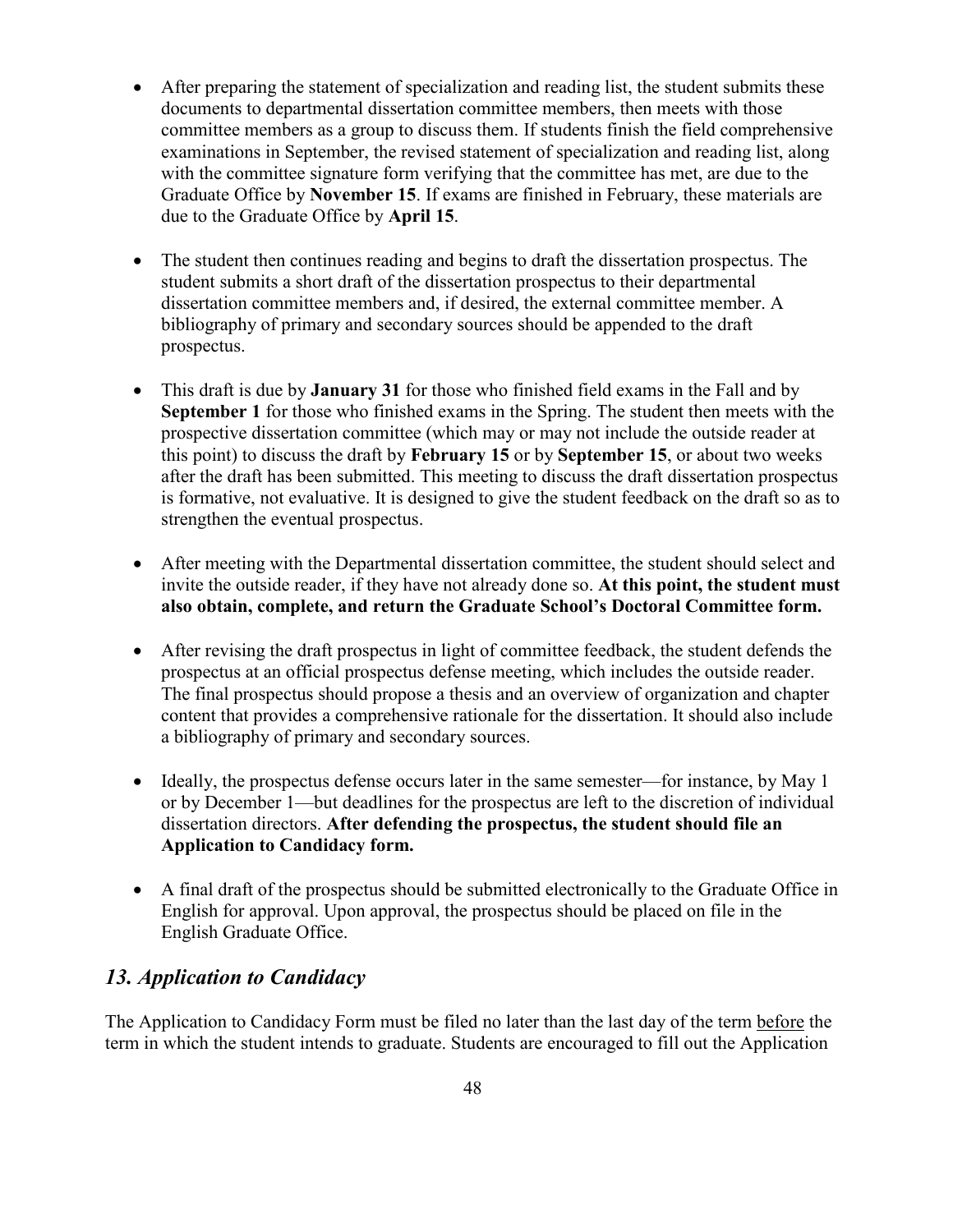to Candidacy form when they defend their prospectus and faculty members are on hand to sign.

## *14. Submitting Dissertation Work*

• Once the prospectus has been approved, it is recommended that the candidate submit the manuscript one chapter at a time to the dissertation director. The director is responsible for supervising the revision of the manuscript, making suggestions about content, methodology, style, form and editing and seeing that corrections are made to initial drafts prior to passing on chapters to other committee members. The director should confer with other members of the committee periodically to ensure that individual chapters are being circulated for review, suggestions and preliminary approval. To facilitate committee communication, the director should be involved in the conversations between the candidate and other members of the committee, and the candidate should consult the director before making substantive changes suggested by other readers.

As noted above, the candidate is encouraged to submit dissertation writing chapter-bychapter to the director. If the director has then approved these chapters to be circulated to the other members of the committee during the course of dissertation writing and the candidate has done so, the candidate should submit an entire revised draft to each committee member at least two weeks prior to the oral defense. However, if (a far rarer case) the student and director have chosen to wait and submit the dissertation in full to the other members of the committee after the candidate has made substantial revisions, the other members must receive a copy of the revised draft in its entirety at least eight weeks prior to the oral defense to allow enough time for the committee to read and make suggestions for revision. While the candidate and the director may choose between these two strategies for submitting the manuscript to the other committee members, **no exceptions will be made to the two-week or eight-week minimum required times to submit revised drafts prior to the defense. This is a requirement of the Graduate School,** and it ensures that the readers will have adequate time to devote to dissertation review. All members of the committee must agree that the revised version meets all requirements for an acceptable dissertation before a defense may be scheduled.

• **Oral Defense.** Once the dissertation manuscript has been approved by all members of the committee, the candidate and dissertation director should schedule the oral defense on a date and time that all committee members agree is acceptable. At least one week prior to the date of the defense, the candidate should obtain the Schedule of Dissertation Defense Form from the Graduate School website. The candidate should likewise inform the Graduate Administrative Assistant in English of the date, time and place of the defense.

The student should bring the Thesis/Dissertation Approval form (available on the Graduate School website), filled out, to the defense for the committee to sign. This form also includes the embargo request for those choosing to delay the availability of the thesis via Trace.

The defense itself consists of an oral examination by all committee members. It is normally 60 to 90 minutes long and covers topics related to the dissertation writing and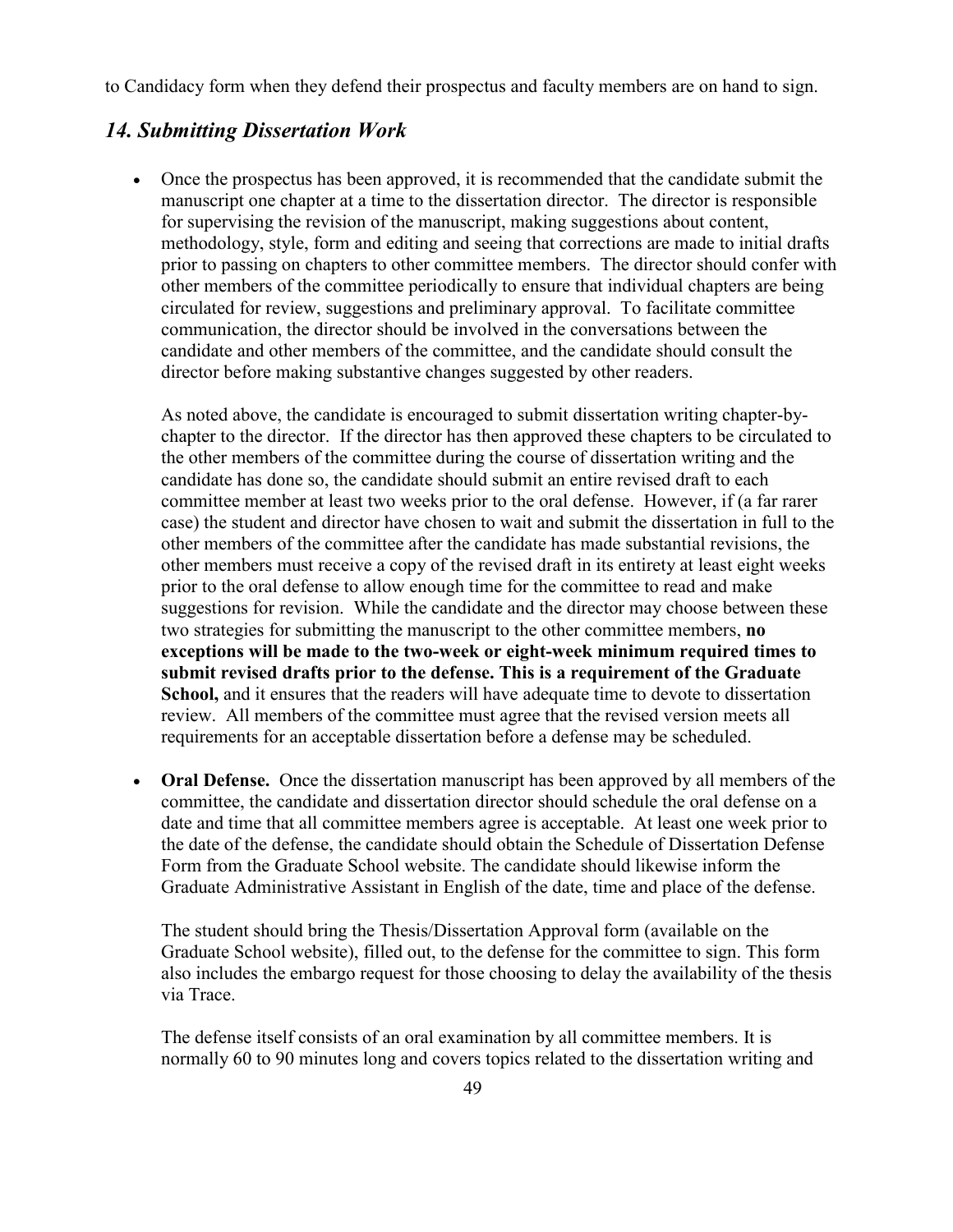research. Members of the university community and the public may attend the defense and may be invited to participate if they are present, but the content of the defense must be determined by the dissertation director and committee members. Members of the committee from the department must be physically present on campus for the defense (Skyping or other forms of videoconferencing are not an option). According to the Graduate School's regulations, the defense must occur approximately two weeks prior to their deadline for submitting a final copy of the dissertation to the Graduate School.

The dissertation director will bring the Pass/Fail form, sent from the Graduate School, to the defense. Provided the defense is successful, the committee members will sign the form. The candidate should bring this form to the Graduate Office, and the Graduate Administrative Assistant will make a copy of it and submit it to the Graduate School. The candidate should submit a copy of the dissertation and the Thesis/Dissertation Approval form to the Graduate School.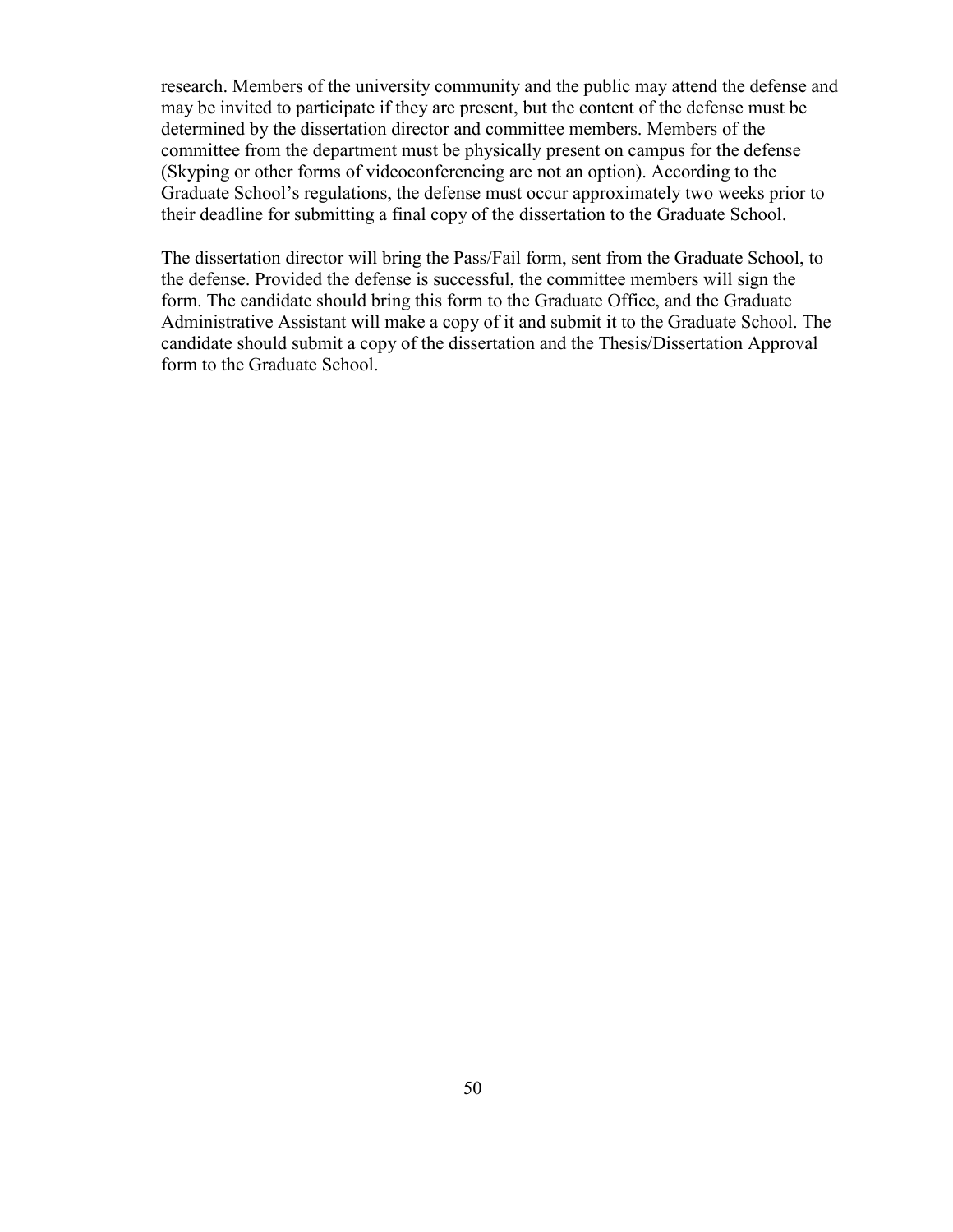## <span id="page-53-0"></span>**PART 8: STANDARDS, LEVELS OF ACHIEVEMENT, PROBLEMS AND APPEALS**

#### *1. Grades*

The Graduate School requires a 2.7 overall GPA for acceptance into the MA program and a 3.0 GPA in all graduate coursework for acceptance into the PhD program. Once a student has completed nine hours of graduate work, they will be placed on probation by the Graduate School if their cumulative GPA falls below a 3.0. If the student makes a 3.0 or better for the succeeding term and continues to do so, they may continue in the program; once the cumulative GPA reaches 3.0, the student is removed from probation. If the student's GPA falls below a 3.0 in the succeeding term, the student will be dismissed from the Graduate School unless the department requests continuation on a semester-by-semester basis and the Graduate School accepts the appeal. Notice that these requirements are averages; a C, D, or even an F in a single course does not necessarily lead to a student's dismissal from the program.

Above the Graduate School minimum requirements, the English Department requires a 3.5 cumulative GPA at the graduate level for admission to the PhD program and expects students to maintain at least that average after entering the program. Students should remember that most language courses carry undergraduate credit and thus do not affect this average; note, too, that dissertation hours are P/NP. A student who by the end of the second year of coursework has a GPA below 3.3 will have a maximum of one additional year to bring up the GPA to 3.3. In most instances, a student who cannot do this will be dismissed from the program. In exceptional circumstances, the student may petition the English Department Graduate Committee through the DGS to remain in the program.

#### *2. Incompletes*

Any teacher who allows a graduate student an Incomplete should work out specific arrangements in advance with the student, in writing, and file a copy in the English Graduate Office. The Graduate School requires that all Incompletes be made up before the end of the following semester, excluding the summer term. Thus, a spring Incomplete must be removed by December (see the Graduate Catalog). If the student has a valid reason for further delay, the faculty member must request an extension from the Graduate School in writing. Otherwise, the I will be changed to an F.

#### *3. Academic Honesty*

As graduate students, you join a community of scholars whose purpose is to exchange ideas, and the accurate, honest, and fully credited representation of the ideas and phrasings of others is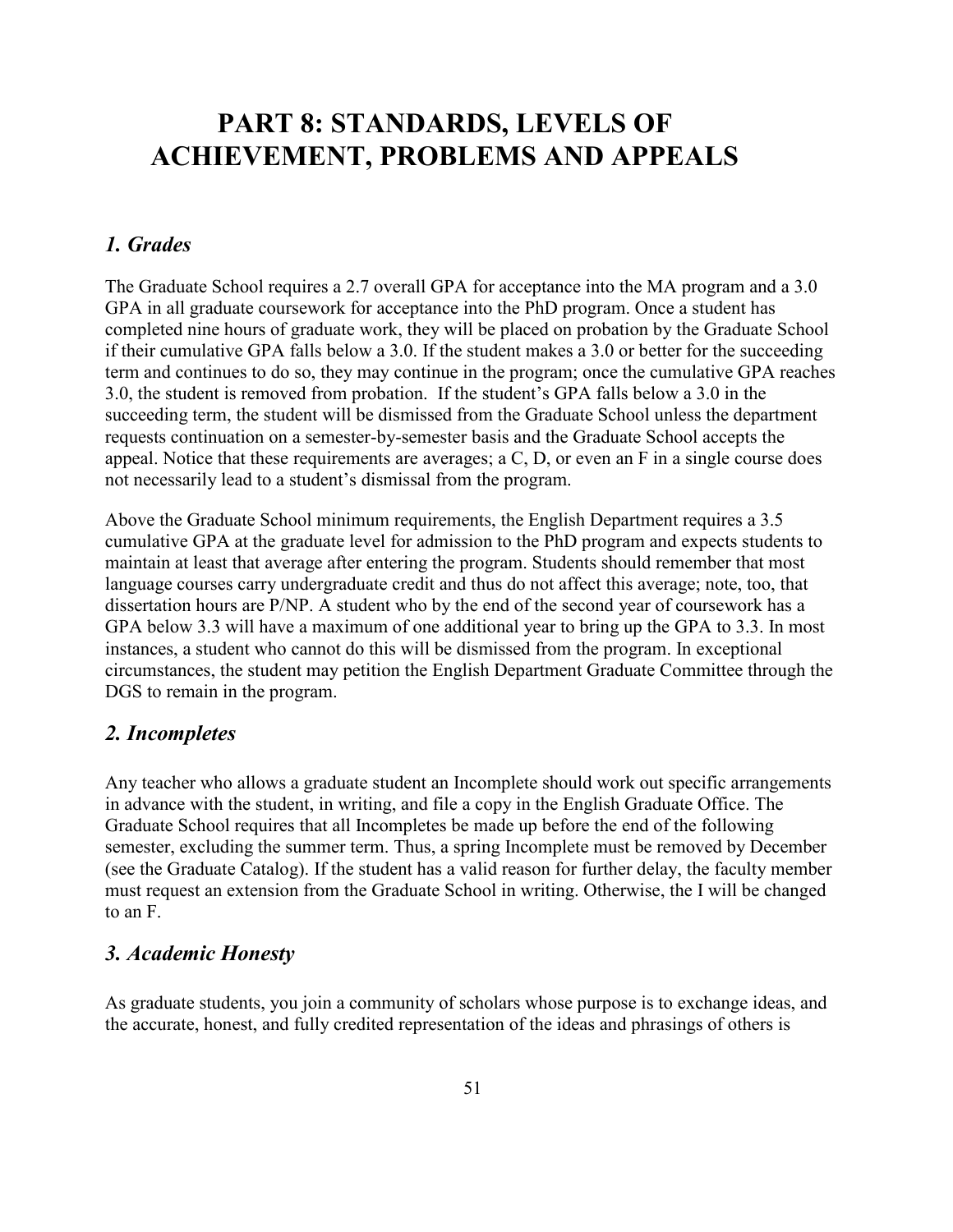absolutely essential. Proper citation of sources, with quotation marks clearly identifying direct citations, is expected in all graduate work, print or electronic.

For a review of a number of university policies, see *Hilltopics* (copies available at orientation for new students), especially the sections entitled "Academic Standards of Conduct" and "Student/Faculty Relationships." *Hilltopics* also states the honors policy for the campus, undergraduate and graduate. Most in-course examinations are supervised directly by the instructors. Master's examinations are proctored but run essentially on an honor system; the PhD comprehensive examinations are on an honor system. Honesty through full documentation of sources used in papers is essential. If you have any doubts about procedures, consult your instructor. A very useful, detailed discussion of the limits of paraphrase may be found in Harold C. Martin, Richard M. Ohmann, and James H. Wheatley, *The Logic and Rhetoric of Exposition*. Most important, however, is the careful consideration of another's work in the same way in which you would want your own represented. Plagiarism is an extremely serious offense and is grounds for immediate dismissal from the graduate program.

#### *4. Readmission to the MA, MFA, and PhD Programs*

Please see the Graduate Catalog for the current Graduate School policy regarding readmission. When a student must reapply for readmission to an English graduate program, that applicant will compete with all other applicants and be evaluated alongside other applicants by the appropriate Admissions Committee. Those denied readmission can, if they wish, complete the requirements for the next Fall admission and compete with the pool of new candidates. A candidate who is denied readmission and who is subsequently denied admission in a regular Fall term admission review will no longer be eligible or considered for admission to that graduate program.

#### *5. Appeal Procedures*

Students should be aware of the Graduate School's policy concerning appeals related to grades, policies, and procedures; it is available in the online Graduate Catalog under "Grievances and Appeals." In the cases listed below that might occasion an appeal, two principles will apply: 1) the initial appeal must be filed with the DGS no later than 30 days after the incident that occasions the appeal, and 2) if the Department's procedure, listed below, does not lead to resolution of the complaint, the next appeal is to the College of Arts and Sciences. Appeals to the College must be filed within 30 days of a final decision at the departmental level.

• **Appeals of Grades and Related Matters**. All grade appeals should be made within 30 days of the receipt of the grade. Students wishing to appeal a grade should first speak with the professor. If the complaint is not satisfactorily resolved at that level, the student should bring their concern to the DGS. If, after appropriate review and consultation, the Director cannot resolve the appeal in a way acceptable to both parties, the final level of administrative approval within the Department is the Head (or Associate Head). If the Head (or Associate Head) concludes that the faculty member's grade is unjust and if the faculty member does not agree to change the grade, the Administrative Committee will appoint an *ad hoc* committee to review the grade. The professorial faculty and administration of the department have agreed by formal vote to abide by the decisions made by such *ad hoc* grade appeal committees.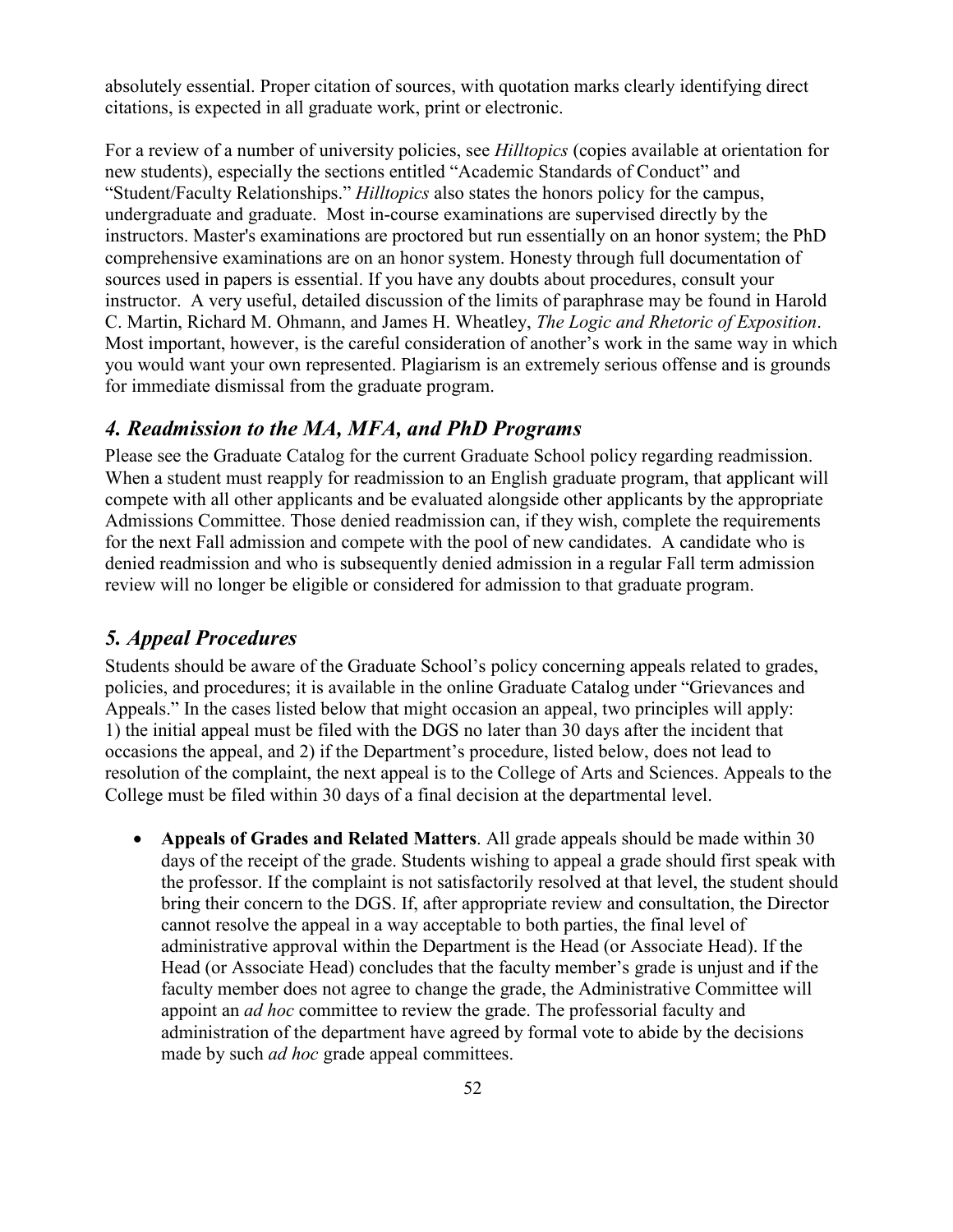- **Plagiarism.** In cases involving plagiarism, the instructor writes a letter to the student giving the details of the plagiarism and stating the penalty that they have assigned. The Head reviews and signs the letter. The letter notifies the student of their right to appeal to the Head and spells out appeals procedures printed in *Hilltopics*. A copy of the letter is sent to the Dean of Arts and Sciences and to the Office of Student Conduct.
- **Appeals of Examination Results/Dismissal from the Graduate Program.** All appeals must be initiated no later than 30 days from the time of the incident in question. Appeals of examination results (MA and PhD comprehensives) should first go to the DGS, who will generally have the student discuss the examination with the committee that wrote and graded it. If the issue remains unresolved, the DGS will consult the chair of the area committee and, after that, the Graduate Committee. (In any appeals process the administrators will be a part of the process only at one level—that is, a grader of the original exam will not hear the appeal.) Appeals from the Graduate Committee go to the Head, advised by the Administrative Committee or an *ad hoc* subcommittee from it, then to the Dean of the College, then to the Dean of the Graduate School. Appeals of a dismissal from the program follow the same route.
- **Harassment, Discrimination, and Related Issues.** Appeals concerning other issues, such as sexual harassment or racial discrimination, should go to the Director of Graduate Studies or to the Department Head. As stated in the Graduate Catalog, "The University of Tennessee is committed to creating and maintaining a safe and non-discriminatory learning, living, and working environment free from sexual misconduct, relationship violence, stalking, and retaliation. The Office of Title IX, located at 1817 Melrose Avenue, was established to help educate the campus community, prevent incidents, support those in need, and address concerns related to Title IX. The [Office of](https://titleix.utk.edu/) Title IX, [https://titleix.utk.edu/,](https://titleix.utk.edu/) provides a comprehensive community approach to the institution's Title IX responsibility. Under the direction of the Title IX Coordinator, Title IX team members, housed in critical areas across campus, work collaboratively to educate the campus community, prevent incidents, support those in need, and address Title IX-related complaints."

In addition, the Graduate Catalog reads: "Inquiries and charges of violation of Title VI (race, color, national origin), Title IX (sex), Section 504 (disability), ADA (disability), Age Discrimination in Employment Act (age), sexual orientation, or veteran status should be directed to the [Office of Equity and Diversity](https://oed.utk.edu/) (OED), 1840 Melrose Avenue, Knoxville, TN 37996-3560, telephone (865) 974-2498 (dial 711 for telecommunications relay services). Requests for accommodation of a disability should be directed to the ADA Coordinator at the [Office of Equity and Diversity.](https://oed.utk.edu/)"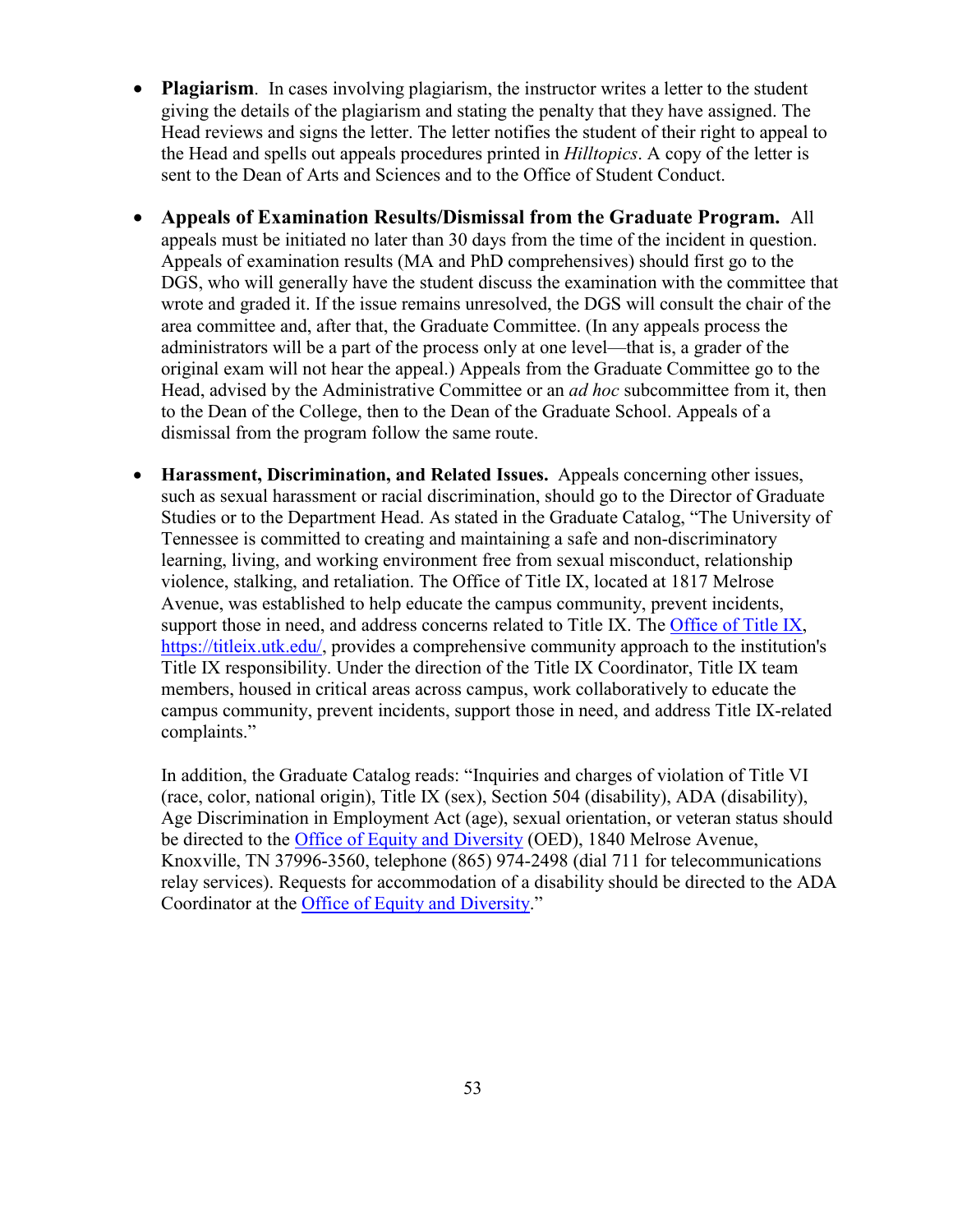# **PART 9: SAMPLE TIMELINES**

## <span id="page-56-0"></span>*1. Typical MA Program for Graduate Teaching Assistant/Associate*

| <b>Fall Semester, Year One</b>                                                       | <b>Spring Semester, Year One</b>                      | <b>Summer Semester, Year One</b> |
|--------------------------------------------------------------------------------------|-------------------------------------------------------|----------------------------------|
| 500- or 600-level course                                                             | 500- or 600-level course                              | Optional course work             |
| 500- or 600-level course                                                             | English 505 (Composition<br>Pedagogy)                 | Language study (if needed)       |
| 500-level course (maybe one)<br>400-level course modified for<br>the graduate level) | 600-level course                                      | Begin thesis, if writing one.    |
| Teaching assistantship: English<br>101/Writing Center                                | Teaching assistantship: English<br>102/Writing Center |                                  |

| <b>Fall Semester, Year Two</b>                                    | <b>Spring Semester, Year Two</b>                              | <b>Summer Semester, Year</b><br>Two                                     |
|-------------------------------------------------------------------|---------------------------------------------------------------|-------------------------------------------------------------------------|
| 500- or 600-level course                                          | 600-level course                                              |                                                                         |
| 500- or 600-level course $\alpha r$<br>English 500 (Thesis Hours) | 500- or 600-level course or<br>English 500 (Thesis Hours)     |                                                                         |
| Teaching associateship-<br>English 101                            | Teaching associateship-<br>English 102                        |                                                                         |
| Teaching associateship-<br>English 101                            | Teaching associateship-<br>English 102                        |                                                                         |
|                                                                   | MA Written/Oral Exam or<br>Thesis defense and MA Oral<br>Exam | If not complete in Spring<br>semester: MA Thesis defense<br>and MA Oral |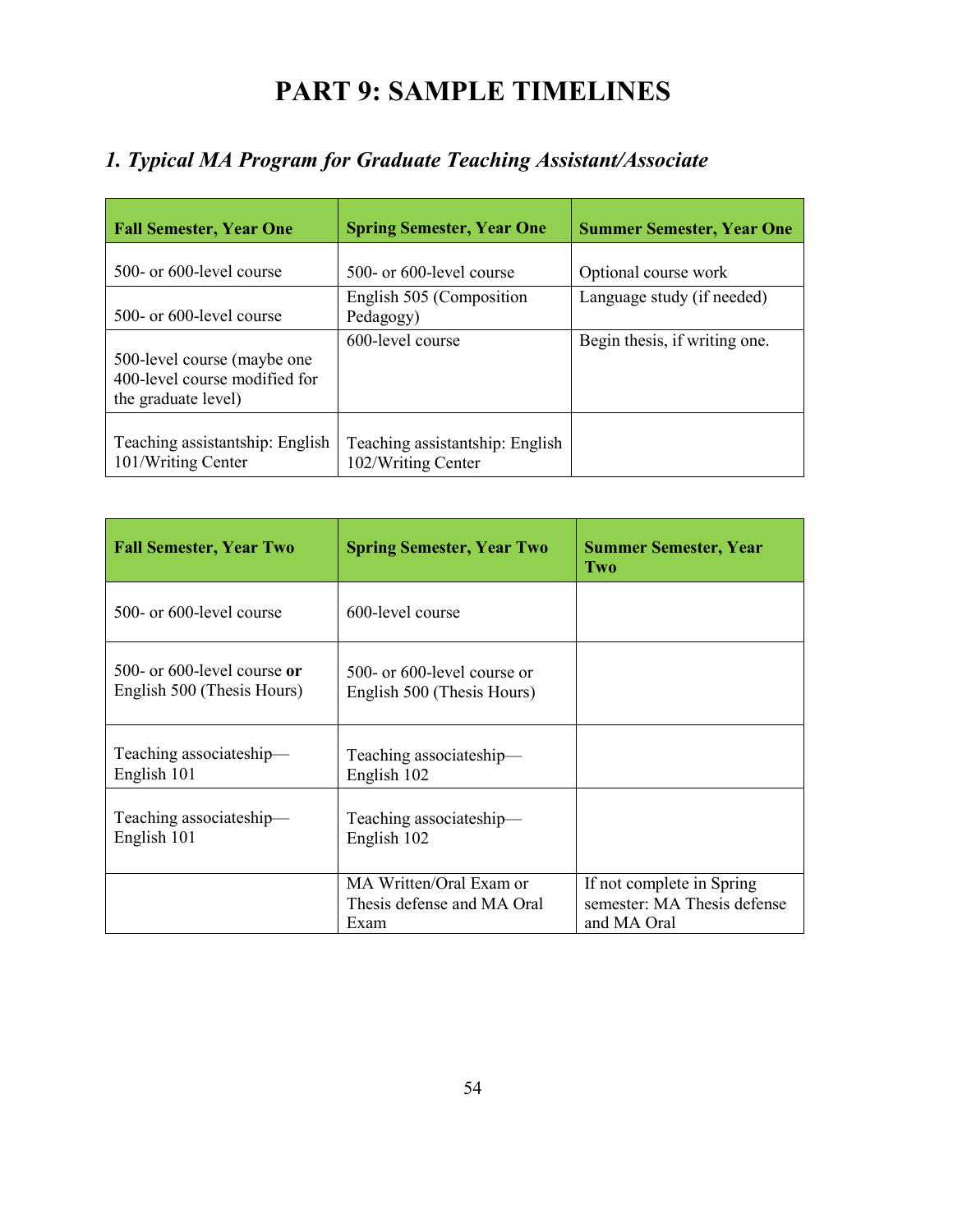## *2. Typical MFA Program for Graduate Teaching Assistant/Associate*

| <b>Fall Semester, Year One</b>                            | <b>Spring Semester, Year One</b>                     | <b>Summer Semester, Year One</b> |
|-----------------------------------------------------------|------------------------------------------------------|----------------------------------|
| 500- or 600-level writing<br>workshop                     | 500- or 600-level writing<br>workshop                | Optional coursework              |
| 500- or 600-level literature or<br>RWL course             | English 505 (Composition<br>Pedagogy)                | Language study (if needed)       |
| 500- or 600-level literature or<br>RWL course             | 500- or 600-level literature or<br>RWL course        | Begin thesis                     |
| Teaching assistantship-<br>-English<br>101/Writing Center | Teaching assistantship—English<br>102/Writing Center |                                  |

| <b>Fall Semester, Year Two</b>                                                                                            | <b>Spring Semester, Year Two</b>                                                                                          | <b>Summer Semester, Year Two</b> |
|---------------------------------------------------------------------------------------------------------------------------|---------------------------------------------------------------------------------------------------------------------------|----------------------------------|
| 500- or 600-level writing<br>workshop                                                                                     | 500- or 600-level writing<br>workshop                                                                                     |                                  |
| English 555 (Creative Thesis)                                                                                             | English 555 (Creative Thesis)                                                                                             |                                  |
| Teaching associateship—English<br>101 or 102 $OR$ , once during the<br>program, a 200-level course in<br>creative writing | Teaching associateship—English<br>101 or 102 $OR$ , once during the<br>program, a 200-level course in<br>creative writing |                                  |
| Teaching associateship—English<br>101 or 102 $OR$ , once during the<br>program, a 200-level course in<br>creative writing | Teaching associateship—English<br>101 or 102 $OR$ , once during the<br>program, a 200-level course in<br>creative writing |                                  |
|                                                                                                                           | Public reading of MFA final<br>project.                                                                                   |                                  |

Please note that no more than one of the four courses that teaching associates who are MFAs teach during their second year in the program will be a course in creative writing. The other three courses may be English 101 or 102, depending on departmental needs and scheduling priorities.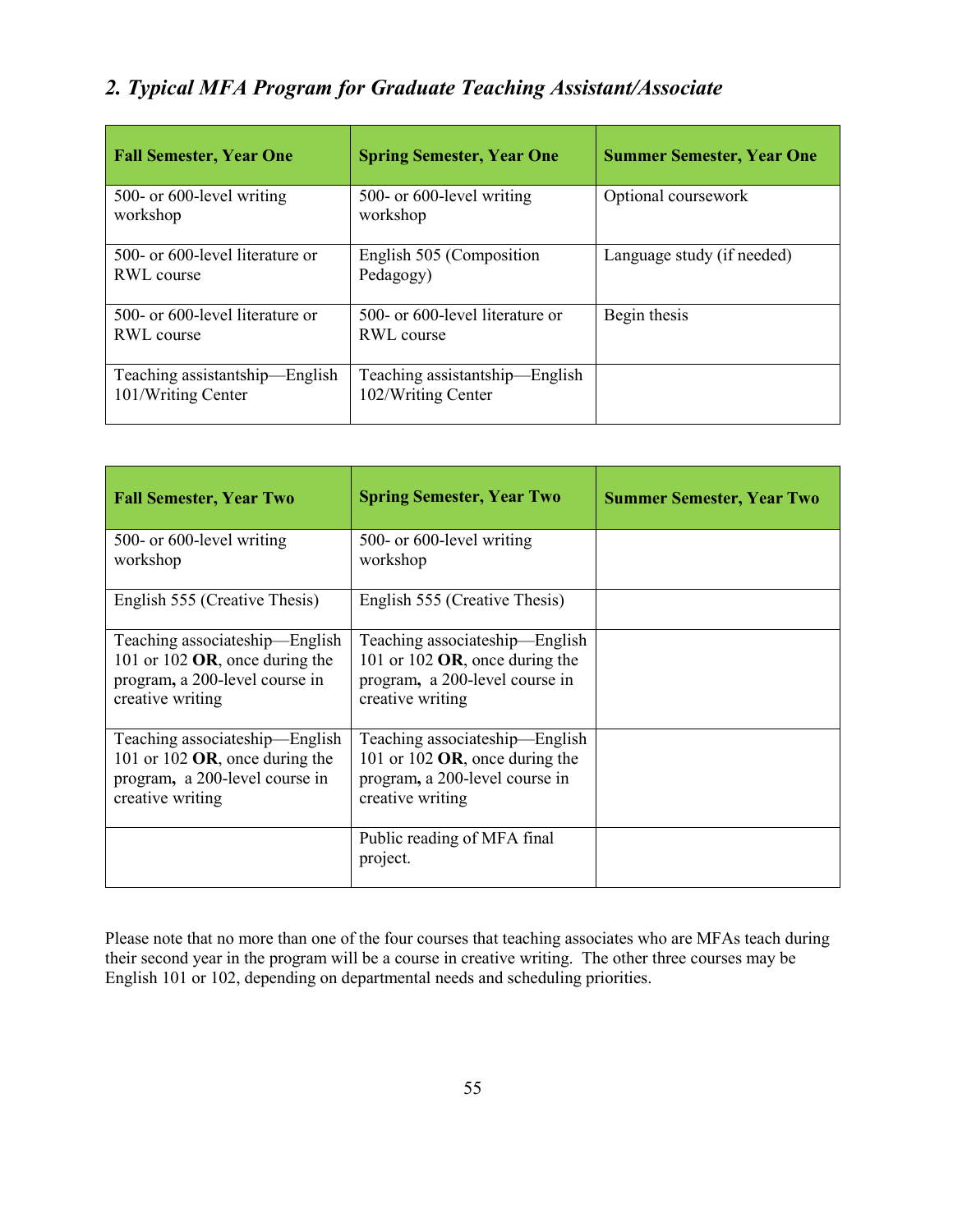## *3. Typical Program for PhD Teaching Associate*

| <b>Fall Semester</b>                                                                                           | <b>Spring Semester</b>                                                                                         | - ----------------<br><b>Summer Semester</b>      |
|----------------------------------------------------------------------------------------------------------------|----------------------------------------------------------------------------------------------------------------|---------------------------------------------------|
| 500-level course                                                                                               | $600/500$ -level course                                                                                        | First-Year Review (materials<br>due in early May) |
| 600/500-level course                                                                                           | 600/500-level course                                                                                           | Optional: 500- or 600-level<br>course             |
| 600/500-level course (note:<br>508 does not count toward<br>coursework if used toward<br>language requirement) | 600/500-level course (note:<br>509 does not count toward<br>coursework if used toward<br>language requirement) | Optional: language exam                           |
|                                                                                                                | Language (e.g. French 302).<br>Note: languages do not count<br>toward Departmental course<br>requirements.     |                                                   |
| Teaching Associateship,<br>English 101                                                                         | Teaching Associateship,<br>English 102                                                                         |                                                   |

#### Year One: 3/3 coursework, 1/1 teaching; finish one language

#### **IMPORTANT**

Please note that the biggest stumbling block to making reasonable progress toward degree is the failure to complete language requirements. **Begin early and plan ahead.** Allow more time than you believe you will need to complete these requirements.

|  | Year Two: 2/2 coursework, 2/2 teaching; finish advanced or second language |  |  |  |
|--|----------------------------------------------------------------------------|--|--|--|
|  |                                                                            |  |  |  |

| <b>Fall Semester</b>                                   | <b>Spring Semester</b>                                                                      | Summer Semester                           |
|--------------------------------------------------------|---------------------------------------------------------------------------------------------|-------------------------------------------|
| $600/500$ -level course                                | $600/500$ - level course                                                                    | Prepare for field<br>comprehensive exams. |
| 600-level course                                       | 600-level course                                                                            |                                           |
| Begin planning for<br>comprehensive exams.             | Prepare and approve reading<br>lists with committee; complete<br>all language requirements. |                                           |
| Teaching associateship, two<br>sections of English 101 | Teaching associateship, two<br>sections of English 102                                      |                                           |

NOTE: Students should begin to present papers at scholarly meetings and submit articles for publication as soon as possible in their doctoral program to establish their professional credentials.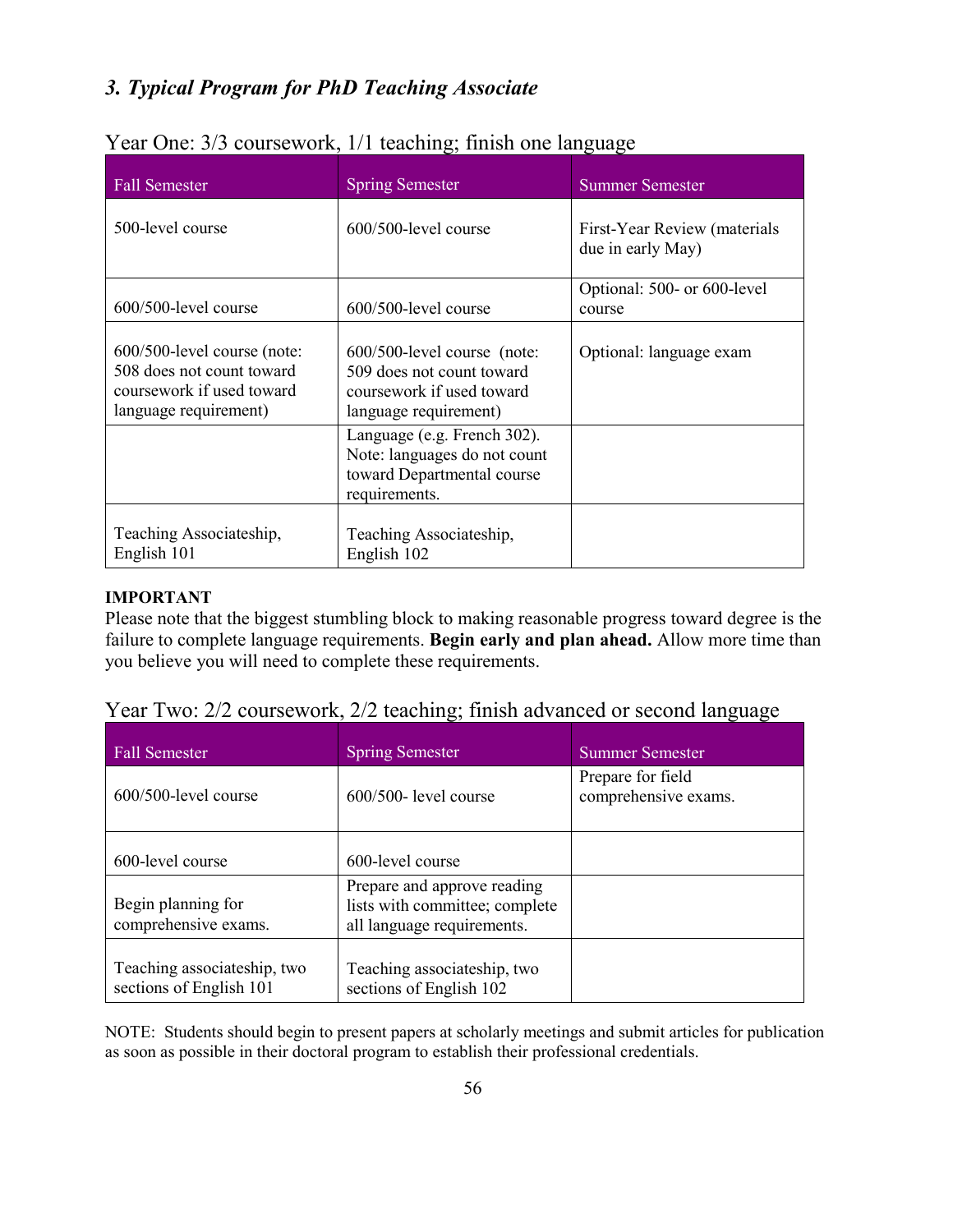## Year Three: complete exams, 2/2 teaching

| <b>Fall Semester</b>                                                                        | <b>Spring Semester</b>                                                                              | <b>Summer Semester</b>                          |
|---------------------------------------------------------------------------------------------|-----------------------------------------------------------------------------------------------------|-------------------------------------------------|
| Study for comps/ take 2 comps<br>in September.                                              | Guided dissertation<br>prospectus-writing process.<br>Enroll in six credit hours of<br>English 600. | Begin research on dissertation.                 |
| Begin guided dissertation<br>prospectus-writing process.                                    | Submit draft prospectus by<br>Jan. 31. Discuss with<br>committee in meeting by Feb.<br>15.          | Begin writing first chapter of<br>dissertation. |
| Enroll in six credit hours of<br>English 502.                                               | Recommended: Defend<br>dissertation prospectus in<br>April.                                         | Possible travel fellowship.                     |
| Teaching associateship, one or<br>two sections of English 101,<br>depending on fellowships. | Teaching associateship, one or<br>two sections of English 102,<br>depending on fellowships.         |                                                 |

Teaching Associates who have completed field comprehensive examinations must enroll in 6 hours of English 600 each term (Fall, Spring, and Summer) until all doctoral degree requirements are fulfilled.

## Year Four: Dissertation, 1/1 or 2/2 teaching, depending on fellowships

| <b>Fall Semester</b>                                                                                              | <b>Spring Semester</b>                                        | <b>Summer Semester</b> |  |
|-------------------------------------------------------------------------------------------------------------------|---------------------------------------------------------------|------------------------|--|
| Write dissertation                                                                                                |                                                               |                        |  |
| 1.600 dissertation hours                                                                                          | 600 dissertation hours                                        | 600 dissertation hours |  |
| 2.600 dissertation hours                                                                                          | 600 dissertation hours                                        | 600 dissertation hours |  |
| Teaching associateship, one or<br>two sections of English 101                                                     | Teaching associateship, one or<br>two sections of English 102 |                        |  |
| Apply for Tennessee<br>Humanities Center dissertation<br>fellowship and any external<br>dissertation fellowships. |                                                               |                        |  |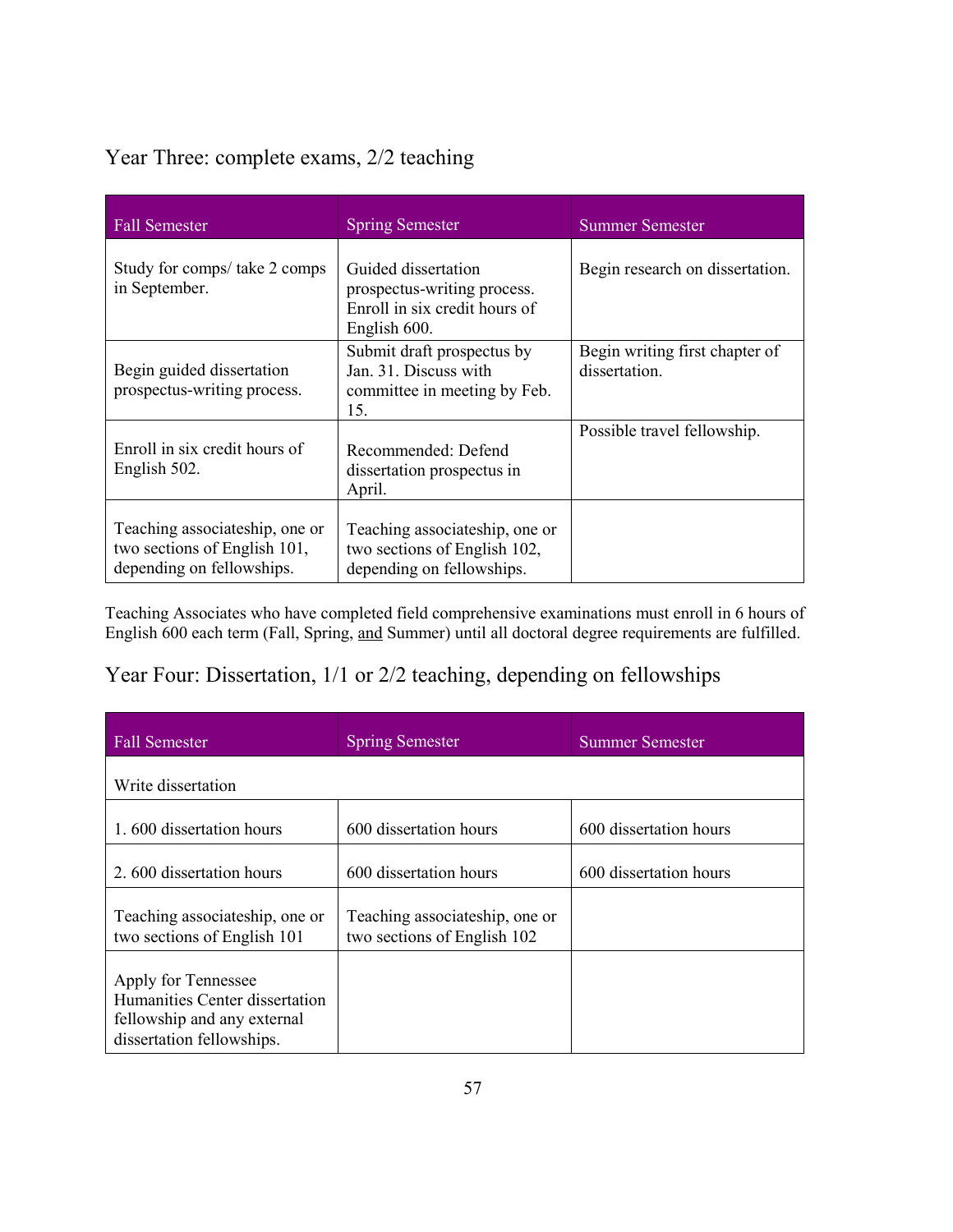Note: By Summer of the fourth year, students planning to go on the market should have at least three dissertation chapters in final form so as to provide their most advanced work to possible employers.

| Year Five: finish dissertation, 2/2 teaching |  |
|----------------------------------------------|--|
|----------------------------------------------|--|

| <b>Fall Semester</b>                                                 | <b>Spring Semester</b>                                  | <b>Summer Semester</b>                   |
|----------------------------------------------------------------------|---------------------------------------------------------|------------------------------------------|
| 600 dissertation hours                                               | 600 dissertation hours                                  | 600 dissertation hours (if<br>necessary) |
| 600 dissertation hours                                               | 600 dissertation hours                                  | 600 dissertation hours (if<br>necessary) |
| Teaching associateship, two<br>sections of English 101.              | Teaching associateship, two<br>sections of English 102. |                                          |
| Optional: Apply for academic<br>positions for the following<br>Fall. |                                                         |                                          |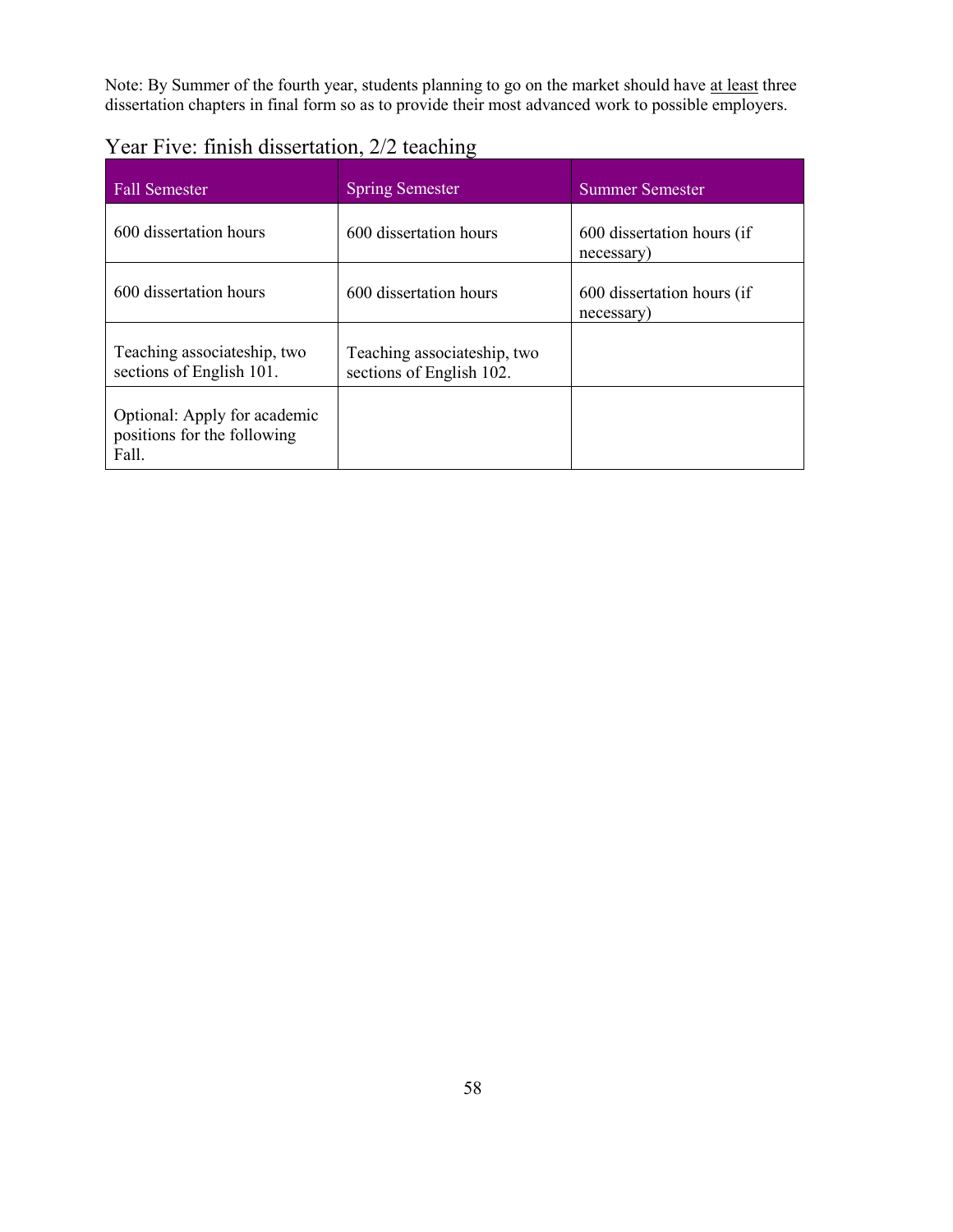## <span id="page-61-0"></span>**PART 10: APPENDIX BIAS ADVISORY GROUP, HARRASSMENT RESOURCES, AND UNIVERSITY OF TENNESSEE WEB PAGES**

## **Bias Advisory Group**

The **English Bias Advisory Group** is a voluntary group of faculty that will serve as a resource for graduate students by providing advising to any graduate students with concerns about possible instances of bias, intimidation, and/or harassment in the classroom, department, departmental community, or university.

The English Bias Advisory Group is not involved in adjudication, policy administration, or any other departmental action regarding bias incidents. The group does not have a disciplinary or decision-making function. Instead, it serves as an initial resource, along the lines of a departmental Ombuds office, for graduate students looking for guidance in navigating unclear or difficult issues in our department and university, including grey areas such as intimidation, toxic behavior, and/or a lack of professionalism within our communities.

A list of individual members of the group will be available to the graduate student community. Any student who wishes to discuss possible issues of bias, intimidation, or harassment will have the ability to contact the member(s) with whom they feel most comfortable talking. The group members will also help graduate students navigate the reporting of bias and harassment (when appropriate and requested by the graduate student), including determining whether to report an incident, to whom to report an incident, and the appropriate procedure for submitting a report. Finally, the group will facilitate communication between departmental administration/faculty and graduate students about possible bias incidents, policies, and concerns.

When requested by the graduate student, the group member will keep discussions with the student private to the extent possible. However, some incidents may require that the group member report the incident to the university. For example, faculty members are required to report known or suspected violations of the Policy on Sexual Harassment, Sexual Assault, Dating and Domestic Violence, and Stalking to the Office of Title IX. If the faculty member reports an incident to the university, the faculty member will inform the graduate student.

**UTK Bias Definitions - <https://bias.utk.edu/what-is-bias/>** *These definitions are not intended to limit the scope of the English Bias Advisory Group, but as a resource for students looking for institutional definitions.*

A "bias" is defined as any act that is motivated, in whole or in part, due to an individual's age, race, ethnicity, disability, gender, gender identity or expression, immigration or citizenship status, marital status, national origin, veteran status, religion and/or religious practice, sexual orientation, socioeconomic status,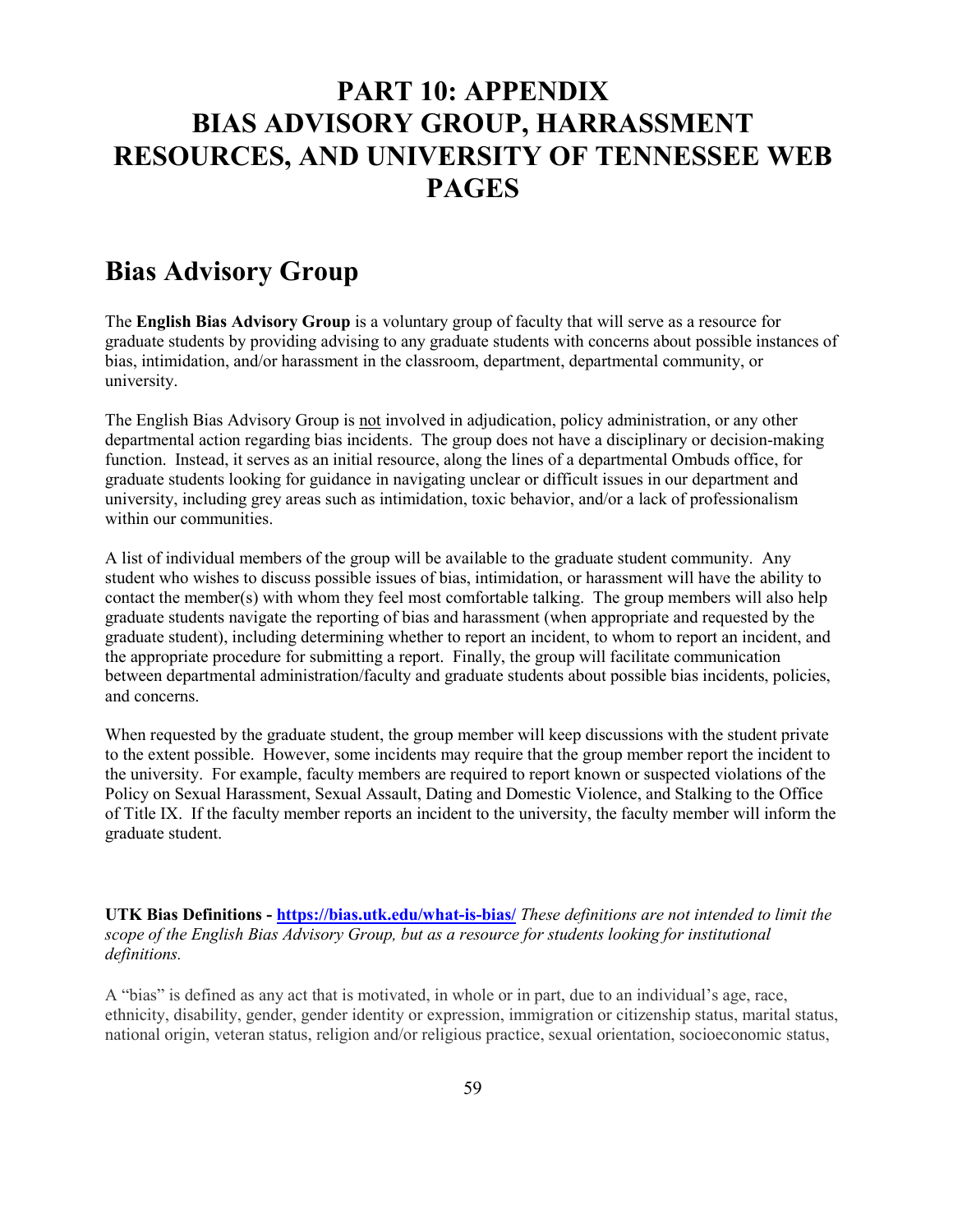weight, political affiliation, medical condition, mental health, or any combination of these or related factors.

"Bias related-incidents" are incidents that occur on campus or within an area that impacts the UT community and which an individual can reasonably conclude is directed at a member or a group of the UT community due to that individual's or group's actual or perceived age, race, ethnicity, disability, gender, gender identity or expression, immigration or citizenship status, marital status, national origin, veteran status, religion and/or religious practice, sexual orientation, socioeconomic status, weight, political affiliation, medical condition, mental health, or any combination of these or related factors.

#### **Other Resources Outside the Department:**

#### **The Office of Title** – <https://titleix.utk.edu/>

Reports of conduct violating the Policy on Sexual Harassment, Sexual Assault, Dating and Domestic Violence, and Stalking ("Policy") may be reported to the Office of Title IX. The Policy prohibits sexual harassment, which includes sexual assault, dating violence, domestic violence, and stalking. The Office of Title IX provides supportive measures for both complainants and respondents involved in matters covered under the Policy.

#### **Bias Education and Referral Team – <https://bias.utk.edu/response/>**

The Bias Education and Referral Team reviews bias incident reports and meets with affected students to facilitate services such as counseling, health services, or other referrals as needed to address safety concerns and to provide assistance and comfort to those impacted.

#### **Office of Equity and Diversity – https://oed.utk.edu/**

The Office of Equity and Diversity investigates complaints by students of discrimination and harassment by faculty and staff.

#### **Office of the Ombuds** – <https://ombuds.utk.edu/>

The Office of Ombuds Services serves as an independent, impartial, confidential, and informal resource for employees—both faculty and staff—and graduate students.

The office provides the university community with an informal channel of conflict resolution and allows faculty, staff, and graduate students to obtain access to impartial and honest resolution of problems. Visitors to the office are not required to engage in formal Faculty Senate, Graduate School, Human Resources, Office of Diversity and Equity, or any other grievance processes.

#### **Student Counseling Center** – <https://counselingcenter.utk.edu/>

The Student Counseling Center is the university's primary facility for students for personal counseling, psychotherapy, and mental health outreach and consultation services.

**24-Hour Helpline:** If you are experiencing a mental health emergency or concerned about the mental health of another student, you can reach a crisis-trained professional after regular business hours by dialing [\(865\) 974-HELP \(4357\).](tel:8659744357) If there is an immediate risk to the safety of self or others, please dial 911.

#### **Student Health Center** – <https://studenthealth.utk.edu/>

The Student Health Center is available to all students and provides a wide range of clinics and services to offer students in need of healthcare.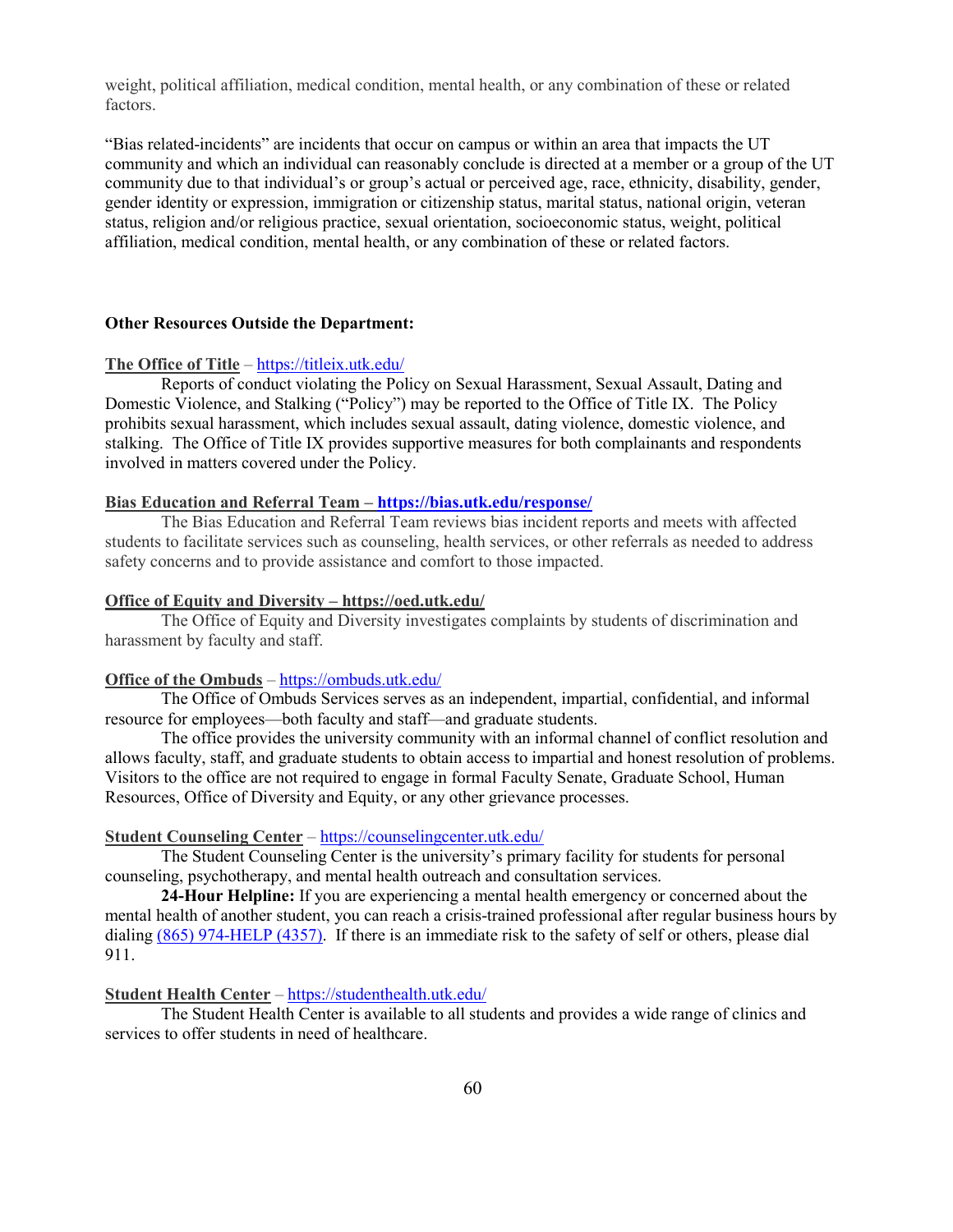## **UNIVERSITY WEB PAGES**

- Center for International Education
	- o https://cie.utk.edu/
- Counseling Center
	- o <https://counselingcenter.utk.edu/>
- Department of English
	- o <https://english.utk.edu/>
- College of Arts & Sciences
	- o <https://artsci.utk.edu/>
- Funding, Fellowships, Assistantships for Graduate Students
	- o <https://gradschool.utk.edu/graduate-student-life/costs-funding/graduate-fellowships/>
- Graduate School
	- o <https://gradschool.utk.edu/>
- Graduate Catalog
	- o <https://catalog.utk.edu/index.php?catoid=21>
- Graduate Student Appeals Procedure
	- o <https://gradschool.utk.edu/faculty-staff/graduate-council/>
- Graduate Student Senate
	- o https://gss.utk.edu
- Graduate and International Admissions
	- o <https://gradschool.utk.edu/>
- International House
	- o <https://ihouse.utk.edu/>
- International Teaching Assistant Testing Program (OPIc)
	- o <https://gradschool.utk.edu/graduate-student-life/ita-testing-program/>
- Office of Equity and Diversity
	- o <https://oed.utk.edu/>
- Office of Multicultural Student Life/Black Cultural Center
	- o <https://multicultural.utk.edu/>
- Office of Research Integrity (including IRB/ Human Subject Research)
	- o <https://research.utk.edu/compliance/>
- Student Conduct and Community Standards
	- o <https://studentconduct.utk.edu/>